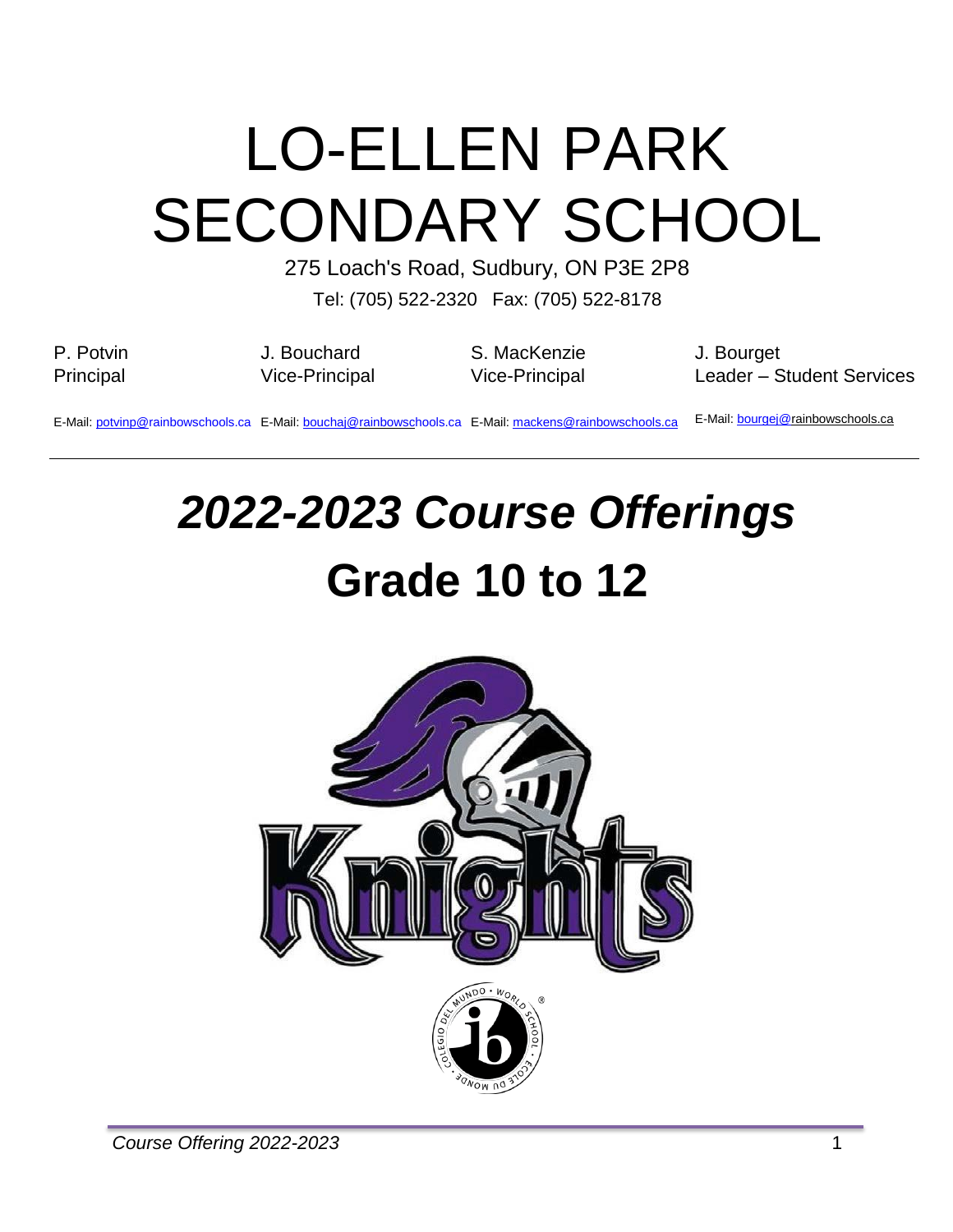# Table of Contents

| Specialist High Skills Major<br>(Business, Construction, Environment, Manufacturing)  15 |  |  |  |  |  |
|------------------------------------------------------------------------------------------|--|--|--|--|--|
|                                                                                          |  |  |  |  |  |
|                                                                                          |  |  |  |  |  |
|                                                                                          |  |  |  |  |  |
|                                                                                          |  |  |  |  |  |
|                                                                                          |  |  |  |  |  |
|                                                                                          |  |  |  |  |  |
|                                                                                          |  |  |  |  |  |
|                                                                                          |  |  |  |  |  |
|                                                                                          |  |  |  |  |  |
|                                                                                          |  |  |  |  |  |
|                                                                                          |  |  |  |  |  |
|                                                                                          |  |  |  |  |  |
|                                                                                          |  |  |  |  |  |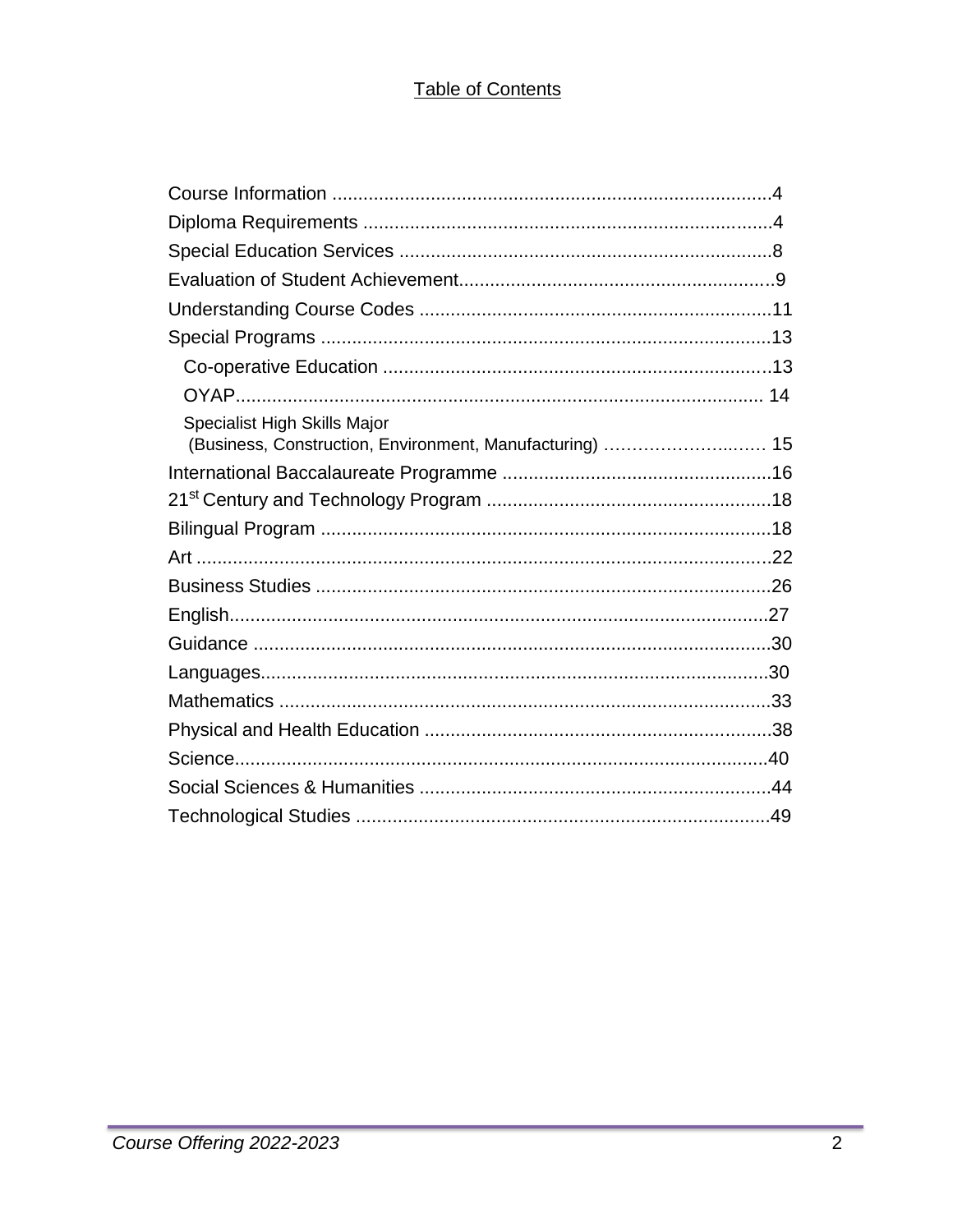The Lo-Ellen Park Secondary School community consists of students, staff, parents, and community partners working closely together to foster academic excellence and high student achievement. Our programs are challenging and designed to provide students with a solid academic and technological foundation for their future studies. Our energetic and dedicated teachers constantly look for new ways to meet the ever-changing needs of our student body.

A strong knowledge base, critical thinking skills, productive work habits, and employability skills are emphasized by the Lo-Ellen Park staff. Respect for others and the educational environment is the foundation of our school as a safe and caring learning environment.

At Lo-Ellen Park, strong academic students who meet the entry requirements have the opportunity to enroll in the International Baccalaureate (IB) Programme. This allows students to earn both an Ontario Secondary School Diploma and the International Baccalaureate Diploma concurrently. As a staff, we also believe our timetable best supports the learning needs of our students. Sustained effort over the course of the entire year enables the student to acquire both the desired knowledge base and appropriate skills.

Many alumni have graduated from this fine school and have become successful in their chosen field. Some of them had clear and focused goals while others took time before they decided on what they might like to do. Either way, they committed themselves to excellence. We challenge you to do the same.

Working together as a community of students, parents, and staff, we will see our young people well prepared for the future.

P. Potvin **Principal**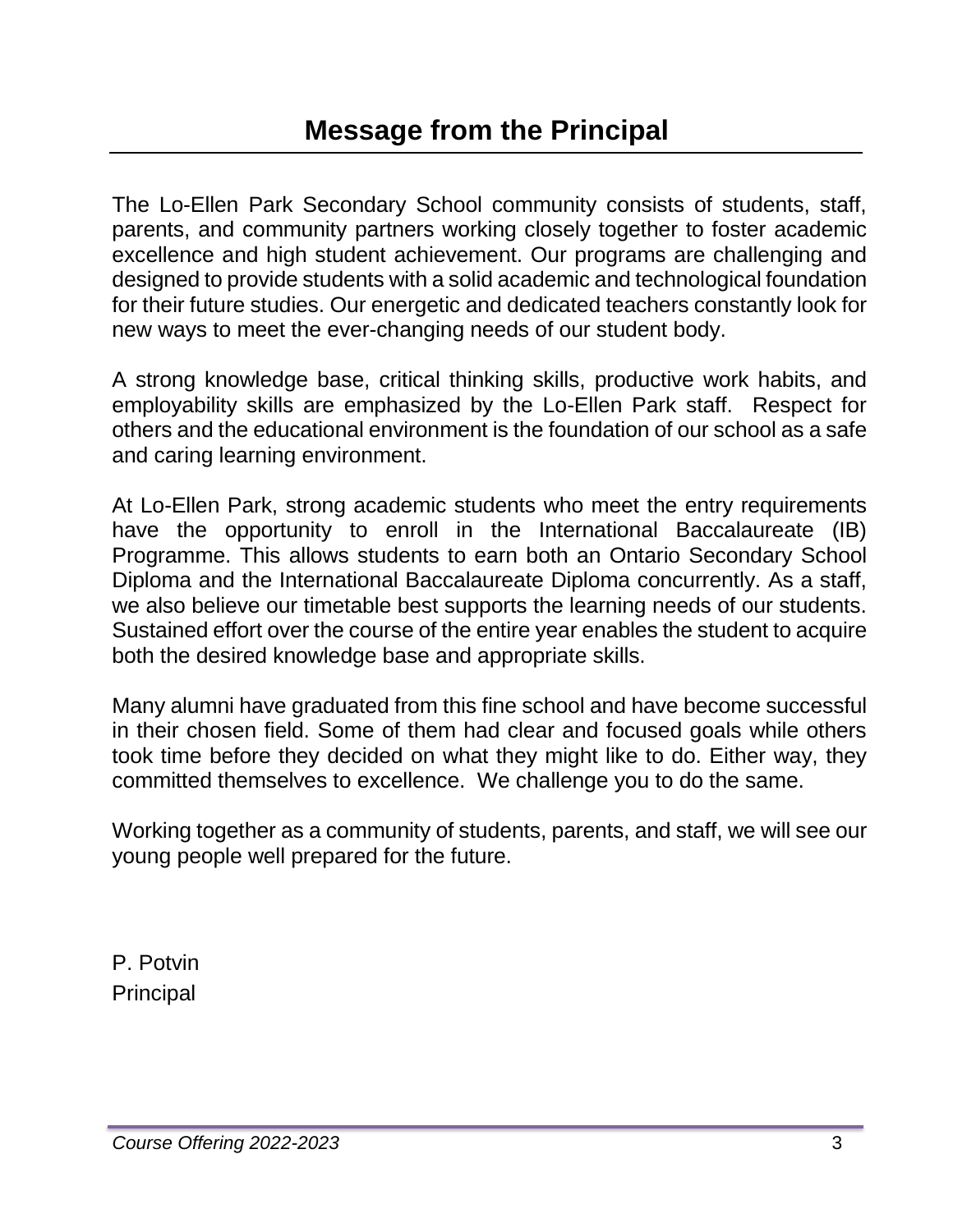# *Lo-Ellen Park Secondary School Mission Statement*

Our mission is to provide, within a caring environment, a variety of educational opportunities to learners of all ages and abilities so that they can develop to their full potential as healthy, socially responsible, active members of a changing global community.

# **COURSE INFORMATION**

#### **Types of Courses**

In Grade 9 and 10, four types of courses are offered: academic courses, applied courses, locally developed, and open courses. Academic courses emphasize theory and abstract problems. Academic, enriched or IB Prep courses are designed to provide enrichment in content and skill development. The pace of learning is accelerated and homework requirements are more demanding. Applied courses focus on practical applications and concrete examples. Locally developed courses are for students in Grade 6, 7, and 8 who have achieved Level 1 (50% - 59%) or below in core subjects and who consistently required support to complete Ontario curriculum expectations and/or required individualized support. Currently, there are three locally developed credit courses offered in Grade 9: English, Math and Science and in Grade 10: English, math and history. These three courses set high expectations for students while preparing them for studies in the senior grades. Grade 11 and 12 courses focus on specific post-secondary destinations: college, university, the workplace or independent community living. Open courses, offered in all secondary school grades, are designed to prepare students for further study in certain subjects and to enrich their education generally. One set of expectations is appropriate for all students. Like the other types of courses, open courses are credit-based and are counted towards the 30 credits required to meet diploma requirements.

# **Course Cancellation and Course Closure**

Courses may be cancelled because of insufficient enrolment and staffing considerations or closed due to class size. Should a cancellation occur, you would be notified and asked to select an alternate course.

# **Course Changes**

Requests to change your program during the academic year will be considered only for a valid reason.

A timetable change request may be considered for reasons involving:

- **a** change in level of difficulty
- a timetable error
- summer school or night school results
- **a** change in career plans
- post-secondary education admissions requirements, or
- medical matters

Should your request be deemed valid, your timetable will be adjusted, if possible, taking into account the master timetable and class sizes.

# **Promotion Policy**

1. Promotion will be by subject; that is, a student receives a credit for each course successfully completed (minimum mark 50%).

2. A student who has earned 51% or higher in a course will be allowed to take the corresponding course at the same level of difficulty in the next grade.

# **DIPLOMA REQUIREMENTS**

To earn the Ontario Secondary School Diploma (OSSD) a student must earn a minimum of 30 credits distributed as follows: (see chart on next page)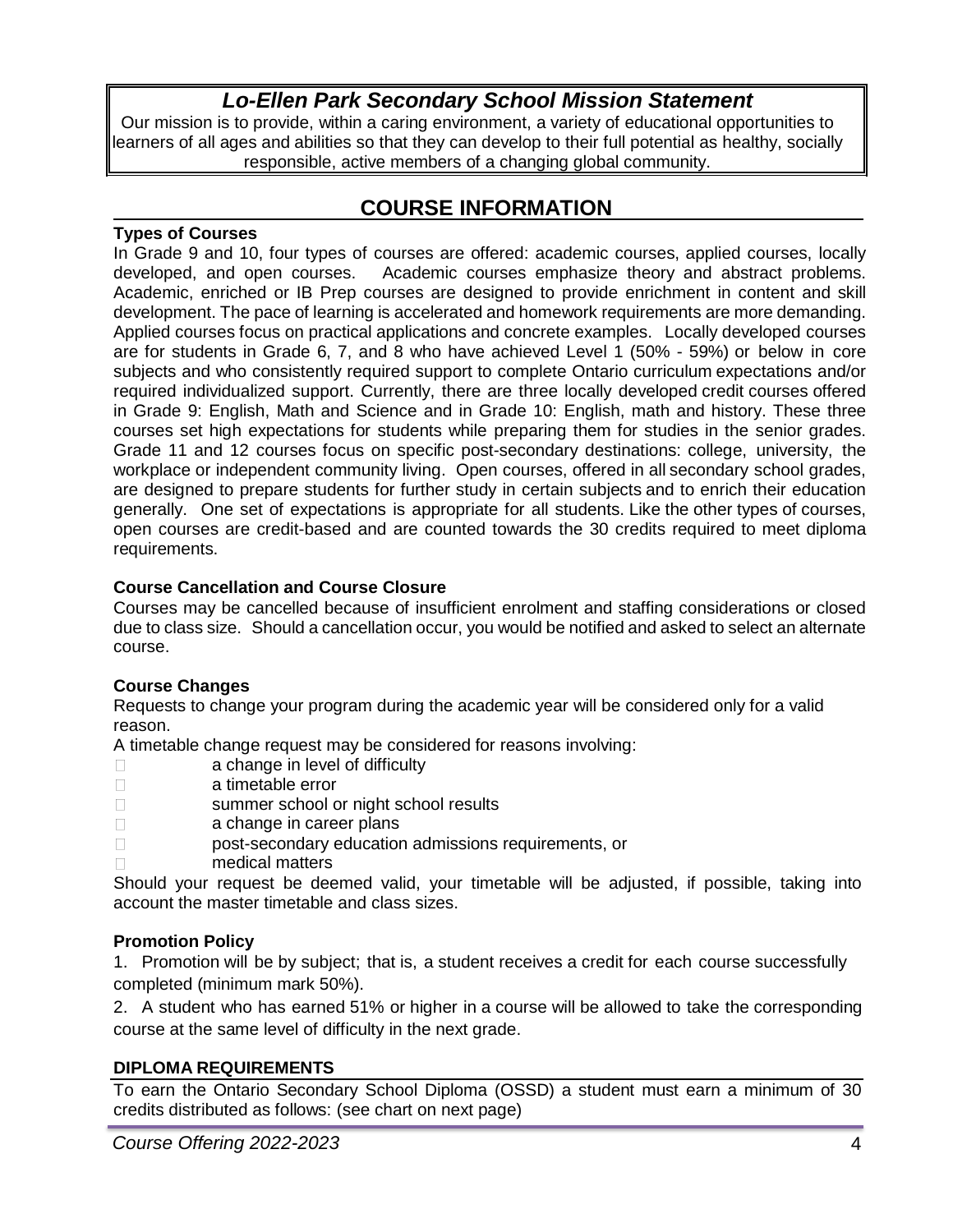| <b>ONTARIO SECONDARY SCHOOL DIPLOMA PLANNING CHART</b><br>For students who began secondary school September 1999 or later |         |      |         |                                |                                                         |                                                       |  |                                                                                                                                                                                                                                                                                                                                                                                                                                                                                                                                                                                                                                                                                                                                                                              |  |  |
|---------------------------------------------------------------------------------------------------------------------------|---------|------|---------|--------------------------------|---------------------------------------------------------|-------------------------------------------------------|--|------------------------------------------------------------------------------------------------------------------------------------------------------------------------------------------------------------------------------------------------------------------------------------------------------------------------------------------------------------------------------------------------------------------------------------------------------------------------------------------------------------------------------------------------------------------------------------------------------------------------------------------------------------------------------------------------------------------------------------------------------------------------------|--|--|
| <b>YEAR</b>                                                                                                               |         |      |         | <b>COMPULSORY CREDITS (14)</b> | <b>ELECTIVE</b><br><b>CREDITS</b><br>(minimum of<br>12) | <b>ADDITIONAL</b><br><b>COMPULSORY</b><br>CREDITS (4) |  |                                                                                                                                                                                                                                                                                                                                                                                                                                                                                                                                                                                                                                                                                                                                                                              |  |  |
| Year 1<br>(Gr. 9)                                                                                                         | English | Math | Science | Geography                      | French                                                  | Physical<br>Education &<br>Health                     |  | Arts (1) - (Art, Drama, Music)<br>Group $1(1)$<br>Additional English or French as<br>a second language or a Native<br>language, or a third language<br><b>or</b><br>social sciences and the<br>humanities or<br>Canadian and world studies or<br>guidance and career education<br><b>or</b><br>cooperative education<br>Group $2(1)$<br>Additional credit in physical<br>education or<br>the arts, or French as a<br>second language, or<br>business studies or<br>cooperative education<br>Group $3(1)$<br>Grade 11 or 12 science or<br>technological studies, French<br>as a second language,<br>computer studies, or<br>cooperative education<br>In order to earn a secondary school diploma, a student must also meet the literacy requirements and complete 40 hours of |  |  |
| Year <sub>2</sub><br>(Gr.10)                                                                                              | English | Math | Science | History                        | <b>Civics</b><br>ጼ<br><b>Career Studies</b>             |                                                       |  |                                                                                                                                                                                                                                                                                                                                                                                                                                                                                                                                                                                                                                                                                                                                                                              |  |  |
| Year 3<br>(Gr.11)                                                                                                         | English | Math |         |                                |                                                         |                                                       |  |                                                                                                                                                                                                                                                                                                                                                                                                                                                                                                                                                                                                                                                                                                                                                                              |  |  |
| Year 4<br>(Gr.12)                                                                                                         | English |      |         |                                |                                                         |                                                       |  |                                                                                                                                                                                                                                                                                                                                                                                                                                                                                                                                                                                                                                                                                                                                                                              |  |  |
|                                                                                                                           |         |      |         |                                |                                                         |                                                       |  |                                                                                                                                                                                                                                                                                                                                                                                                                                                                                                                                                                                                                                                                                                                                                                              |  |  |
| community involvement.                                                                                                    |         |      |         |                                |                                                         |                                                       |  |                                                                                                                                                                                                                                                                                                                                                                                                                                                                                                                                                                                                                                                                                                                                                                              |  |  |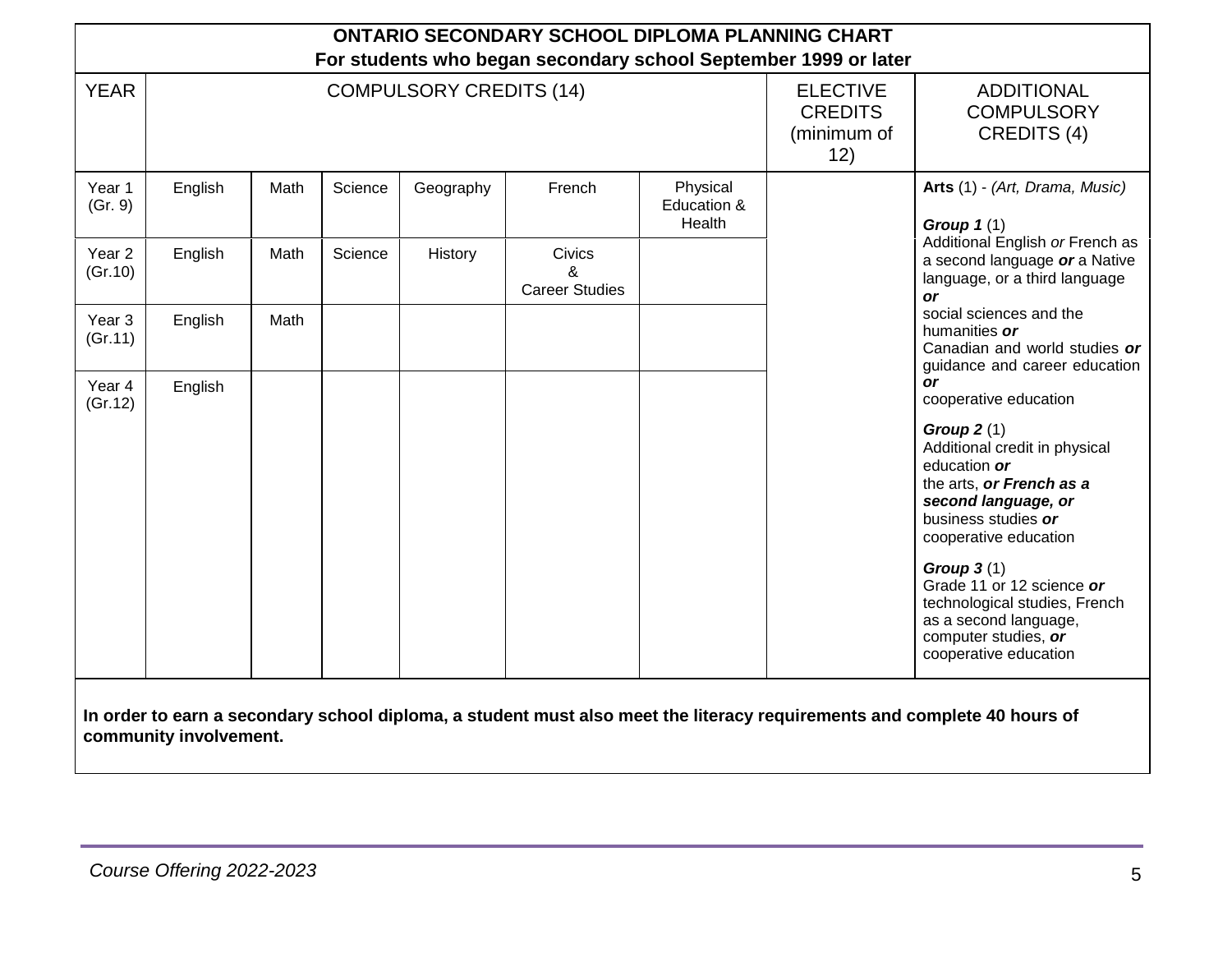# **Community Involvement Activities**

As part of the diploma requirements, students entering Grade 9 in the 1999-2000 school year or in subsequent years must complete a minimum of 40 hours of community involvement activities. Students are responsible for the completion of the 40 hours of community involvement prior to graduation. Community involvement activities may take place in a variety of settings, including businesses, not-for-profit organizations, public sector institutions (including hospitals and homes for the aged), and informal settings. Students may not fulfill the requirement through activities that are counted towards a credit (cooperative education, for example), through paid work, or by assuming duties normally performed by a paid employee. The requirement is to be completed outside students' normal instructional hours - that is, the activities are to take place in students' designed lunch hours, after school, on weekends, or during school holidays. The organizations or persons supervising the activities must confirm completion of community involvement activities. A *Notification of*  **Completion of Community Involvement Activities** form is available in the office for this purpose.

**Insurance** - The Board's liability insurance will protect the students and community sponsors for up to 40 hours of community involvement activities. Students are NOT covered with Workplace Safety and Insurance Board in the event of personal injury. Students and parents are encouraged to purchase Student Accident Insurance, which is available through the schools.

# **The Ontario Secondary School Literacy Test**

All students who entered Grade 9 in the 2002/2003 school year and in subsequent years must successfully meet the Ontario literacy requirements by completing the provincial secondary school literacy test in order to earn a secondary school diploma. This test will normally be written in Grade 10. Accommodations will be made to ensure that students who are receiving special education programs and services and who have an Individual Education Plan (IEP) have a fair and equal opportunity to successfully complete the secondary school literacy test. The accommodations made will be the same as those that are set out in the student's IEP and/or that are available to the student in the course of his or her regular school work, including examinations and other forms of evaluation. While accommodations such as alternative forms of print and extra time are acceptable, the actual content of the secondary school literacy test must not be altered.

**Deferrals** - Students who may be deferred include students who have been identified as exceptional and/or students registered in English as a second language (ESL) or English literacy development (ELD) courses who have not yet acquired the level of proficiency in English required for successfully completing the test. If a parent or an adult student requests a deferral, the Principal will determine whether or not a deferral should be granted and, if so, for what period of time. These students will still need to successfully complete the test to earn their secondary school diploma.

**Exemptions -** Students with an IEP that indicates the student is not working towards the attainment of a secondary school diploma may, with parental consent and the approval of the Principal, be exempted from participating in the secondary school literacy test. Students who do not successfully complete the literacy requirement will not be able to receive a secondary school diploma. Should the learning expectations contained in the student's IEP be revised at some point so as to allow the student to work towards the attainment of the secondary school diploma, the student would be expected to successfully complete the secondary school literacy test. Most students will meet the requirement by successfully completing the Ontario Secondary School Literacy Test (OSSLT) or the Ontario Secondary School Literacy Course (OSSLC).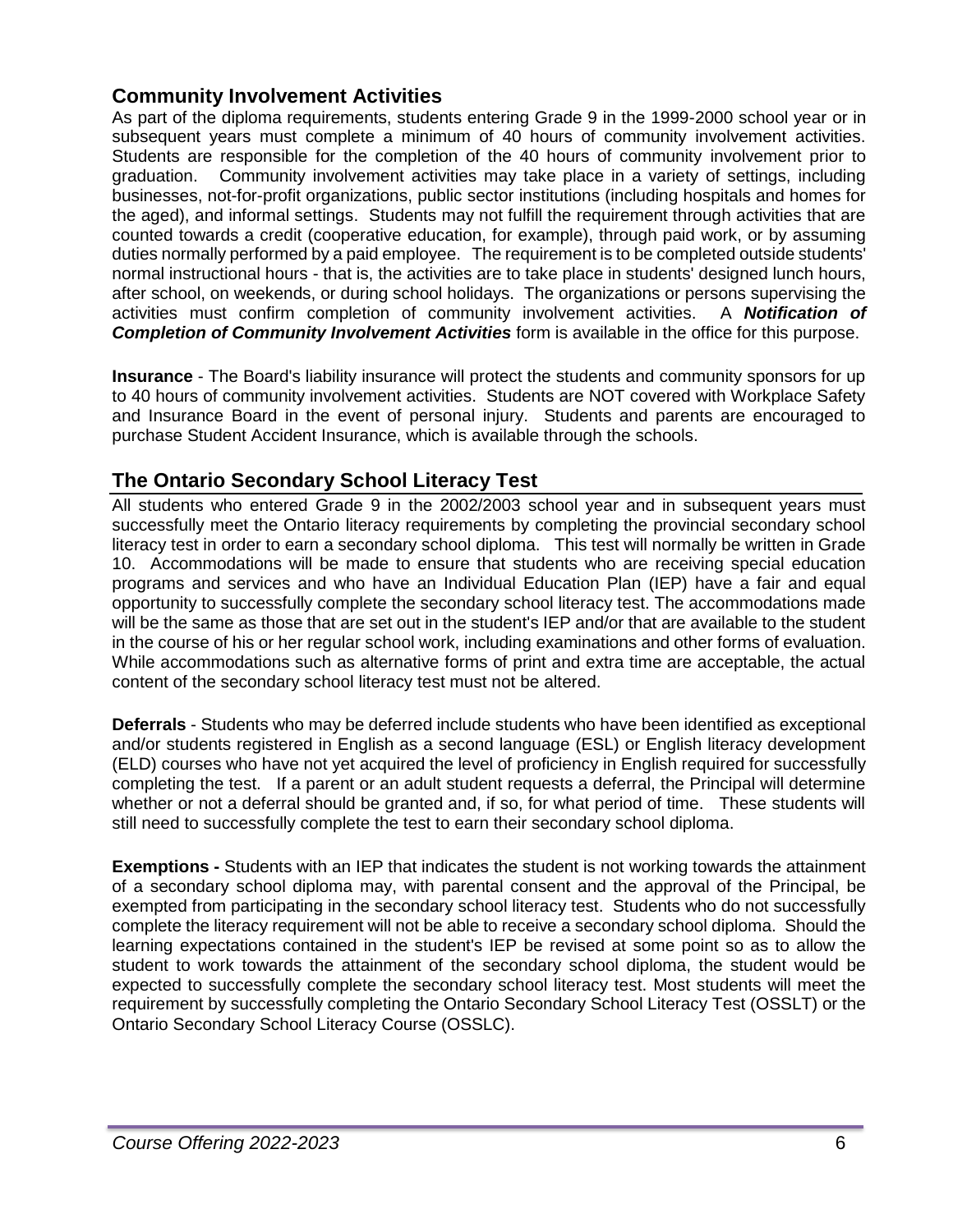# **The Ontario Secondary School Certificate**

The Ontario Secondary School Certificate will be granted on request to students who leave school before earning the Ontario Secondary School Diploma, provided that they have earned a minimum of 14 credits distributed as follows:

# **Compulsory credits (total of 7)**

- 2 credits in English
- 1 credit in Canadian Geography or Canadian History
- 1 credit in Mathematics
- 1 credit in Science
- 1 credit in Health and Physical Education
- 1 credit in the Arts or Technological Education

# **Optional credits (total of 7)**

• 7 credits selected by the student from available courses

# **The Certificate of Accomplishment**

Students who leave school before fulfilling the requirements for the Ontario Secondary School Diploma or the Ontario Secondary School Certificate may be granted a Certificate of Accomplishment. The Certificate of Accomplishment may be a useful means of recognizing achievement for students who plan to take certain occasional programs or other kinds of further training, or who plan to find employment after leaving school.

# **Ontario Student Transcript**

The Ontario Student Transcript (OST) includes:

- For Grade 9 and 10 courses, percentage grades for successfully completed courses only;
- For Grade 11 and 12 courses, all courses taken or attempted, percentage grades and credits earned.

*A course will not be recorded on the OST if the student withdraws within 5 instructional days following the issuance of the first provincial report card for that course. If a student withdraws from a course after that deadline, a 'W' will be recorded, as well as the student's mark at the time of withdrawal.*

# **Prior Learning Assessment Review (PLAR)**

Prior learning includes the knowledge and skills that students have acquired both in formal and informal ways, outside of secondary school. Where such learning has occurred outside Ontario classrooms, students enrolled in Ontario secondary schools and inspected private schools may have their skills and knowledge evaluated against the expectations outlined in the provincial curriculum policy documents in order to earn credits towards the secondary school diploma. This formal evaluation and accreditation process involves two components: equivalency and challenge. Equivalency involves the assessment of credentials from other jurisdictions for placement purposes. The challenge process refers to the process whereby students' prior learning is assessed for the purpose of granting credit. Only Grade 10-12 courses that are offered by the Rainbow District School Board may be challenged. For more information regarding this process, students are advised to refer to the PLAR pamphlet found in the school's guidance office. Interested students should contact the Principal before the end of December.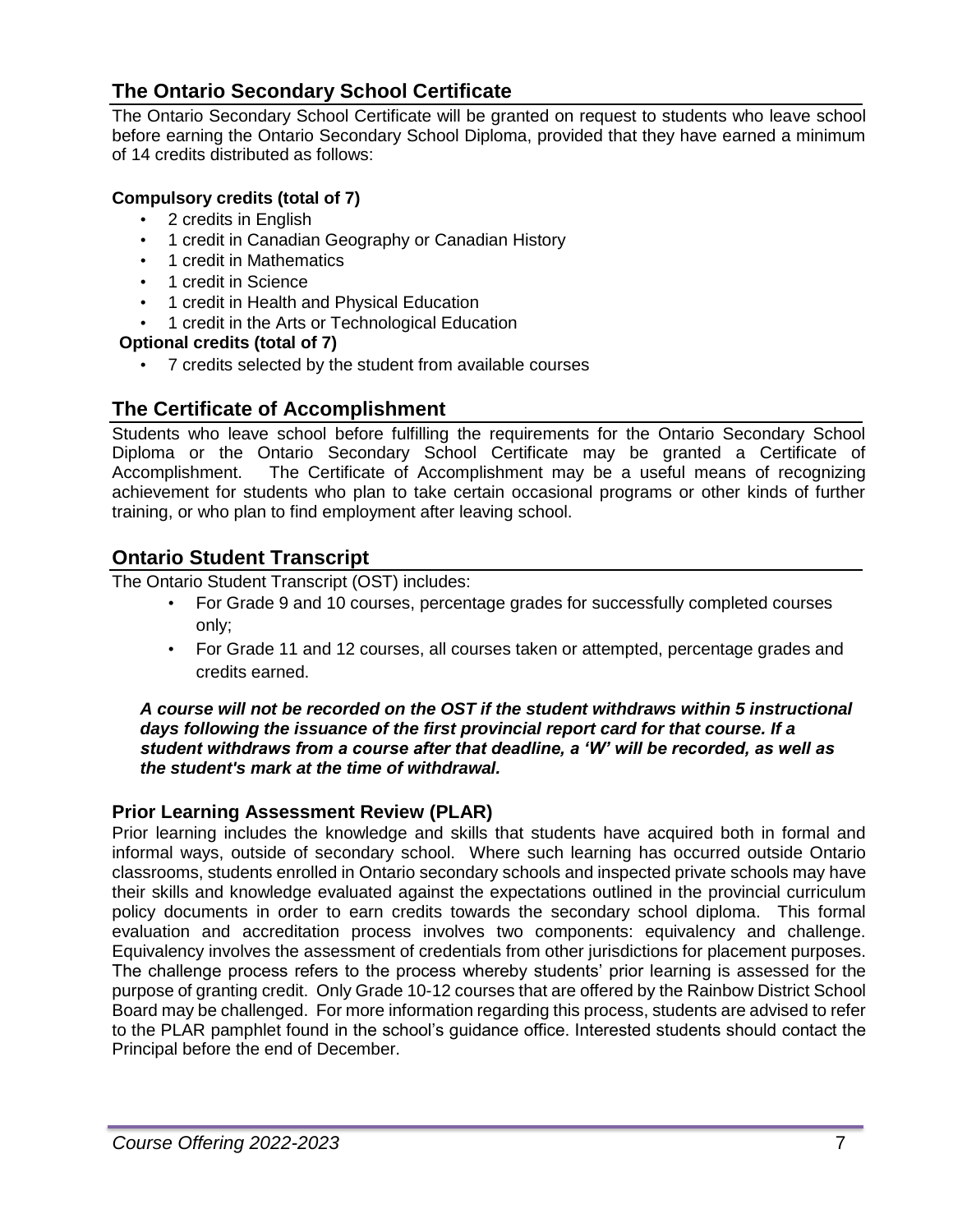# **Special Education Services**

The Rainbow District School Board provides for the needs of exceptional students through a range of programs and services. Special Education programming in each school is supported by the Board's Special Education/Student Services Department consisting of psychology staff, social workers, speech/language pathologists, and the services of itinerant specialists for the hearing and visually impaired. Information on these services, on the Board's Special Education Advisory Committee, and Special Education Plan can be obtained by calling 523-3308.

# **Special Education Resource Teacher (S.E.R.T.)**

While the primary responsibility for special needs students lies with the classroom teacher, the resources of the S.E.R.T. are made available when required. There are a number of roles the S.E.R.T. may serve, including:

- providing support to the classroom teacher,
- administering educational assessment,
- providing a resource withdrawal program for exceptional students,
- assisting in the development and implementation of modified/differentiated programming, and facilitating the I.P.R.C. (Identification, Placement and Review Committee) process.

The I.P.R.C. is a committee of two or more members who consider the needs of referred students. The committee is composed of school and Special Education personnel who have been involved with the student and other individuals as required. A request for an I.P.R.C. can be made by a student, parent or guardian. All requests are made to the Principal of the school where the student attends.

The I.P.R.C. determines whether a student is exceptional or not, the needs of the student, and the appropriate placement of the student. The committee sends a written statement of its decisions to the parent/guardian, or to the student who is 18 years of age or older. An appeal process is available to those parents/guardians or students who do not agree with the decisions of the I.P.R.C.

# **Student Services**

Through its course offerings, such as Grade 10 Career Studies, through personal and group counselling, the guidance department provides students with opportunities to develop the knowledge, skills, and attitudes needed to understand themselves, to plan and achieve educational goals, to explore career paths, and to make appropriate post-secondary decisions that will enable them to succeed in university, community college or the world of work.

# **Selecting a Program**

The purpose of this course prospectus is to provide parents and students with the information needed to select a program appropriate for the individual needs of each student. School guidance counsellors can offer considerable advice to assist in this decision-making process.

**Remember** when planning your course selections to consult [www.electronicinfo.ca a](http://www.electronicinfo.ca/)nd /or [www.ontariocolleges.ca](http://www.ontariocolleges.ca/) to make sure you have the prerequisites necessary for the program you will be applying to at college or university. Make informed decisions. **University programs require students to have a minimum of 6 Grade 12 U (university) or M (university/college) courses including program prerequisites.**

**Within the regulations set down by the Ministry of Education, PARENTS/GUARDIANS assume the responsibility for program selection for students less than 18 years of age. Once 18, students assume this responsibility.**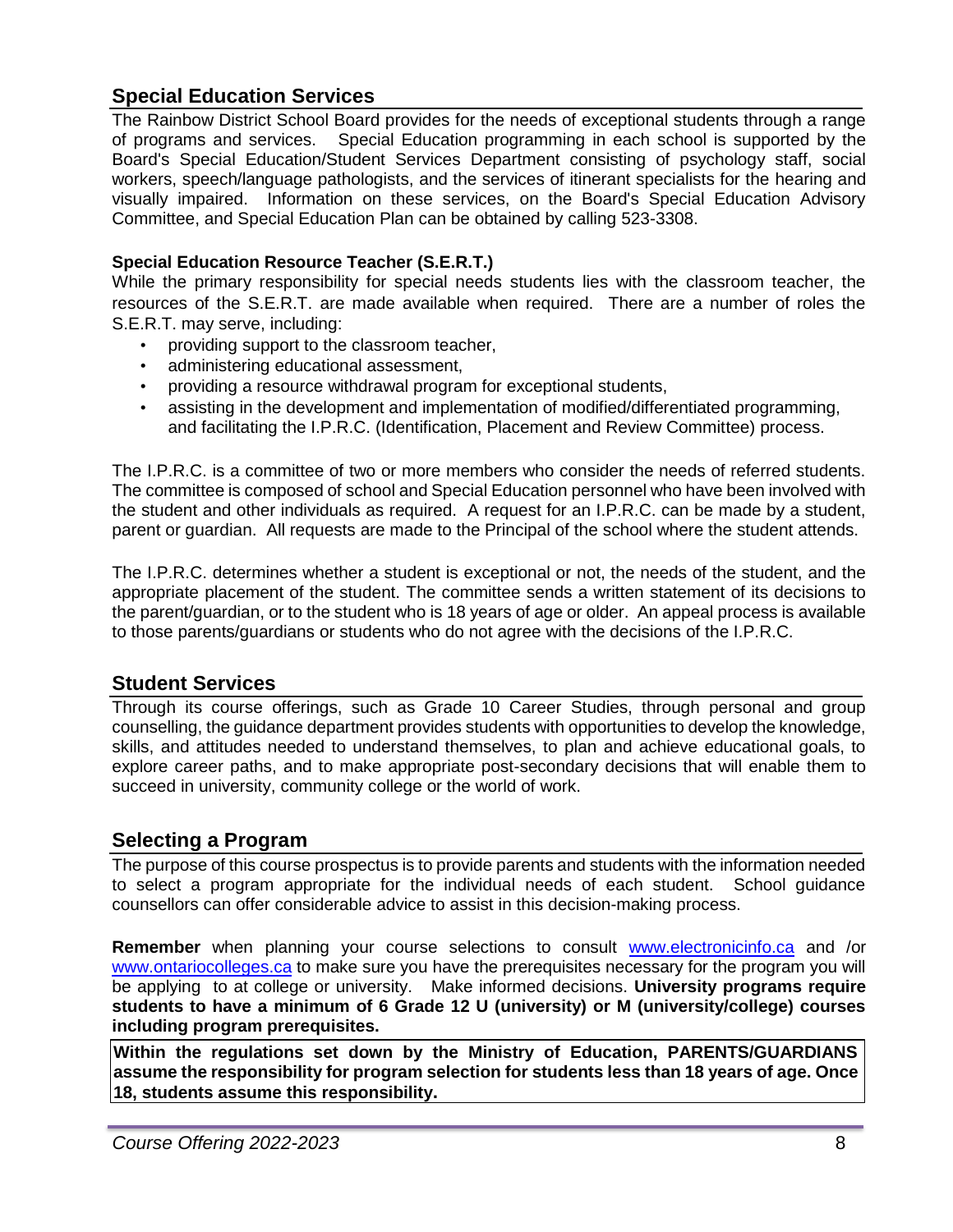Please give careful thought to the selection of courses, since staffing allocations are based on option sheets. Waiting lists for some courses will probably occur. Even if you have handed in your option sheet by the deadline, this does not mean that your course selection can be guaranteed. The programs offered by Lo-Ellen Park Secondary School may have to be altered in September and/or February due to changes in student enrolment. Lo-Ellen Park Secondary School is a semestered school. Students choose their courses in the spring for the entire school year. Before registering in a course, it is the student's responsibility to ensure that he/she has the prerequisite course(s) required.

# **Course Transfers**

Option sheets are normally processed in early March. Students may make changes in their selection of courses up until May 1. Careful selection of appropriate courses will prevent future difficulties with a student's program.

# **Lo-Ellen Park's Policy Regarding Course Registration**

- 1. All students registered in Year 1, 2, and 3 (Grade 9, 10, and 11) are expected to take a full program of eight (8) courses each year.
- 2. A Year 4 (Grade 12) student is expected to register in a minimum of six (6) courses if he/she has accumulated a minimum of 24 credits.

**N.B.** Unusual or exceptional circumstances in a student's life may indicate that he/she cannot meet the above guidelines. In such cases, the Administration may approve a special timetable after consultation with a counsellor and/or the student. Under certain circumstances, senior students may apply to the Administration for a half-time program.

# **Expectations of Students**

Parents and students are expected to make realistic program selections based on the student's individual needs, abilities and their past performance. Once the commitment is made to a particular program, students are expected to follow their commitment in a responsible manner.

Regular attendance on the part of students is vital to the process of learning. When the process and the content of learning are disrupted by irregular attendance, both the individual student and the class suffer a loss of experiences that cannot be entirely replaced. Students who habitually miss a class suffer in the evaluation process because their participation and achievement cannot be assessed. If lack of attendance persists, a student could be withdrawn from a course.

# **Evaluation of Student Achievement**

Evaluation is not an end in itself but rather a part of the learning process for both the teacher and the student. During the school year, evaluation will occur on a regular basis. At the completion of each course, summative evaluation will occur. Its purpose is to judge the student's achievement in relation to the stated objectives of the course.

The procedures for evaluating student progress will be sufficiently varied to meet the requirements of different groups of students, different courses, and different levels of difficulty as well as a variety of learning environments. The specific procedure for each course will be given at the beginning of each course to every student in the course.

Examinations are held in January and June. There is a possibility that students will be required to write more than one examination on the same day, especially if they are taking courses at more than one level.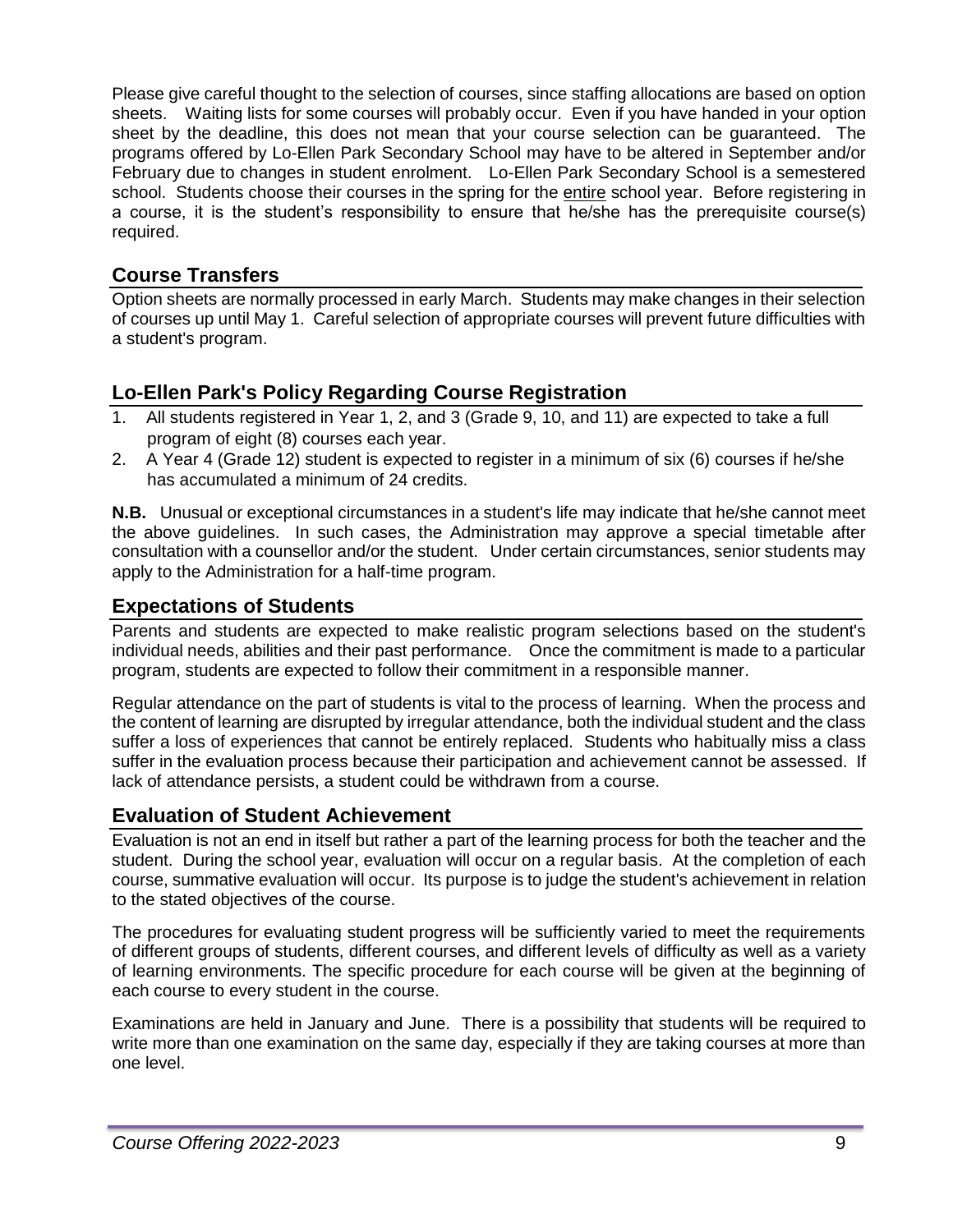Students will be promoted in all subjects that they pass successfully. In all subjects the minimum mark for promotion is 50%. Careful consideration is always given to all borderline marks. Report cards will be issued by the school four times during the year. Parents are asked to inspect the report card carefully and have the Response Form returned to the homeroom teacher.

Parent/teacher interviews will be held in October and March.

Parents are invited to phone the school at any time should they wish to discuss the progress of their child with the subject teacher or a member of the guidance department, Vice-Principal or Principal.

Most students are willing and able to complete their work to the best of their ability, to submit it to their teachers on time, and to improve work after receiving feedback. When this is not the case, steps must be taken to address the situation. Students must be encouraged by teachers and parents through a variety of strategies to take active responsibility for their own learning.

# **Late/Missed Evaluation Policy**

The primary purpose of assessment and evaluation is to improve student learning.

The majority of students appreciate and respect due dates and deadlines. These students deserve the opportunity to have their work evaluated and their accomplishments reviewed in a timely manner. Such timely feedback and review helps students understand and progress with new work. When students have not submitted required work, this review is not possible. Thus, the issue of late assignments must be addressed.

First, teachers and parents must encourage students to respect due dates by helping them work through the process and making sure students are aware of the benefits and consequences of late and/or missed assignments.

Students must also take responsibility for their own learning. This means getting work done in a timely manner. If a student is aware that the work will not be completed by the due date, it is the student's responsibility to inform the teacher on or before the original due date, and make arrangements, at the discretion of the teacher, to extend the due date. Considerations will be given to students with an Individual Education Plan (IEP), when such considerations are appropriate.

When a due date is missed or is unachievable, the student may be given certain opportunities to submit work late, depending on the reason for lateness, the nature of the assignment, and the frequency of such lateness. After a consideration of these conditions, the student may be given a second due date, after which a mark of zero may be assigned. A second option may be a completion contract, in which the teacher and the student (usually with the parent's understanding) agree on a process for completing one or more assignments. A student's inability to fulfill this contract may result in a mark of zero on these assignments.

A school culture, which expects timely completion of work, and allows for timely evaluation and feedback, results in better learning and increased responsibility. It further contributes to the development of student work habits which will last long after graduation.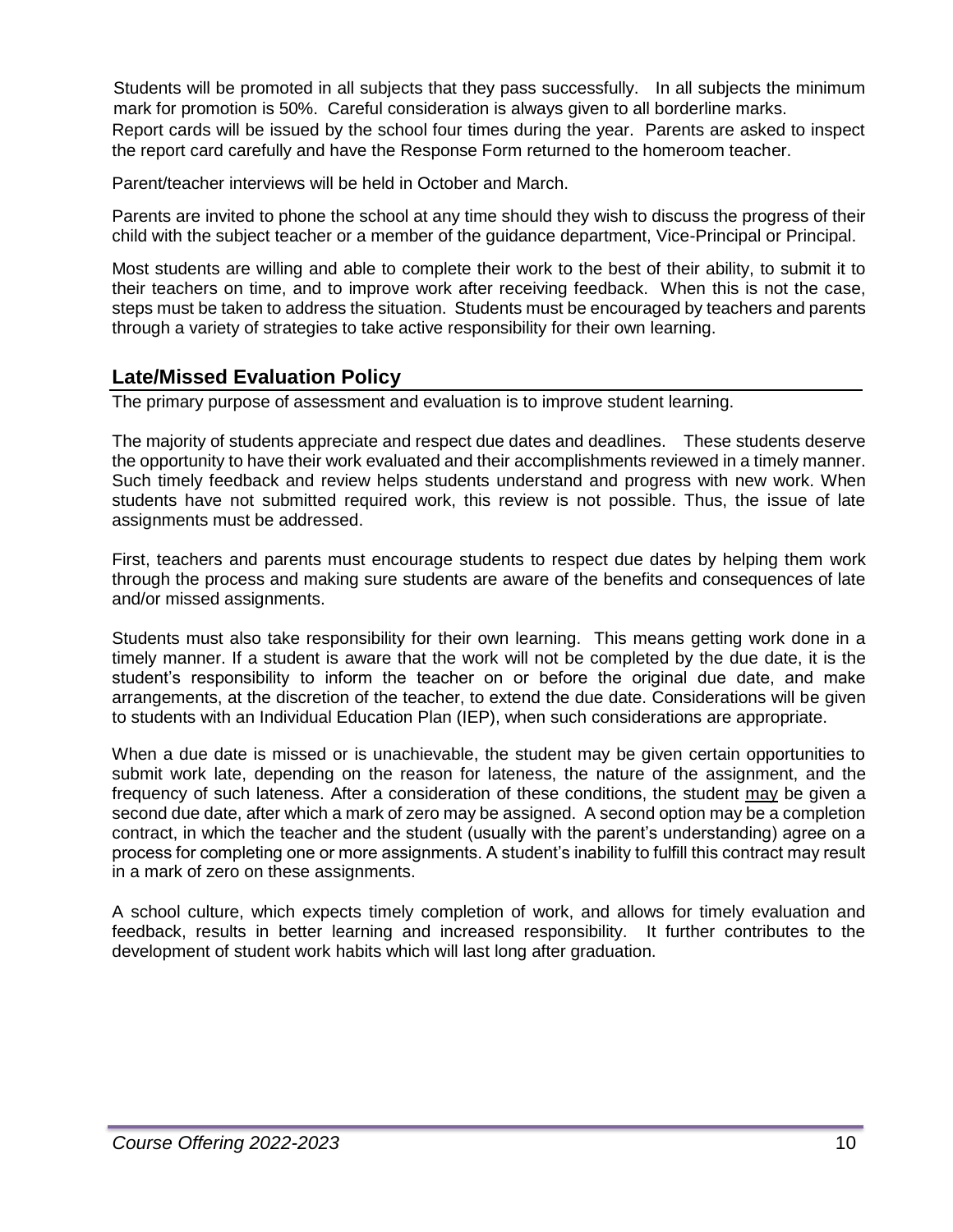# **Understanding the Course Codes**

All course codes have been assigned according to the Common Course Coding System developed by the Ontario Ministry of Education and Training. Each course code has 6 characters.

The **first three** characters indicate the discipline, the subject group and the course. For example:

- $ENG =$  English
- $CHC =$  Canadian History
- $MPM = Mathematics$

The **fourth** character indicates the grade level:

 $1 =$  Grade 9 or B = Grade 10 or C  $=$  Grade 11 or  $D =$  Grade 12

The **fifth** character, for Grade 9, 10, 11, and 12 courses, indicates the course type:

- C = College preparation
- D = Academic
- $E =$  Workplace preparation
- $L =$  Locally developed
- M = University/college preparation
- $O = Open$
- $U =$  University preparation
- W = Destreamed

The **sixth** character carries additional information:

- $C =$  Cooperative education
- $I =$  French immersion
- $N = IB$  Prep or IB
- H = French immersion IB Prep

# **Option Sheets**

Students indicate the courses they wish to take during the coming academic year by completing a Student Option Sheet. On the basis of these sheets, school officials construct the master timetable and staff the school. As these decisions are based on the information from student option sheets, it is imperative that this information be accurate and complete. The students and their parents/guardians must therefore give careful thought to the courses selected. Opportunities to change option selections are limited.

# **Computer Use Policy**

1. **Unacceptable Computer and Network Use**: Computers and the internet offer a wide variety of educational opportunities for our students. Not all of the material available on the internet is beneficial to the students and appropriate for school use. The school has implemented reasonable safeguards to limit access to offensive or inappropriate material; the final responsibility rests with the student. At the discretion of the supervisor, a student may be removed from computer use if he or she is found to be using the resource inappropriately.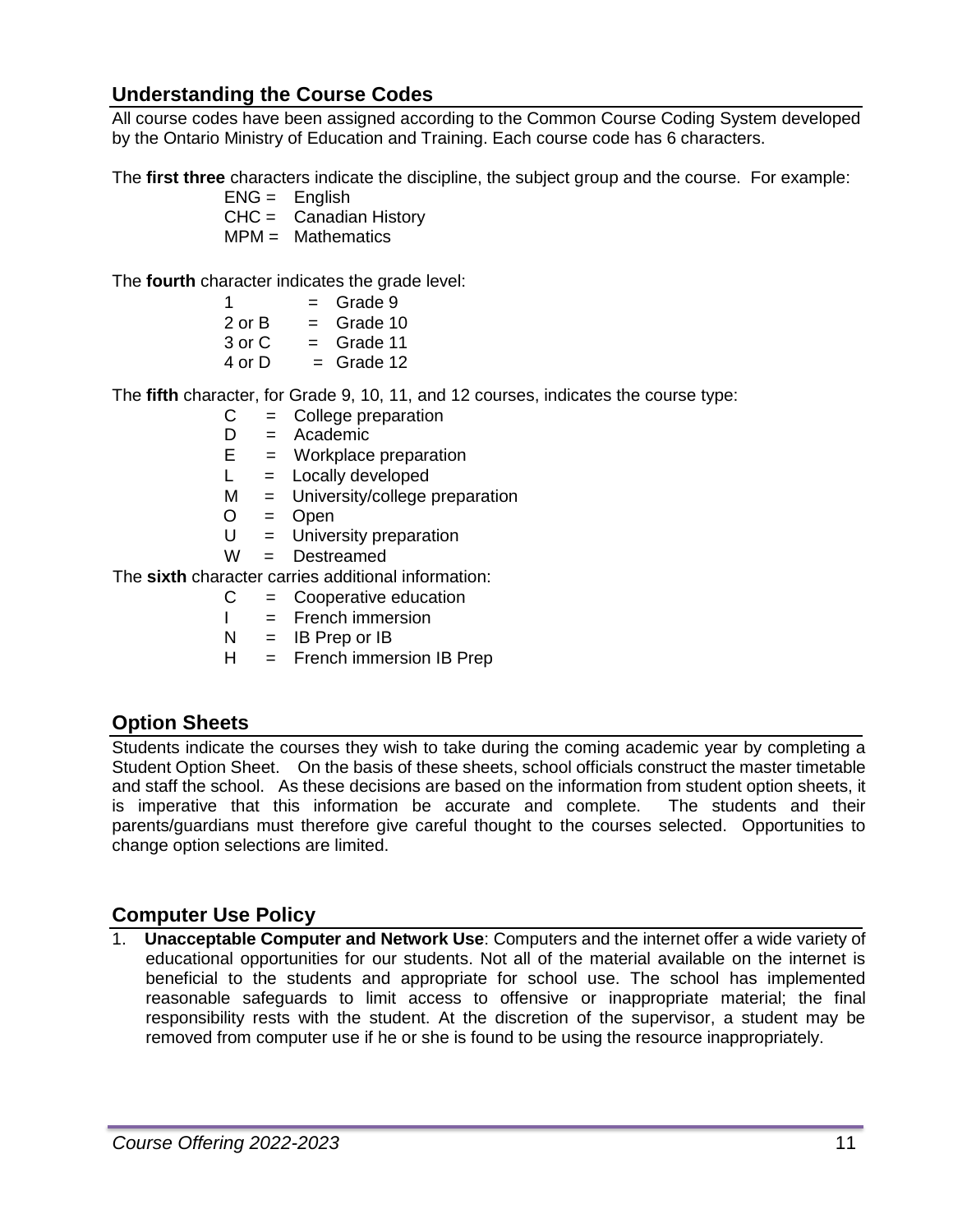Inappropriate use of the computers and networks includes:

- accessing chat lines or message boards
- sites inciting hatred or intolerance toward others
- accessing or transmitting obscene or pornographic material
- using threatening or harassing statements, including the disparagement of others based on race, national origin, sex, sexual orientation, age, disability, or religious beliefs
- transmitting or soliciting sexually oriented messages, sounds, images, or video
- sites advocating or instructing illegal or harmful activities
- game sites
- web-based mail sites (Hotmail, etc.)
- gaining access to the computer system by sharing or using the password of another user

In addition, attempts to bypass the internet security system or vandalizing the computers or the network will be considered inappropriate use and subject to appropriate action. This is, by no means, a complete list of inappropriate use of computers and the network. If a student is in doubt about the appropriateness of an action, he or she should check with the supervisor before using the computer.

- 2. **Use of Personal Computers:** All computers used in the school are covered by the Acceptable Use Policy, including laptop computers. Games, DVD movies, and music CDs are not to be used during the school day.
- 3. **Email Accounts**: The Rainbow District School Board has provided email accounts for all staff and students at Lo-Ellen Park Secondary School. These accounts are Gmail accounts and can be accessed both in the school and at home. While the main purpose of these accounts is school communication, students can use this account for personal communication and designated personnel can monitor messages and take appropriate action if this resource is being misused. Remember that you are responsible for your email account. Do not share your password and do not give your e-mail address to those who may send inappropriate material.

The school, **at its sole discretion**, reserves the right to immediately revoke the privilege of internet access if the student is abusing that privilege. It should be stated that the internet is an excellent resource for both teachers and students and its proper use should be encouraged.

# **Academic Honesty Policy**

Academic honesty is central to creating an environment of trust upon which an academic community relies. *Academic dishonesty undermines* that environment. Students are thus expected to make ethical choices. Neither cheating nor plagiarism will be tolerated. This policy is intended to protect our students and to protect the integrity of our academic community.

**Academic Dishonesty,** which includes both **plagiarism** and **cheating**, can include, but is not limited to:

- submitting someone else's work as your own
- buying essays or assignments from internet sites or from individuals and presenting these products as your own work
- quoting directly or indirectly (using another's ideas) from sources without proper citation. These sources include not only books but television, radio, audio, film, internet sites, interviews, computer programs, images etc. You must cite anything that is not your original work.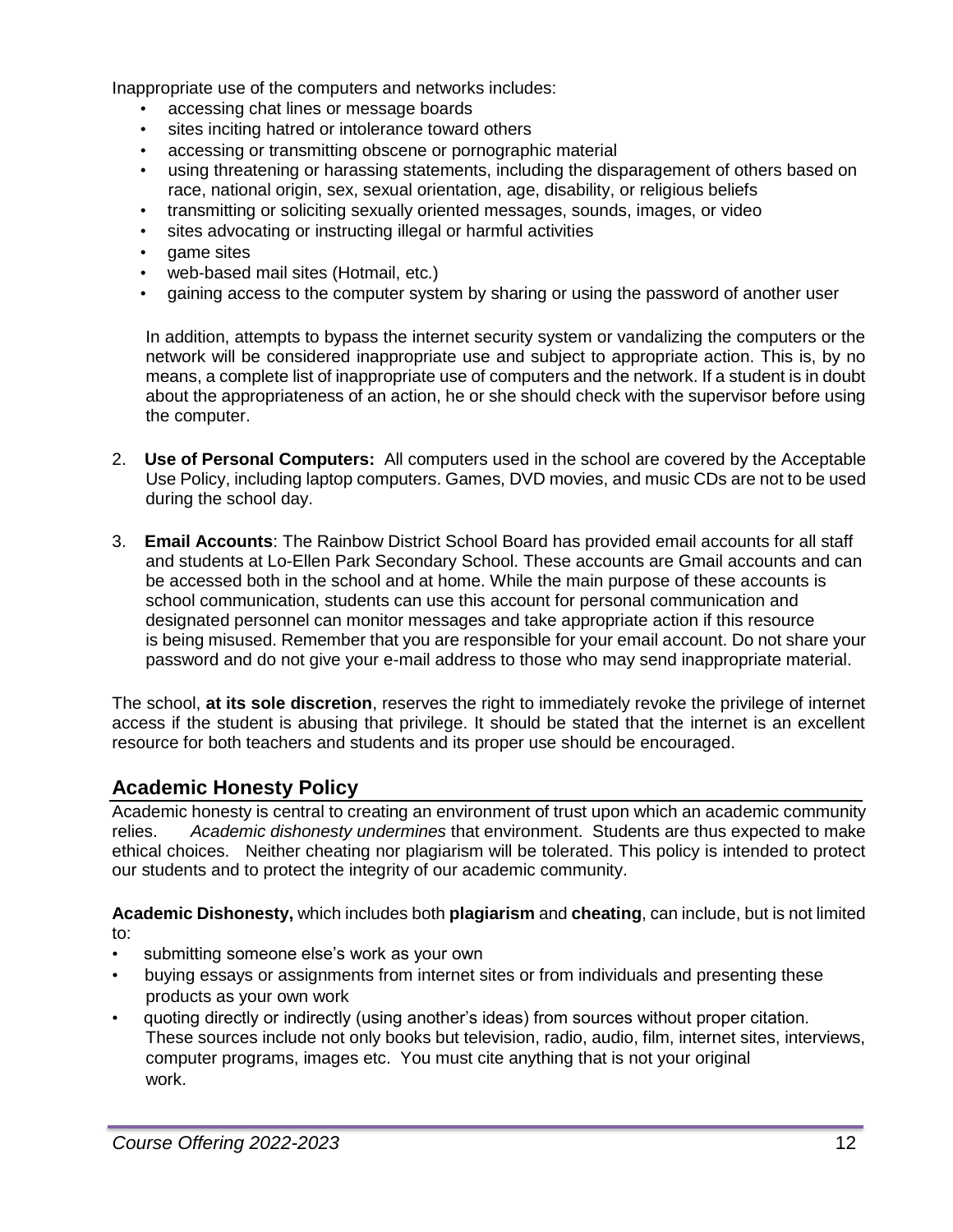- self-plagiarism: this means submitting an assignment in a course which you have *already* used for credit in another course
- writing an assignment for someone else or allowing someone else to copy your assignment for credit in a course
- copying from another student's test, or allowing another student to copy during a test
- using materials which are not permitted during a test
- giving test questions or answers to another student, or receiving test questions or answers from another student
- unauthorized collaboration: although collaboration is often encouraged, unauthorized collaboration is not permitted
- fabrication of data or sources

# **Consequences of Academic Dishonesty** may include one or more of the following:

- the assignment receives a zero
- a telephone call home to notify parent/guardian
- a meeting with parent/guardian and administration
- loss of the opportunity to win awards or participate in school activities
- failure in the course
- recording of infraction in academic records
- suspension

# **Responsibilities of Students, Parents, and Teachers**

- **Students** are expected to produce work that reflects their best efforts. They are expected to adhere to the policy on academic honesty both inside and outside the classroom.
- **Parents/guardians** are expected to support the spirit and intent of this policy by reviewing the policy and encouraging academically ethical behaviour.
- **Teachers** are expected to promote academic honesty by making students aware of the policy, and by teaching the relevant practices for their course discipline. Teachers are expected to enforce the principles of the policy and to model the principles of the policy.

# **SPECIAL PROGRAMS**

# **Co-operative Education**

Co-Operative Education is a unique educational process designed to promote skill development, individual career development and self-awareness by means of integrating classroom theory with planned and supervised practical experience in a work environment. This program is available to students in Grade 11 & 12 only. Co-op is a partnership among education, business, industry, and labour that usually involves students, teachers, parents, employers, and training supervisors. Joint planning by these individuals is required to ensure a systematic progression for career exploration, career planning and experiential learning. Students are selected through a counselling and interviewing process conducted by the co-op teacher. Prior to their placement in the workplace, they attend structured orientation and placement sessions. The co-op teacher monitors and evaluates his/her students' out-of-school activities. As well, students share and analyze their work experiences with their teachers and peers in structured classroom activities. Co-op assists students bound for university or college and students entering the workplace in making career decisions as well as in developing knowledge, skills and attitudes essential in today's society. Students studying at all levels of difficulty can benefit from co-op experiences.

*For further information, contact Mr. J. Bursey*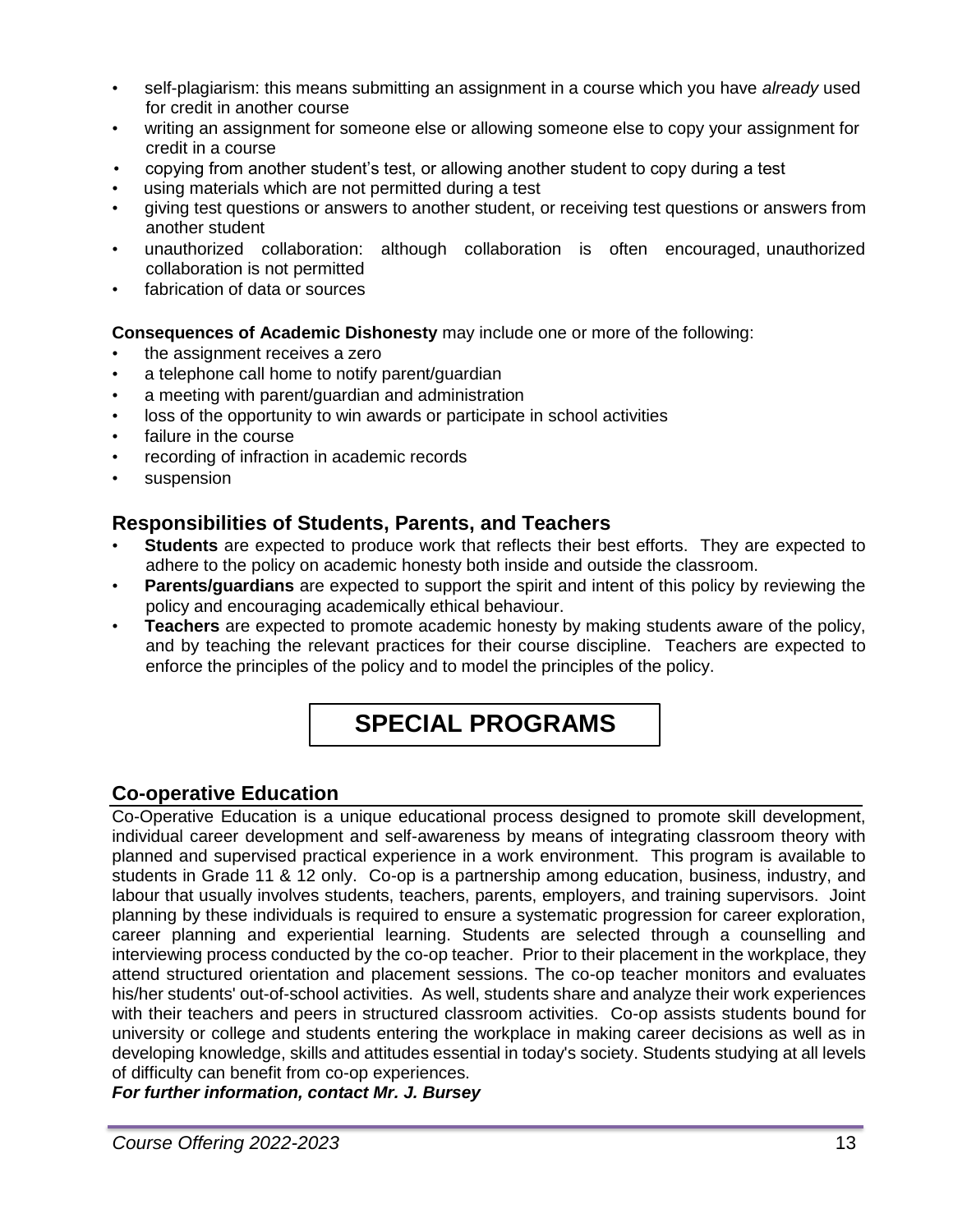# **Credit Recovery**

A credit recovery program is available at Lo-Ellen Park Secondary School for students to improve their overall credit accumulation. The credit recovery program is developed to address a student's individual academic concerns and promote student success.

# **Dual Credit Courses**

Students can earn up to 4 dual credits towards the 12 optional credits required for an OSSD. This is done by participating in apprenticeship training and/or post-secondary courses offered at Cambrian College. These courses count towards the secondary school diploma as well as the post-secondary diploma or apprenticeship certification. This program is available to senior students. Please refer to page 16 for a detailed list of dual credit offerings for the 2015-2016 school year.

# **e-Learning Courses**

The e-Learning program is one where teachers deliver online courses using a learning management system that students can access at school and at home. Students can supplement their timetable with an online course, giving them greater flexibility and choice in completing their secondary school diploma. Students can take courses that are not available at their home school or are not accessible due to scheduling conflicts.

# **Elite Athlete Program**

This program is designated to suit the needs of exceptional students who are participating in out- ofschool programs such as athletics or other special programs at the regional, provincial, national, or international level. Students may contact the Guidance Department for further details.

# **Ontario Youth Apprenticeship Program (OYAP)**

Students must be 16 years of age to participate. This program is ideal for a student who wants to participate in a work experience placement in a skilled trade; develop trade related skills; begin training in a skilled occupation as a registered apprentice.

Students who register under the OYAP option will earn co-operative education credits while participating in either a half-day or a full day work experience placement alongside a qualified journey person in a skilled trade. Placements can be either in the automotive, service, industrial or construction sector in restricted, compulsory or voluntary skilled trades.

OYAP is designed to:

- introduce students to careers in a variety of skilled trades
- help students develop practical hands on experience in a skilled trade of their choice
- provide students with the opportunity to register officially as youth apprentices while in secondary school
- enrich school courses through related trade experience
- connect students to the world of work
- enhance opportunities for employment in the skilled trades after graduation.

OYAP provides students with an accelerated and viable career path.

# **Eligibility Criteria**

Students who may be eligible for the OYAP option:

- are at least 16 years of age
- have completed Grade 10 (at least 16 credits)
- have senior credits in the skilled trade of their interest
- enjoy learning by doing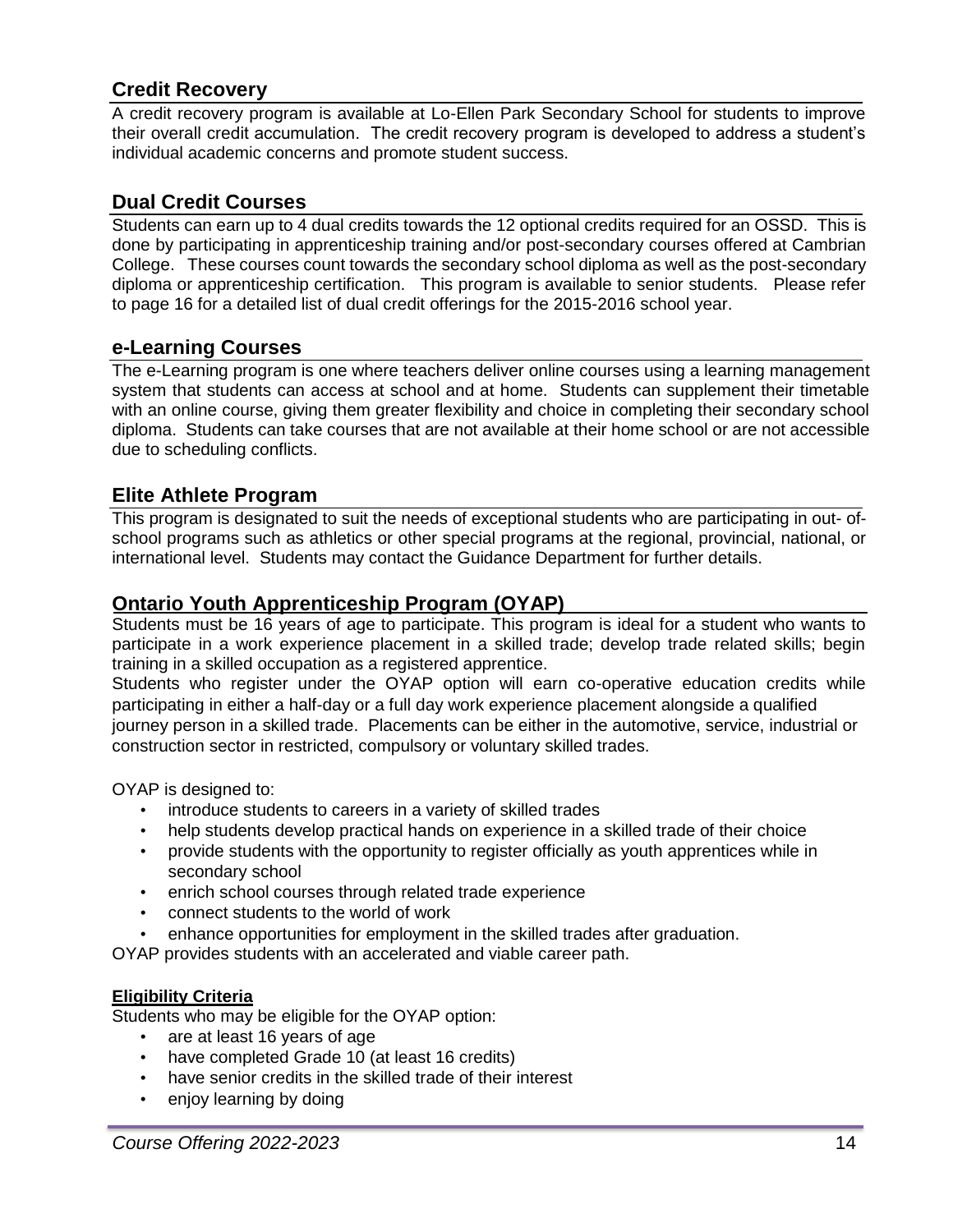- are recommended by a guidance counsellor, and a subject teacher or co-op teacher
- demonstrate a career focus in a skilled trade, a strong interest in learning a trade, aptitude, maturity, and commitment.

# **Reconnect Program**

The Reconnect Program is for students who have left secondary school without the required credits for their Ontario Secondary School Diploma. A key factor to the success of this program is that students do a full-day co-op/OYAP experience and as a result, earn four (4) secondary school credits. Students will be able to do their pre-placement activities outside of a regular classroom setting.

# **SPECIALIST HIGH SKILLS MAJOR (SHSM)**

The Specialist High Skills Major (SHSM) is a specialized program approved by the Ministry of Education that allows students to focus their learning on a specific economic sector while meeting the requirements of the Ontario Secondary School Diploma (OSSD). SHSMs assist students in their transition from secondary school to apprenticeship training, college, university or the workplace. These programs enable students to gain sector specific skills and knowledge in engaging, careerrelated learning environments, and prepare in a focused way for graduation and post-secondary education, training or employment.

For further information please visit the SHSM website at [http://shsm.rainbowschools.ca](http://shsm.rainbowschools.ca/)

# **Specialist High Skills Major – Business**

Mission Statement: LEP's Business Program is committed to work with community and industry leaders that will provide students with experience & specialized training in finance, accounting, marketing, and investment management. The SHSM is a ministry-approved specialized program for Grade 11 & 12 students to focus their learning on a specific economic sector while meeting the requirements for the Ontario Secondary School Diploma (OSSD) and assists in their transition from secondary school to apprenticeship training, college, or university.

# **Specialist High Skills Major – Construction Architectural Design**

The Construction High Skills Major focuses on architectural designing that meet 21<sup>st</sup> century needs. To satisfy the contemporary designs of today, a building should be constructed in a manner which is environmentally friendly in terms of the production of its materials, its impact upon the natural environment and building environment of its surrounding area as well as the demands that it makes upon non-sustainable power sources for heating, cooling, water and waste management. Registered students of this program will benefit from the specialized bundle of credits, sector recognized certifications, reach ahead and experience activities that take them out of the class and into the actual sites of study along with hands-on experience through co-op placements. Pupils who meet all requirements will receive a red seal on their OSSD diploma along with a SHSM report outlining their accomplishments within the program. Enrolment into this program is limited and interested students are encouraged to contact the guidance department as soon as possible to fill out the required application.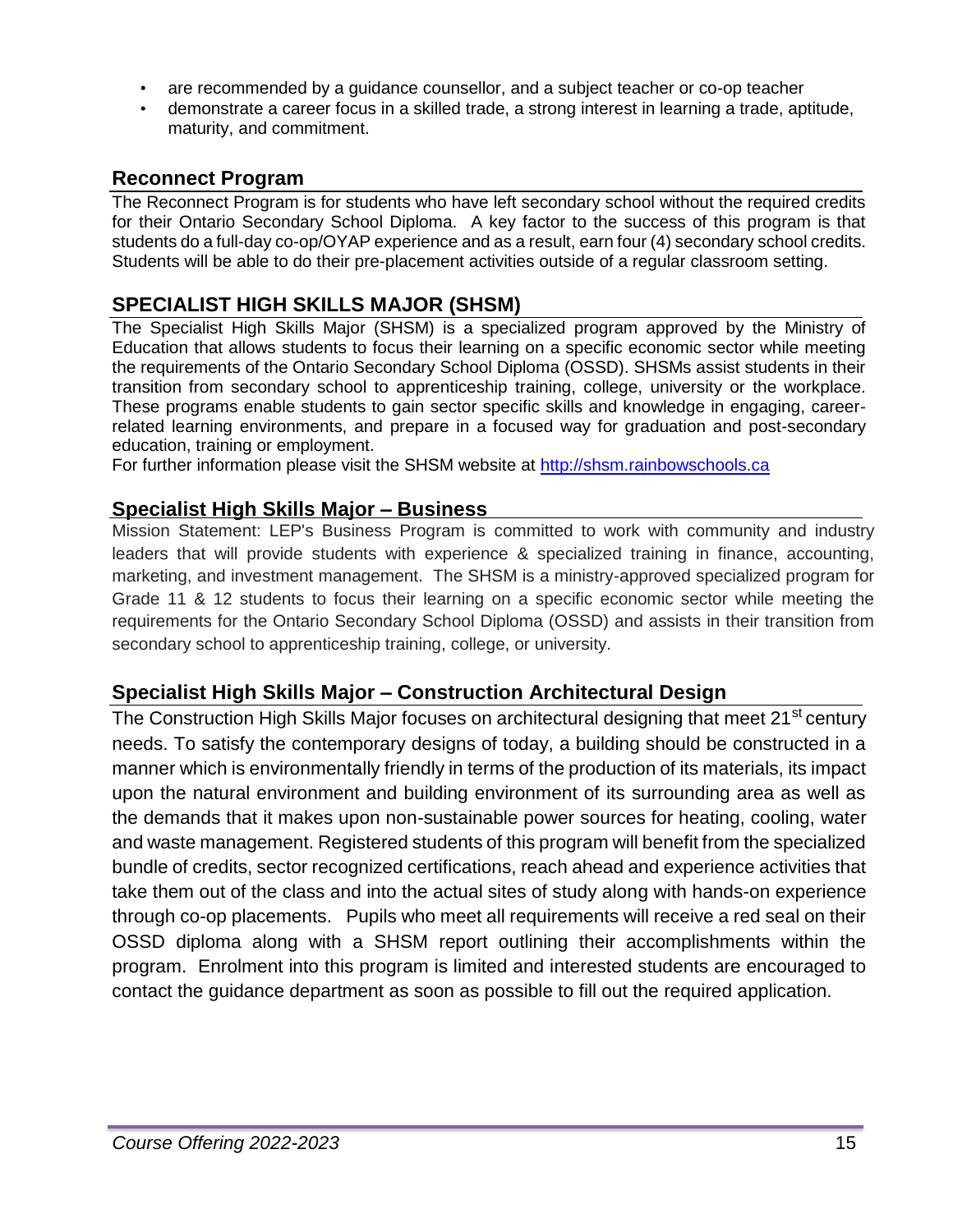# **Specialist High Skills Major - Environment**

The Environmental Specialist High Skills Major offers registered students an extensive look at this growing industry. As quoted by Dr. David Pearson from Laurentian University "there will be jobs in the future in the environment sector that we don't even have names for yet..." Specific areas of concentration include - environmental protection, conservation and preservation of natural resources and environmental sustainability. This enriched experience includes benefits from the specialized bundle of credits, sector recognized certifications, reach ahead and experiential activities that take them out of the classroom and into the actual field of study along with hands-on experience through co-op placements. Pupils who meet all requirements will receive a red seal on their OSSD diploma along with a SHSM report outlining their accomplishments within the program.

Enrolment into this program is limited and interested students are encouraged to contact the guidance department as soon as possible to fill out the required application.

# **Specialist High Skills Major – Manufacturing/Engineering**

The Manufacturing SHSM program provides students with unique opportunities to work collaboratively, identify problems, apply what they know, persevere through challenges, find unique solutions, and lead in their own learning. This SHSM focuses on introducing students to skills such as computer programming, electronics, robotics, 3D modelling and printing and modern manufacturing. Interested students are encouraged to contact the guidance department or SHSM lead Mr. Monti.

# **Summer School Co-Operative Education**

A summer co-operative education experience is offered to Grade 11 & 12 students in the Rainbow District School Board to allow students to earn 1 or 2 credits towards their OSSD. Written assignments will be involved in this program. Pre-employment and integration activities must be completed before July. Preference will be given to students who need only 1 or 2 credits to graduate. Enrolment is limited.



# **What is the IB Programme?**

The **International Baccalaureate** *(IB)* Programme is an internationally recognized programme based on the principles of outcome-based education using a common curriculum. Students are evaluated by a team of teachers, and schools are held accountable for the curriculum, the effectiveness of instruction, and student achievement.

The general objectives of the International Baccalaureate Programme are to provide students with a balanced education, to facilitate geographic and cultural mobility, and to promote international understanding through a shared academic experience. The student who meets the requirements of the International Baccalaureate Diploma has demonstrated a strong commitment to learning, both in terms of the mastery of subject content and in the development of the skills and discipline necessary for success in a competitive world.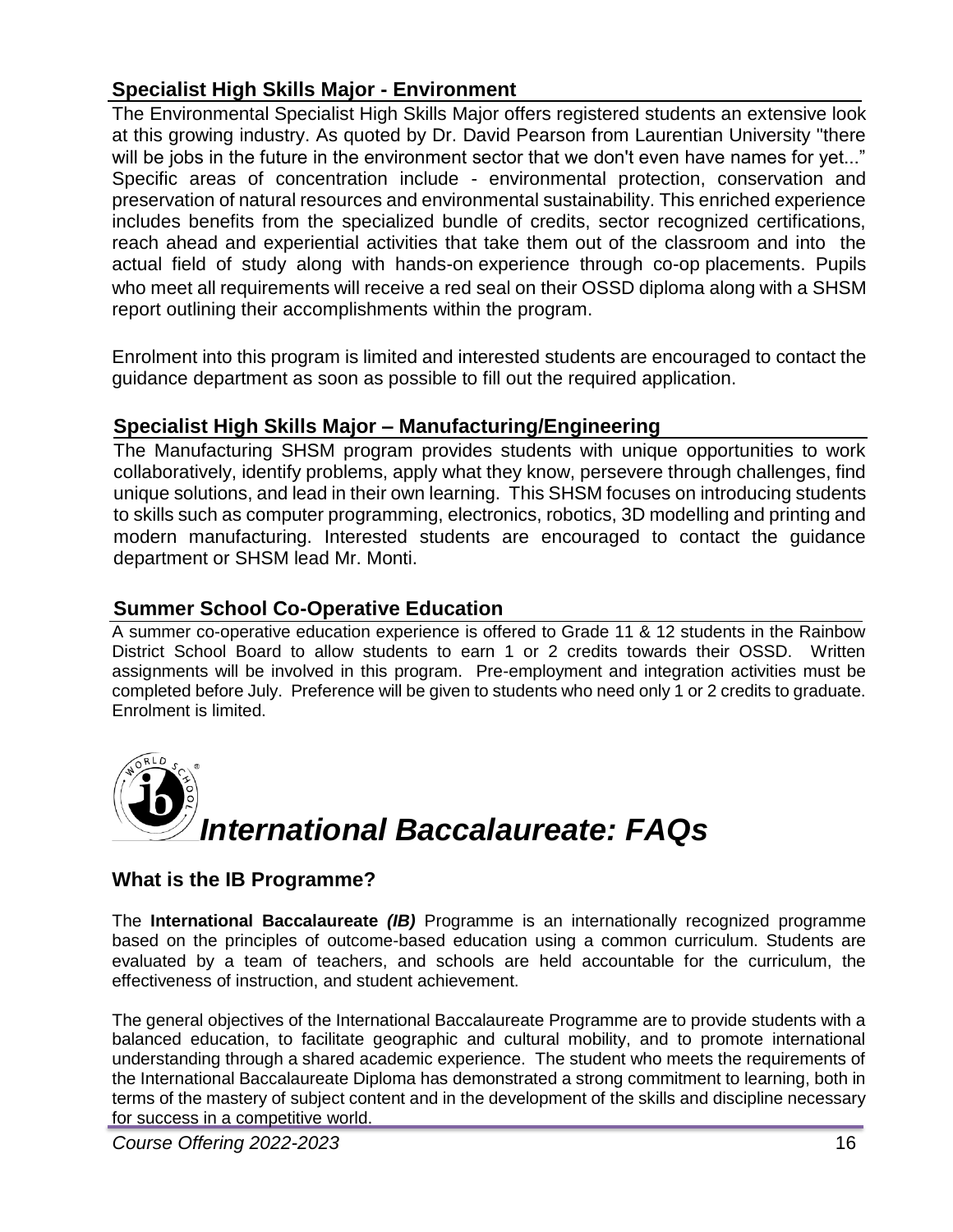# **What do IB students study?**

The International Baccalaureate Programme is taken during the last two years of secondary school, grades 11 and 12. In order for students to achieve the appropriate background, the Ontario curriculum is enriched and adapted beginning in grade 9. Students will be admitted to

Lo-Ellen Park's International Baccalaureate Preparatory Programme in grade 9. This will provide the opportunity for students, staff and parents to determine if the International Baccalaureate Programme is appropriate for the student and to decide if he/she should proceed to the International Baccalaureate Programme in grade 11. By the end of grade 12 the student must complete the following requirements:

- Successfully write International Baccalaureate examinations in six subject areas. These examinations are either at the Standard Level (SL) or the Higher Level (HL). All examinations are set and evaluated internationally.
- In order to receive the International Baccalaureate Diploma, the student must write at least 3 HL examinations. The six subject areas are:
	- Group 1: Language A English (HL)
	- Group 2: Language B French (SL)
	- Group 3: Individuals and Society History (SL)
	- Group 4: Sciences Biology (HL), and Chemistry (HL)
	- Group 5: Mathematics (SL)
	- Group 6: Visual Arts (HL and SL)
- Complete the **Creativity, Action, Service** (CAS) requirement extracurricular and community service activities/CAS hours may be started at the beginning of the grade 11 year.
- Successfully complete the International Baccalaureate course **Theory of Knowledge**. This course is a purposeful and thoughtful inquiry into different ways of knowing, and considers the role which knowledge plays in a global society. It encourages students to become aware of themselves as thinkers and to recognize the need to act responsibly in an increasingly interconnected world.
- Write an Extended Essay which provides the experience of an independent research paper. Each student must choose a topic of interest within the International Baccalaureate curriculum and write a 3,500 - 4,000 word essay that meets international standards of scholarship.

# **Why choose the IB pathway?**

The International Baccalaureate Diploma is recognized throughout the world as a university admission credential. Many universities grant credit and/or advanced placement for Higher Level examinations. In some cases, a full year of university standing may be awarded to International Baccalaureate Diploma holders. These policies have been developed as a result of the experience universities have had with previous International Baccalaureate students, as well as recognition of the challenge that the International Baccalaureate Programme offers secondary school students. Admissions officers appreciate the caliber of the International Baccalaureate students and look to attract them to their campuses. IB students from Lo-Ellen Park have been accepted into highly selective programs at Canadian and American universities.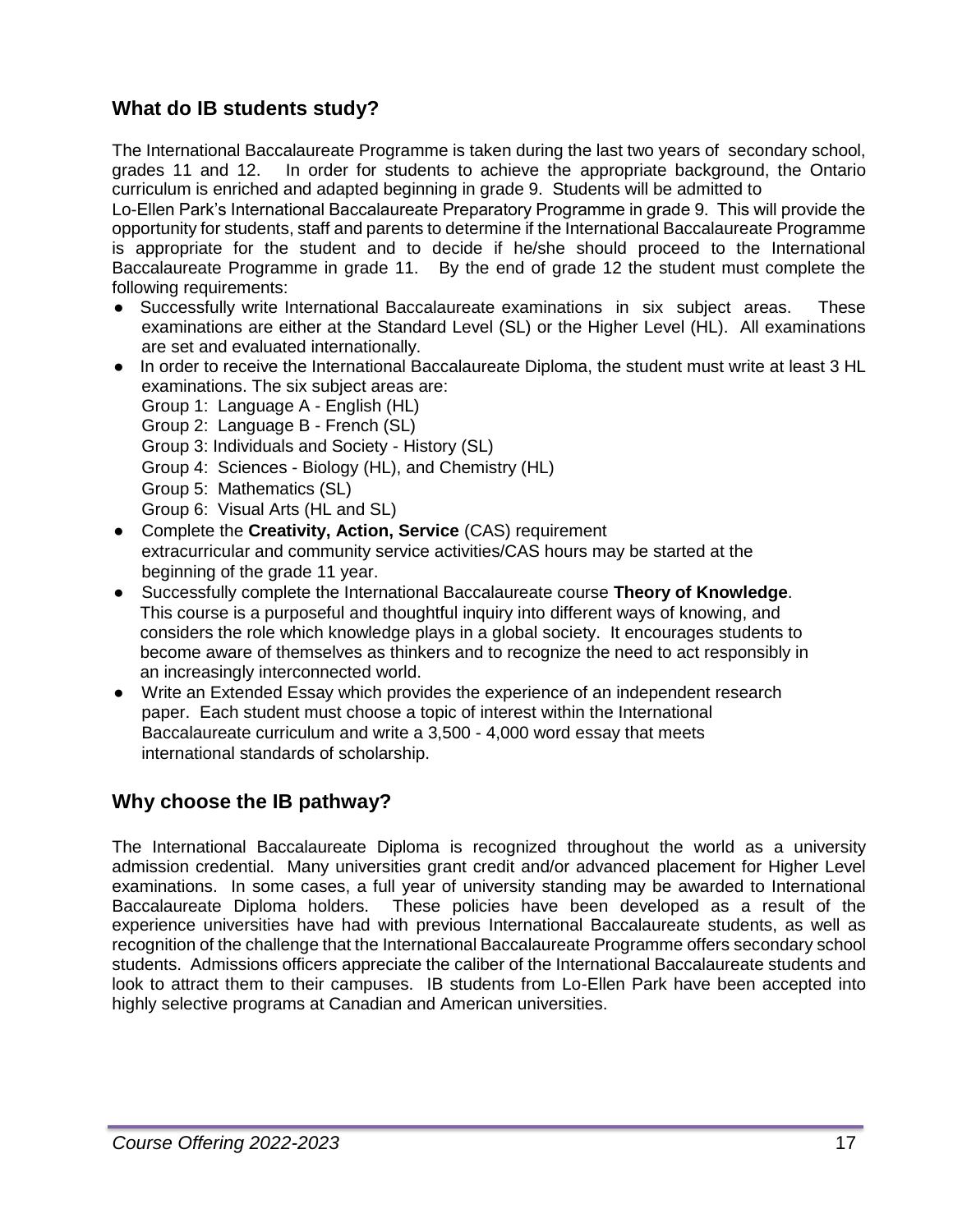# **How do I become an IB student?**

In general, students considering the IB Programme must first complete the IB Preparatory Programme in Grades 9 and 10 to build the foundation required to manage the academic rigor of the IB curriculum in Grades 11 and 12. Therefore, the application process begins in Grade 8. Late admission to the Programme (in Grade 10 or 11) **may** be considered on an individual basis.

# **IB: Grade 11 - 12**

#### **Lo-Ellen Park IB Diploma Programme Years 1 and 2 (Grades 11 and 12)**

Students who have demonstrated success in Lo-Ellen Park's IB Prep Programme will be admitted to the Diploma Programme. These students will have demonstrated a strong academic background in the core subjects as assessed by their Grade 9 and 10 teachers, in consultation with the IB coordinator and/or the principal. Students who select the Diploma Programme commit to studying the IB subjects for two years. Students may choose to study in the IB Courses pathway, which means they will take a minimum of two IB subjects in grades 11 and 12.

Admission for students from other secondary schools or from non-IB Prep courses **may** be considered on an individual basis providing space permits. Such a student must be able to demonstrate that he/she has a strong academic background in the core subjects. The student must complete an application form, and be interviewed by the principal and/or IB coordinator. Additional preparatory work may be required to ensure that the student will be able to handle the demands of the IB Programme.

# **21st Century and Technology Program**

This program reflects the evolution of education in progressive high schools today. This innovative program gives students the opportunity to use technology in class as a tool for learning. This program:

- enhances classroom activities and the curriculum by integrating technology to provide students with rich and meaningful learning experiences;
- teaches new technology skills and refines the skills that students already have;
- provides an environment in which students are comfortable using technology in a variety of situations throughout high school.

In addition to their own laptop, our 21C students will have access to innovative technological tools to enhance their understanding of curriculum.

#### **How does it work?**

As a 21C student you connect to our network with your own laptop, allowing you to interact with the teacher, other students, and the Internet. Activities you will experience include Internet research, interactive web resources, developing presentations and multimedia projects, and working within the Google Classroom.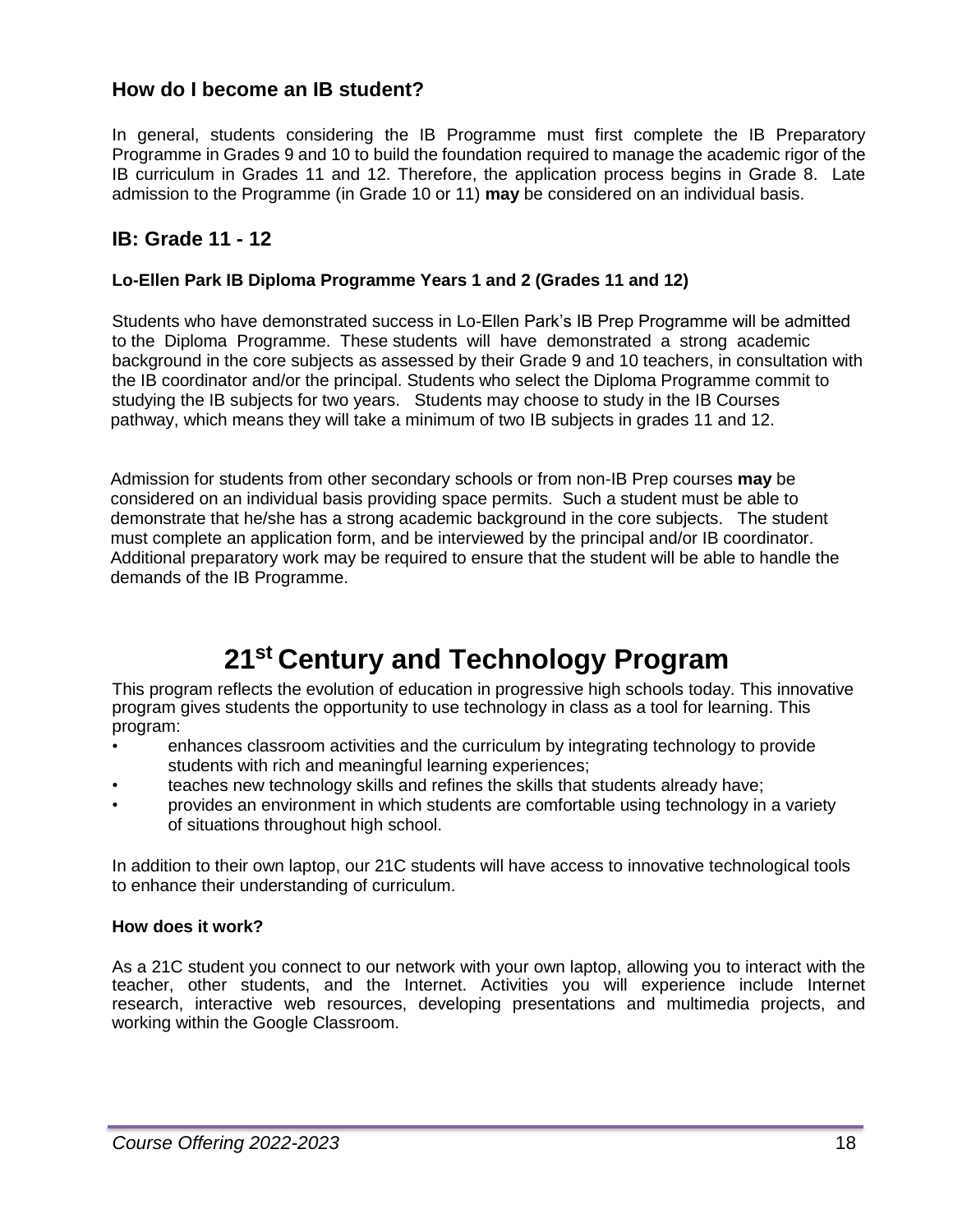#### **What are the benefits?**

- students develop transferable skills expected in the work force and at the post-secondary level;
- students communicate with the teacher anytime, anywhere. Students can receive help online via email and let the teacher know if any difficulty is being experienced;
- students remain connected to the class in the event of an absence;
- promotes global citizenship and international understanding through connectivity

# **FRENCH IMMERSION PROGRAM**

#### *All French Immersion courses are taught in French.*

# **THE FRENCH IMMERSION BILINGUAL CERTIFICATE**

Students will receive a French Immersion Bilingual Certificate from the Rainbow District School Board if they have acquired at least 10 credits in subjects taught in French. At least four of the credits must be in Français.

# **GRADE 10**

# **AMU2OI - Musique, 10ièmeannée, ouvert**

This course emphasizes performance of music at an intermediate level that strikes a balance between challenge and skill. Student learning will include participating in creative activities and listening perceptively. Students will also be required to develop a thorough understanding of the language of music, including the elements, terminology, and history. This course is taught in French. *PREREQUISITE: AMU1OI*

# **CHC2DI - Histoire du Canada depuis la Première Guerre mondiale, 10ièmeannée, académique**

This course explores social, economic, and political developments and events and their impact on the lives of different groups in Canada since 1914. Students will examine the role of conflict and cooperation in Canadian society, Canada's evolving role within the global community, and the impact of various individuals, organizations, and events on Canadian identity, citizenship, and heritage. They will develop their ability to apply the concepts of historical thinking and the historical inquiry process, including the interpretation and analysis of evidence, when investigating key issues and events in Canadian history since 1914.

#### *PREREQUISITE: None*

# **CHC2DH - Histoire du Canada depuis la Première Guerre mondiale, académique (IB Prep)**

As above. The curriculum in this course is enriched. This course is taught in French. *PREREQUISITE: None*

# **CHV2OI - Education à la citoyenneté, 10ièmeannée, ouvert**

This course explores rights and responsibilities associated with being an active citizen in a democratic society. Students will explore issues of civic importance such as healthy schools, community planning, environmental responsibility, and the influence of social media, while developing their understanding of the role of civic engagement and of political processes in the local, national, and/or global community. Students will apply the concepts of political thinking and the political inquiry process to investigate, and express informed opinions about, a range of political issues and developments that are both of significance in today's world and of personal interest to them. This course is taught in French and is worth 0.5 credit. *PREREQUISITE: None*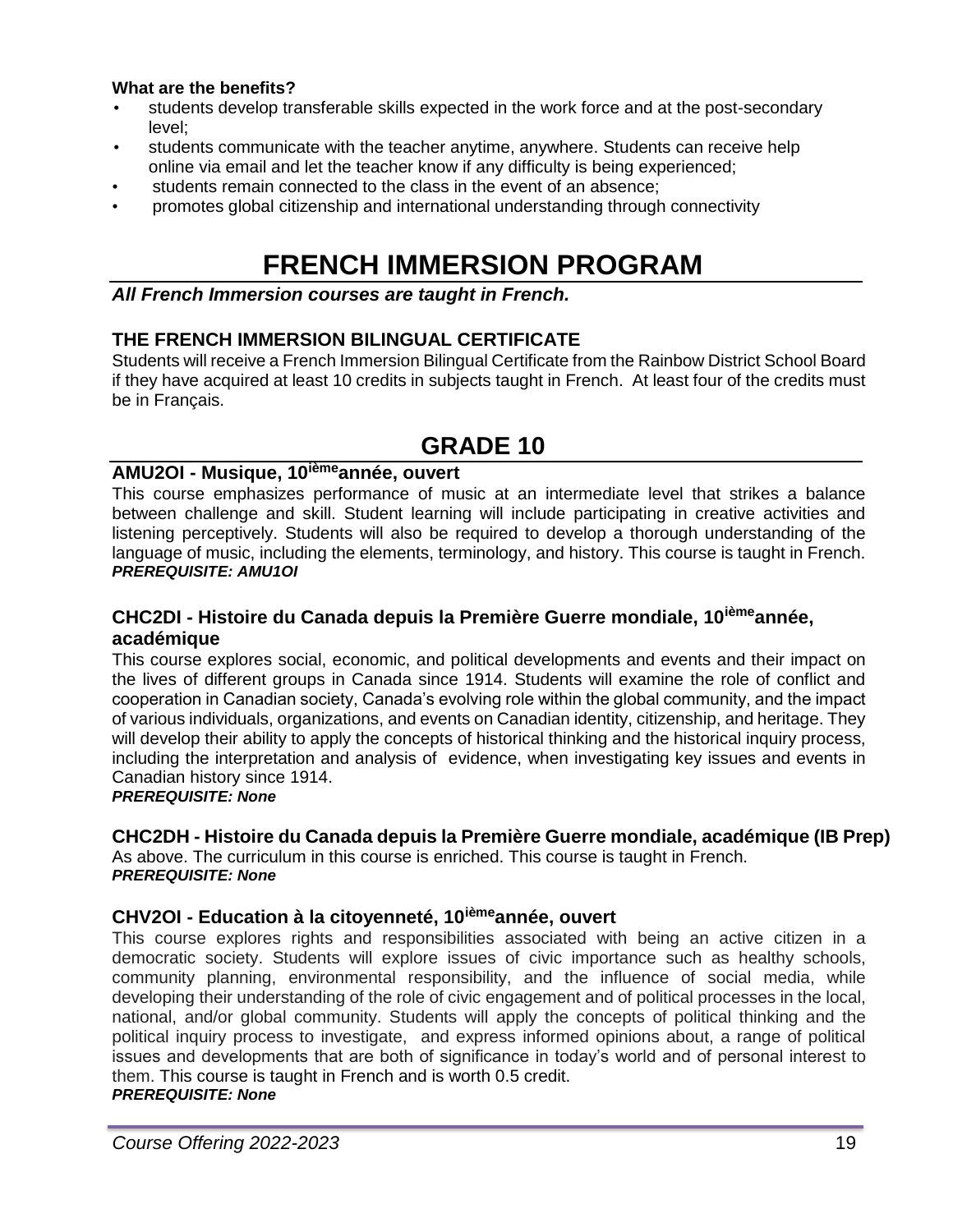# **FIF2DI - French (Immersion), 10ièmeannée, académique**

This course provides students with extensive opportunities to communicate, interact, and think critically and creatively in French. Students will use a variety of language-learning strategies in listening, speaking, reading, and writing, and will respond to and interact with print, oral, visual, and electronic texts. Students will develop their knowledge of the French language through the study of contemporary and historically well-known French European literature. They will also continue to increase their understanding and appreciation of diverse French-speaking communities and to develop the skills necessary to become life-long language learners.

# *PREREQUISITE: FIF1DI*

# **FIF2DH - French (Immersion), 10ièmeannée, académique (IB Prep)**

As above. The curriculum in this course is enriched. This course is taught in French. *PREREQUISITE: FIF1DH*

# **GLC2OI - Exploration des choix de carrières, 10ièmeannée, ouvert**

This course teaches students how to develop and achieve personal goals in education and work and contribute to their communities. Student learning will include assessing their own knowledge, skills, and characteristics and investigating economic trends, workplace organization, work opportunities, and ways to search for work. The course explores post-secondary learning options, prepares students for community-based learning, and helps them build the capabilities needed for managing work and life transitions. Students will design action plans for pursuing their goals. This course is taught in French and is worth 0.5 credit.

*PREREQUISITE: None*

# **PPL2OX - Vie active et santé (filles), 10ièmeannée, ouvert**

# **PPL2OI - Vie active et santé (garçons), 10ièmeannée, ouvert**

This course enables students to further develop the knowledge and skills they need to make healthy choices now and lead healthy, active lives in the future. Through participation in a wide range of physical activities, students develop knowledge and skills related to movement competence and personal fitness that provide a foundation for active living. Students also acquire an understanding of the factors and skills that contribute to healthy development and learn how their own well-being is affected by, and affects, the world around them. Students build their sense of self, learn to interact positively with others, and develop their ability to think critically and creatively. This course is taught in French.

*PREREQUISITE: None*

# **GRADE 11**

# **AMU3MI - Musique, 11ièmeannée, préparation pour l'université/collège**

This course emphasizes the appreciation, analysis, and performance of various kinds of music, including baroque and classical music, popular music, and Canadian and non-Western music. Students will perform technical exercises and appropriate repertoire, complete detailed creative activities, and analyze and evaluate live and recorded performances. They will continue to increase their understanding of the elements of music while developing their technical and imaginative abilities. This course is taught in French.

# *PREREQUISITE: AMU1O or AMU2O*

# **FIF3UI - French (Immersion), 11ièmeannée, préparation pour l'université**

This course provides opportunities for students to consolidate the communication skills required to speak and interact with increasing confidence and accuracy in French in a variety of academic and social contexts. Students will apply language-learning strategies while exploring a variety of concrete and abstract topics, and will increase their knowledge of the language through the study of French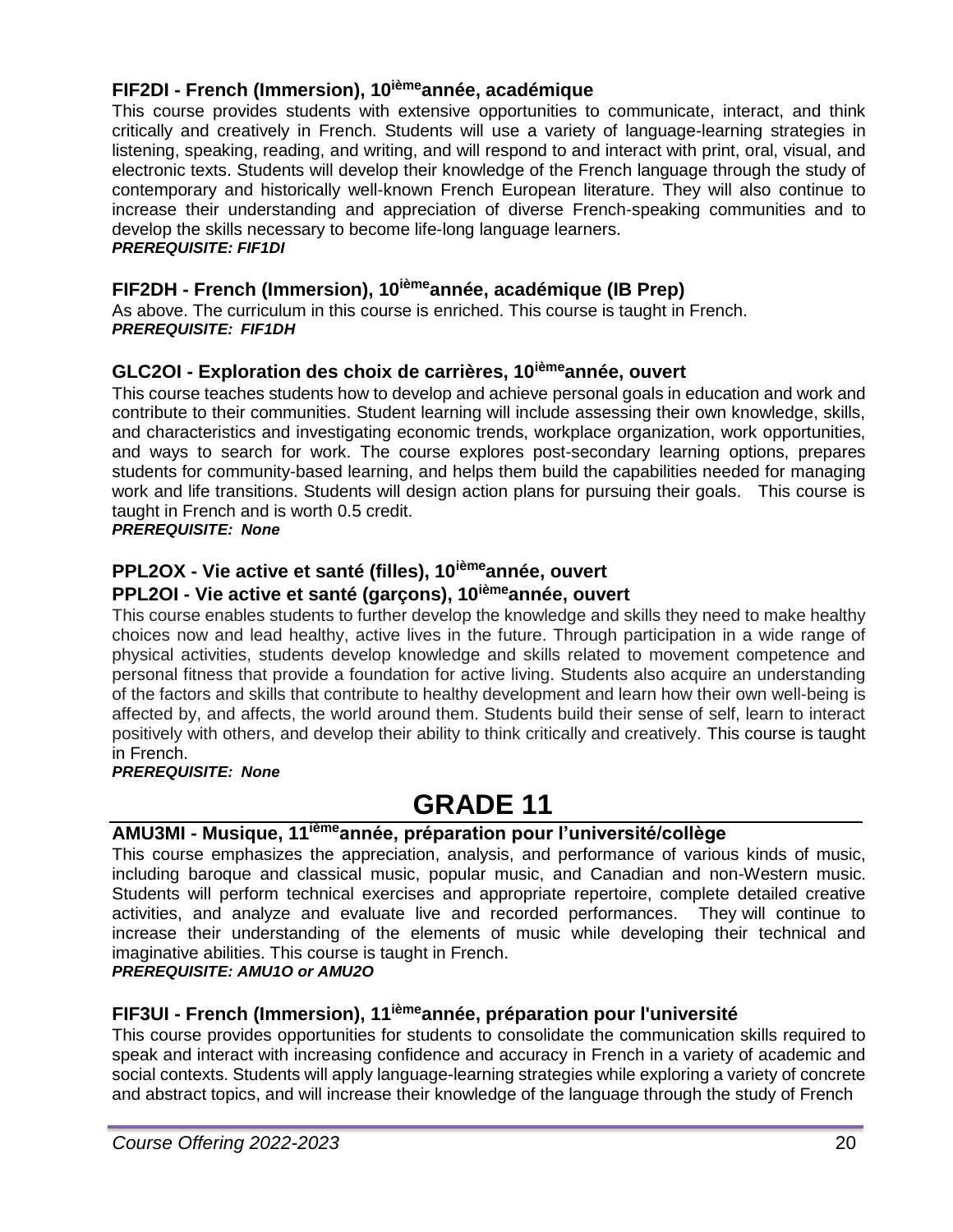literature from around the world. They will also continue to deepen their understanding and appreciation of diverse French-speaking communities and to develop the skills necessary to become life-long language learners.

#### *PREREQUISITE: FIF2DI*

# **FIF3UN - French (Immersion), 11ièmeannée, préparation pour l'université (IB)**

As above. This course is taught in French. The curriculum in this course is enriched with topics from the IB syllabus.

*PREREQUISITE: FIF2DL*

# **GPP3OI - Leadership et entraide, 11ièmeannée, ouvert**

This course prepares and motivates students to provide leadership and assistance to others in their schools and communities. Students will develop skills in communication, interpersonal relations, coaching, leadership, teamwork, and conflict management, and apply them in roles such

as tutoring, mentoring, and student council involvement. Students will also learn the value and complexity of social diversity, while acquiring an appreciation of the importance of contributing to their communities and helping others throughout their lives. Placement will be at R.L. Beattie Public School.

#### *PREREQUISITE: Career Studies, Grade 10 and approval of the Guidance Department* **SUBJECT TO COVID REGULATIONS 2022-2023**

# **HSP3UI - Introduction à l'anthropologie, la psychologie et à la sociologie, 11ièmeannée, préparation pour l'université**

This course provides students with opportunities to think critically about theories, questions, and issues related to anthropology, psychology, and sociology. Students will develop an understanding of the approaches and research methods used by social scientists. They will be given opportunities to explore theories from a variety of perspectives, to conduct social science, and to become familiar with current thinking on a range of issues within the three disciplines. *PREREQUISITE: ENG2D, CHC2D*

# **PPL3OI - Vie active et santé, 11ièmeannée, ouvert**

This course enables students to further develop the knowledge and skills they need to make healthy choices now and lead healthy, active lives in the future. Through participation in a wide range of physical activities and exposure to a broader range of activity settings, students enhance their movement competence, personal fitness, and confidence. Students also acquire an understanding of the factors and skills that contribute to healthy development and learn how their own well-being is affected by, and affects, the world around them. Students build their sense of self, learn to interact positively with others, and develop their ability to think critically and creatively. **CAUTION: You cannot earn a credit in both PPL30I and PAD3O0.**

#### *PREREQUISITE: None*

# **GRADE 12**

# **AMU4MI - Musique, 12ièmeannée, préparation pour l'université/collège**

This course emphasizes the appreciation, analysis, and performance of music from the romantic period and from the twentieth century, including jazz, popular music, art music, and Canadian and non-Western music. Students will concentrate on developing interpretive skills and the ability to work independently. They will also complete complex creative projects in which they make use of new technologies. This course is taught in French. *PREREQUISITE: AMU3MI*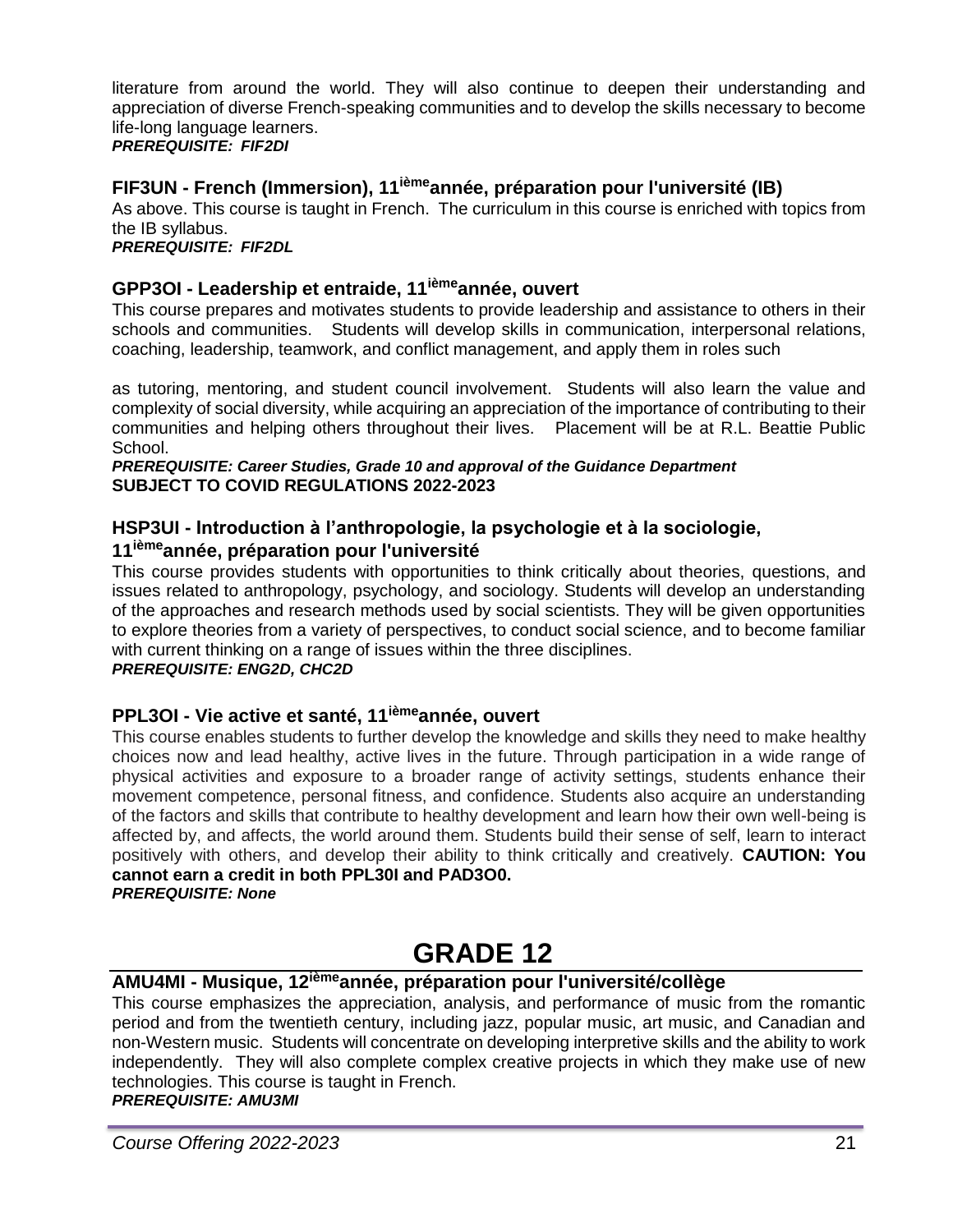# **FIF4UI - French (Immersion), 12ièmeannée, préparation pour l'université**

This course provides students with extensive opportunities to communicate, interact, and think critically and creatively in French. Students will consolidate language-learning strategies and apply them while communicating about concrete and abstract topics, and will independently respond to and interact with a variety of oral and written texts. Students will study a selection of French literature from the Middle Ages to the present. They will also continue to enrich their understanding and appreciation of diverse French-speaking communities and to develop the skills necessary to become life-long language learners.

*PREREQUISITE: FIF3UI*

# **FIF4UN - French (Immersion), 12ièmeannée, préparation pour l'université**

As above. This course is taught in French. The curriculum in this course is enriched with topics from the IB syllabus.

*PREREQUISITE: FIF3UN*

# **HHG4MI - Développement humain tout au long de la durée de vie, 12ièmeannée, préparation pour l'université/collège**

This course offers a multidisciplinary approach to the study of human development throughout the lifespan. Students will learn about a range of theoretical perspectives on human development. They will examine threats to healthy development as well as protective factors that promote resilience. Students will learn about physical, cognitive, and social-emotional development from the prenatal period through old age and will develop their research and inquiry skills by investigating issues related to human development.

*PREREQUISITE: Any university, university/college, or college preparation course in social sciences and humanities, English, or Canadian and world studies*

# **PPL4OI - Vie active et santé, 12ièmeannée, ouvert**

This course enables students to further develop the knowledge and skills they need to make healthy choices. It places special emphasis on how students can maintain the habits of healthy, active living throughout their lives as they make the transition to adulthood and independent living. Through participation in a wide range of physical activities in a variety of settings, students can enhance their movement competence, personal fitness, and confidence. Students also acquire an understanding of the factors and skills that contribute to healthy development and learn how their own well-being is affected by, and affects, the world around them. Students build their sense of self, learn to interact positively with others, and develop their ability to think critically and creatively. *PREREQUISITE: None*

# **FINE ARTS**

# **VISUAL ARTS**

# **AVI2O0 - Visual Arts, Grade 10, Open**

This course enables students to develop their skills in producing and presenting art by introducing them to new ideas, materials, and processes for artistic exploration and experimentation. Students will apply the elements and principles of design when exploring the creative process. Students will use the critical analysis process to reflect on and interpret art within a personal, contemporary, and historical context.

*PREREQUISITE: None It is recommended that students take AVI1O0 before this course.*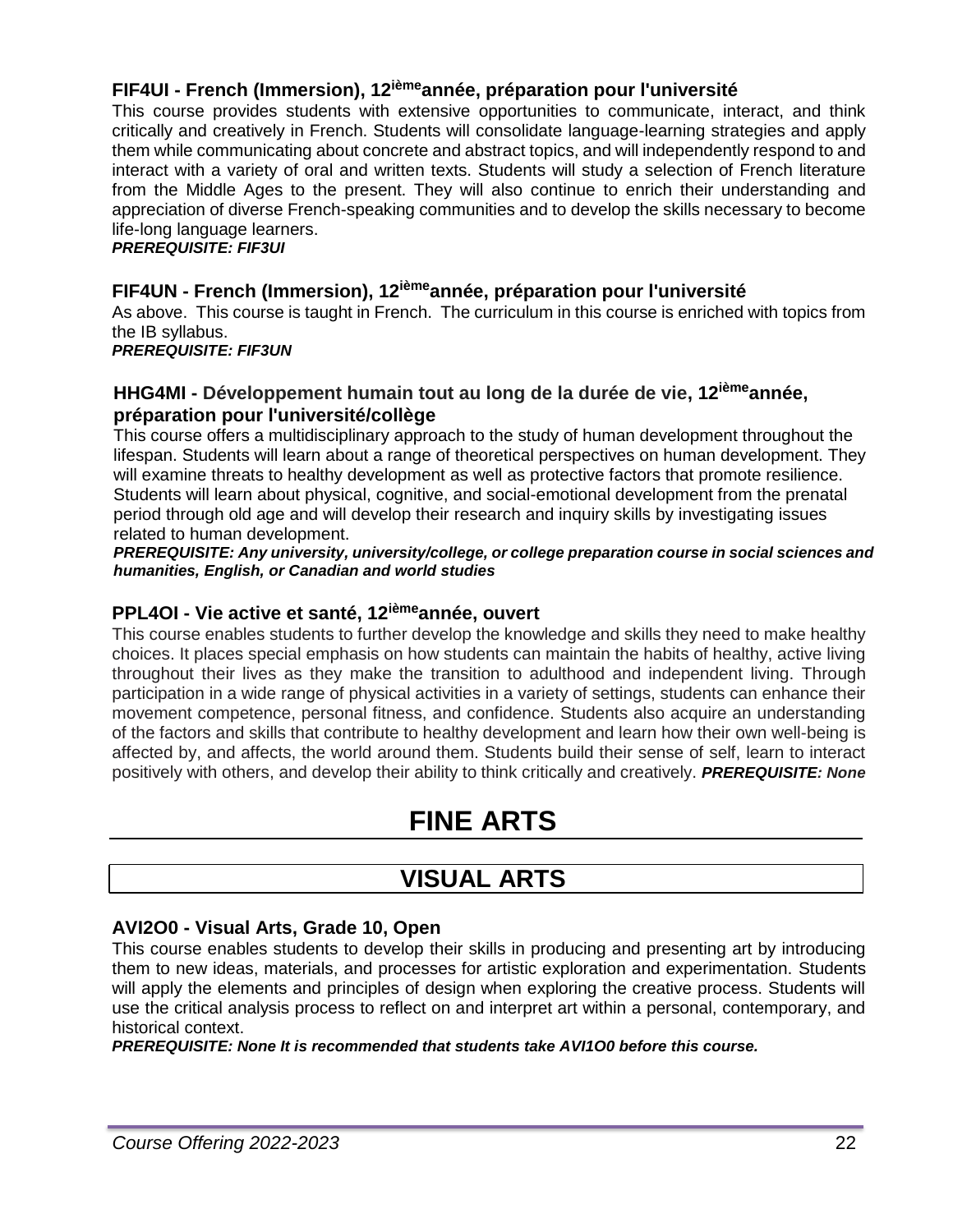# **AVI3M0 - Visual Arts, Grade 11, University/College Preparation**

This course enables students to further develop their knowledge and skills in visual arts. Students will use the creative process to explore a wide range of themes through studio work that may include drawing, painting, sculpting, and printmaking, as well as the creation of collage, multimedia works, and works using emergent technologies. Students will use the critical analysis process when evaluating their own work and the work of others. The course may be delivered as a comprehensive program or through a program focused on a particular art form (e.g. photography, video, computer graphics, and information design).

*PREREQUISITE: AVI1O0 or AVI2O0*

# **AVI4M0 - Visual Arts, Grade 12, University/College Preparation**

This course focuses on enabling students to refine their use of the creative process when creating and presenting two- and three-dimensional art works using a variety of traditional and emerging media and technologies. Students will use the critical analysis process to deconstruct art works and explore connections between art and society. The studio program enables students to explore

a range of materials, processes, and techniques that can be applied in their own art production. Students will also make connections between various works of art in personal, contemporary, historical, and cultural contexts. *PREREQUISITE: AVI3M0*

#### **AWM4M0 - Visual Arts, Drawing and Painting, Grade 12, University/College Preparation**

This special course focuses on the development of drawing and painting skills for the senior art student. This extra course allows the art student to spend more time building their portfolio for entry into post- secondary art education. Students work independently building on past knowledge and skills. Students will analyze their own creations as well as other artists. Students will continue their investigation into Western art, Canadian art as well as art forms from various parts of the world. Students will produce a body of work, continuing to demonstrate a personal approach. *PREREQUISITE: AVI4M0*

# **AVI3MN - IB Art Visual Arts, Grade 11, University/College Preparation**

This course enables students to further develop their knowledge and skills in visual arts. Students will use the creative process to explore a wide range of themes through studio work that may include drawing, painting, sculpting, and printmaking, as well as the creation of collage, multimedia works, and works using emerging technologies. Students will use the critical analysis process when evaluating their own work and the work of others. The course may be delivered as a comprehensive program or through a program focused on a particular art form (e.g. photography, video, computer graphics, information design*). PREREQUISITE: Visual Arts, Grade 9 or 10, Open*

# **AVI4MN - IB Art -Visual Arts, Grade 12, University/College Preparation**

This course focuses on enabling students to refine their use of the creative process when Creating and presenting two- and three-dimensional art works using a variety of traditional and emerging media and technologies. Students will use the critical analysis process to deconstruct art works and explore connections between art and society. The studio program enables students to explore a range of materials, processes, and techniques that can be applied in their own art production. Students will also make connections between various works of art in personal, contemporary, historical, and cultural contexts.

**Prerequisite: Visual Arts, Grade 11, University/College Preparation**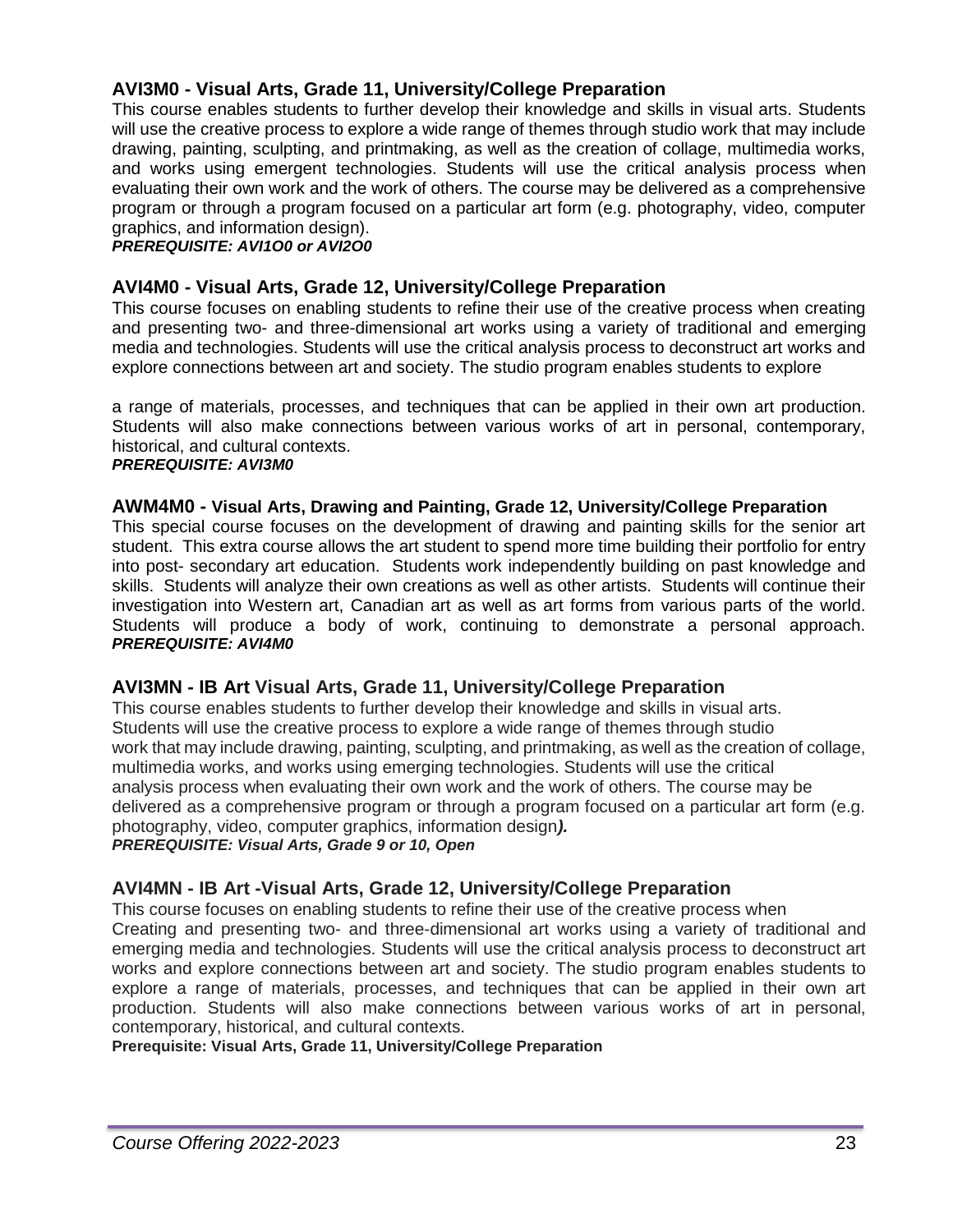**"All the world's a stage, And all the men and women merely players. They have their exits and their entrances, And one man in his time plays many parts."** *William Shakespeare 'As You Like It'*

#### **ADA2O0 - Dramatic Arts, Grade 10, Open**

This course provides opportunities for students to explore dramatic forms, conventions, and techniques. Students will explore a variety of dramatic sources from various cultures and representing a range of genres. Students will use the elements of drama in creating and communicating through dramatic works. Students will assume responsibility for decisions made in the creative and collaborative processes and will reflect on their experiences. *PREREQUISITE: ADA1O0*

#### **ADA3M0 - Dramatic Arts, Grade 11, University/College Preparation**

This course requires students to create and perform in dramatic presentations. Students will analyze, interpret, and perform dramatic works from various cultures and time periods. Students will research various acting styles and conventions that could be used in their presentations, and analyze the functions of playwrights, directors, actors, designers, technicians, and audiences. *PREREQUISITE: ADA1O0 or ADA2O0*

#### **ADA4M0 - Dramatic Arts, Grade 12, University/College Preparation**

This course requires students to experiment individually and collaboratively with forms and conventions of both drama and theatre from various cultures and time periods. Students will interpret dramatic literature and other text and media sources while learning about various theories of directing and acting. Students will examine the significance of dramatic arts in various cultures, and will analyze how the knowledge and skills developed in drama are related to their personal skills, social awareness, and goals beyond secondary school.

#### *PREREQUISITE: ADA3M0*

# **MUSIC**

# **INSTRUMENTAL**

#### **AMU2O0 - Music, Grade 10, Open**

This course emphasizes the creation and performance of music at a level consistent with previous experience. Students will develop musical literacy skills by using the creative and critical analysis processes in composition, performance, and a range of reflective and analytical activities. Students will develop their understanding of musical conventions, practices, and terminology and apply the elements of music in a range of activities. They will also explore the function of music in society with reference to the self, communities, and cultures.

*PREREQUISITE: AMU1O0, AMU1OI*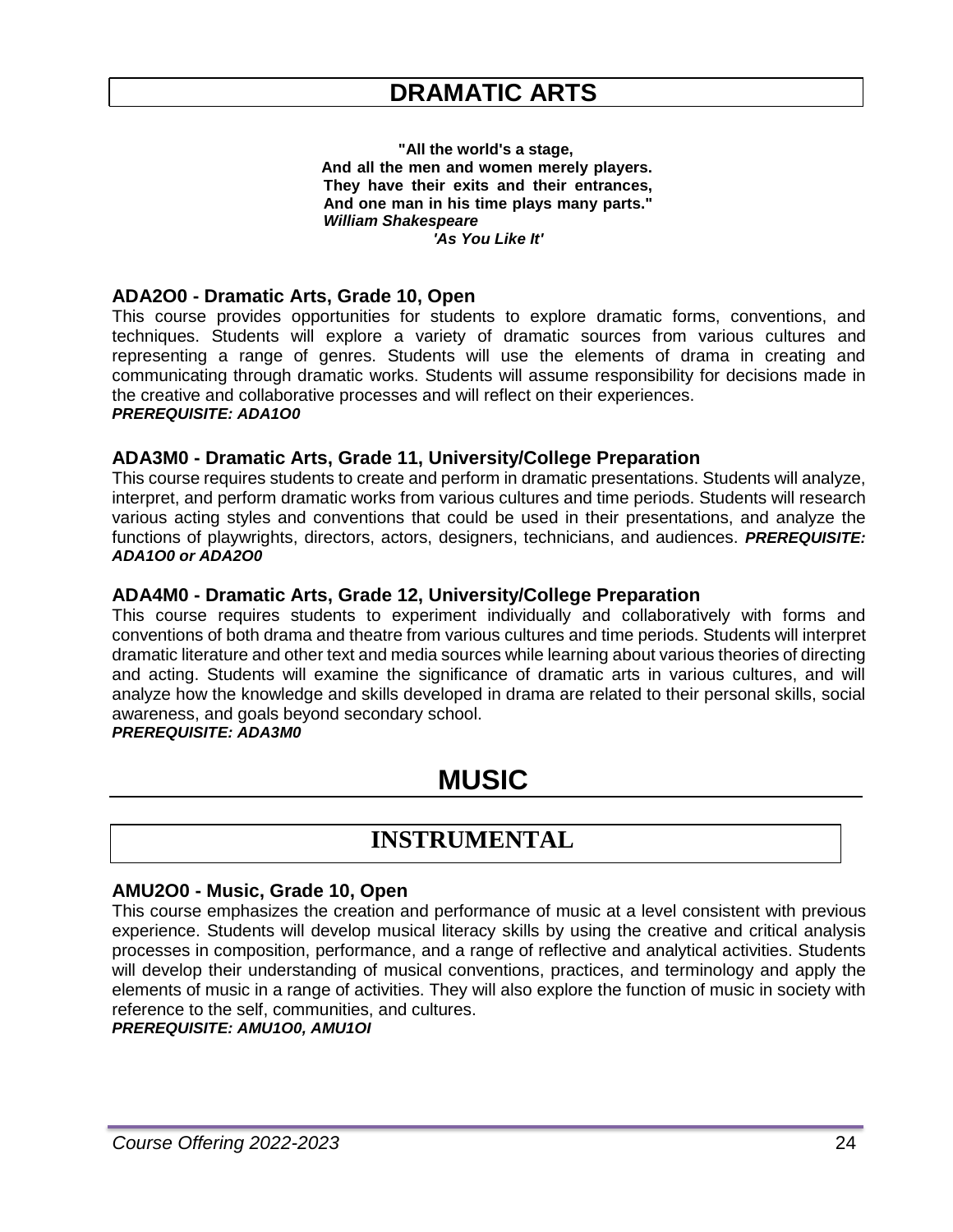# **AMG3O0 - Music, Guitar, Open**

This course emphasizes the development of musical literacy through appreciation, analysis and performance of guitar music, through the study of commercial, traditional and contemporary music. Students will apply the creative process through technical exercises and varied repertoire of their choosing. Students will concentrate on developing analysis skills while listening to and responding to live and recorded performances, and gain interpretive skills and the ability to work independently. They will study the function of music in society and the impact of music on their community. They will be introduced to basic theoretical aspects of guitar tablature and chords and notation. Students of any musical ability are welcome.

#### *PREREQUISITE: None*

#### **AMU3M0 - Music, Grade 11, University/College Preparation**

This course provides students with opportunities to develop their musical literacy through the creation, appreciation, analysis, and performance of music, including traditional, commercial, and art music. Students will apply the creative process when performing appropriate technical exercises and repertoire and will employ the critical analysis processes when reflecting on, responding to, and analyzing live and recorded performances. Students will consider the function of music in society and the impact of music on individuals and communities. They will explore how to apply skills developed in music to their life and careers.

#### *PREREQUISITE: AMU2O0, AMU2OI*

#### **AMU4M0 - Music, Grade 12, University/College Preparation**

This course enables students to enhance their musical literacy through the creation, appreciation, analysis, and performance of music. Students will perform traditional, commercial, and art music, and will respond with insight to live and recorded performances. Students will enhance their understanding of the function of music in society and the impact of music on themselves and various communities and cultures. Students will analyze how to apply skills developed in music to their life and careers.

#### *PREREQUISITE: AMU3M0*

# **CONCERT BAND**

# **AMI2OB - Junior Instrumental Music - Band, Grade 10, Open**

A repertoire course designed for students who enjoy working on band music. *PREREQUISITE: AMI10 or permission of the teacher.*

#### **AMI3MB, AMI4MB - Senior Instrumental Music- Band, Grade 11,12 University/College Preparation**

Senior Concert Band - A repertoire course designed for students who enjoy working on band music. Students from Grade 10 to Grade 12 are welcome class will meet two mornings per week, with a full band rehearsal each Sunday evening.

*PREREQUISITE: AMI3MB-AMI2OB / AMI4MB-AMI3MB or permission of the teacher*

# **MUSIC THEATRE**

# **ADD2O0, ADD3M0, ADD4M0 - Drama - Production**

If you are interested in being part of a drama production, this course is for you! Every student will be involved in the major spring stage production. In the past we have presented "Pippin", "Annie", "Peter and the Starcatcher", "Beauty and the Beast", and "The Wizard of Oz", and many, many more.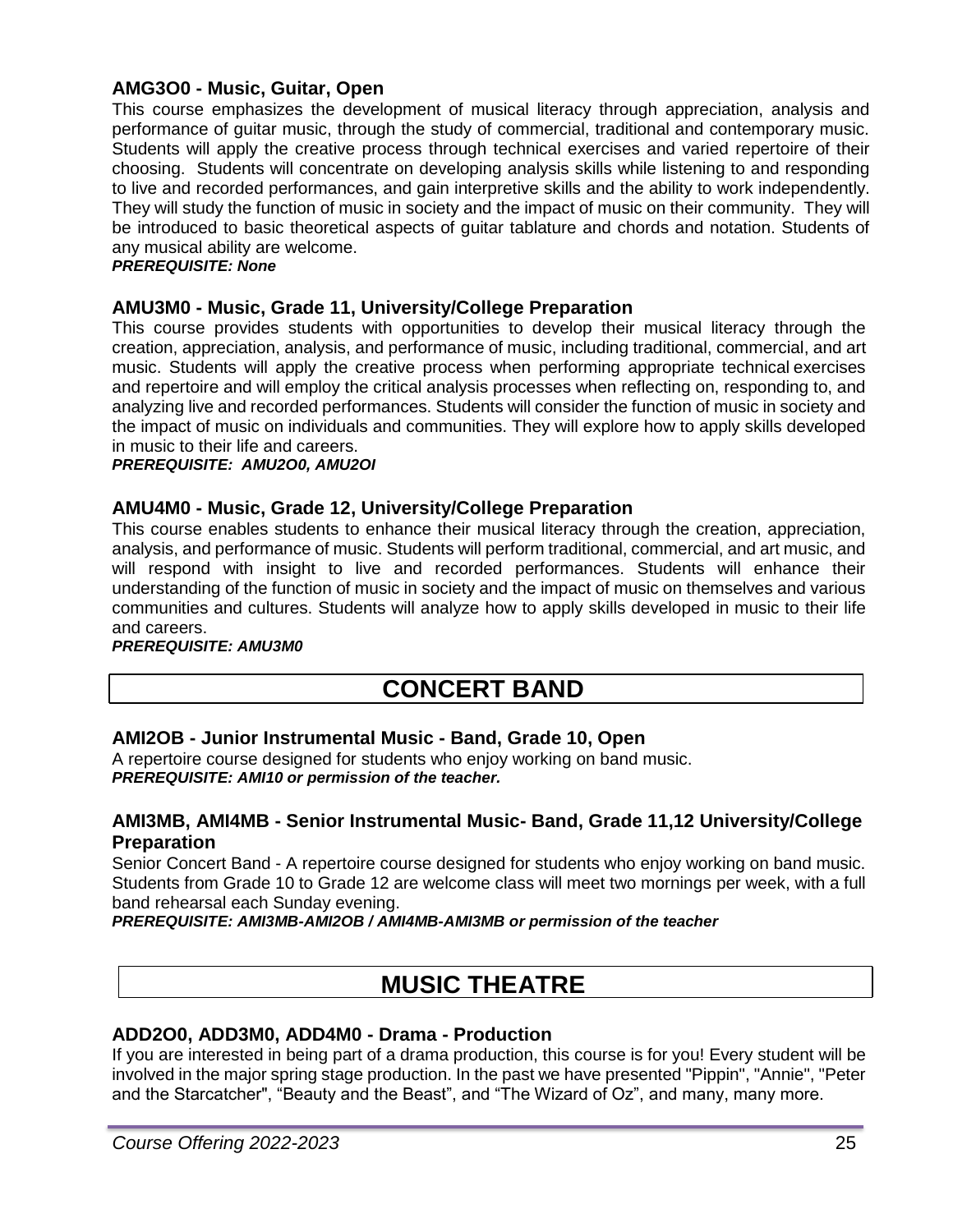Students will learn how to perform for the stage, be it musical, comedy, or drama, through the audition and rehearsal process. Acting, singing and dancing and performance are all part of the package. *Admission is by audition.*

# **STAGE BAND**

# **AMH2OB - Junior Stage Band Music, Grade 10, Open**

This course is an introduction to jazz improvisation and articulation. Standard big band jazz repertoire will be introduced and used as a vehicle to understanding jazz style. Open to trumpet, trombone, and saxophone and rhythm section players.

*PREREQUISITE: Permission of the teacher.*

# **AMH3MB, AMH4MB - Senior Stage Band Music, Grade 11, 12, University / College Preparation**

This course is a continuation of part 1. Students will continue their study of improvisation. More difficult big band repertoire will be introduced and various performing opportunities will be expected.

*PREREQUISITE: AMH2OB, AMH3MB or permission of the teacher.*

# **BUSINESS STUDIES**

# **BBI2O0 - Introduction to Business, Grade 10, Open**

This course introduces students to the world of business, including the concepts, functions, and skills required for meeting the challenges of operating a business in the twenty-first century on a local, national, and/or international scale. Students will also learn concepts and skills related to personal finance, entrepreneurship, and international business. *PREREQUISITE: None*

# **BAF3M0 - Financial Accounting Fundamentals, Grade 11, University/College**

# **Preparation**

This course introduces students to the fundamental principles and procedures of accounting, with emphasis on accounting procedures used in service and merchandising businesses. Students will develop an understanding of the connections between financial analysis control, and decisionmaking in the management of a business, as well as the effects of technology and globalization on accounting procedures and the role of the accountant. *PREREQUISITE: None*

# **BMI3C0 - Marketing: Goods, Services, Events, Grade 11, College**

This course introduces the fundamental concepts of product marketing, which includes the marketing of goods, services, and events. Students will examine how trends, issues, global economic changes, and information technology influence consumer buying habits. Students will engage in marketing research, develop marketing strategies, and produce a marketing plan for a product of their choice. *PREREQUISITE: None*

# **BAT4M0 - Financial Accounting Principles, Grade 12 University/College Preparation**

This course introduces students to advanced accounting principles that will prepare them for postsecondary studies in business. Students will learn about financial statements for various forms of business ownership and how those statements are interpreted in making business decisions. This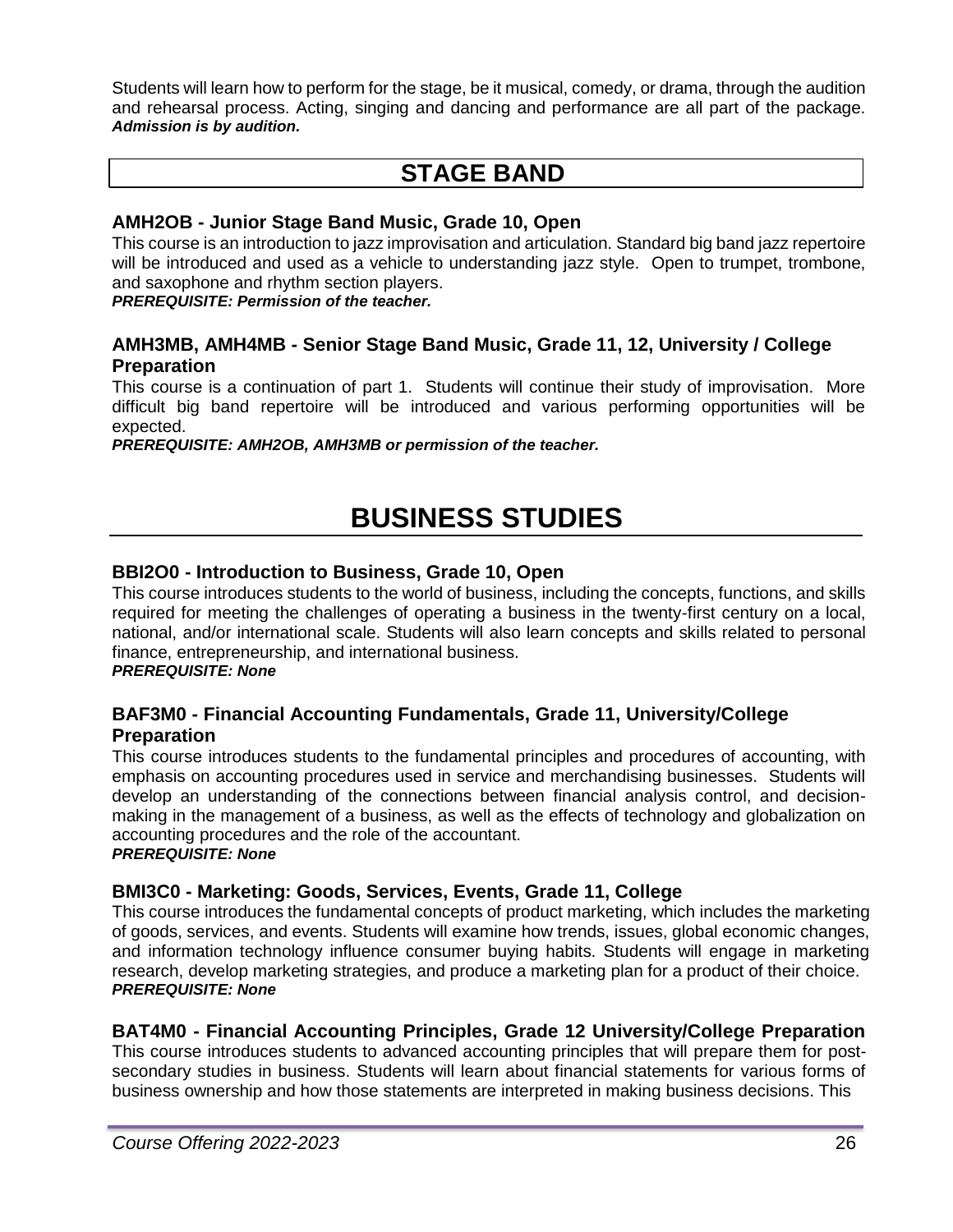course expands students' knowledge of sources of financing, further develops accounting methods of assets, and introduces accounting for partnerships and corporations. *PREREQUISITE: BAF3M0*

# **BOH4M - Business Leadership: Management Fundamentals, Grade 12, University/College**

This course focuses on the development of leadership skills used in managing a successful business. Students will analyze the role of a leader in business, with a focus on decision making, management of group dynamics, workplace stress and conflict, motivation of employees, and planning. Effective business communication skills, ethics, and social responsibility are also emphasized. *PREREQUISITE: None*

# **ENGLISH**

# **ENG2D0 - English, Grade 10, Academic**

This course is designed to extend the range of oral communication, reading, writing, and media literacy skills that students need for success in their secondary school academic programs and in their daily lives. Students will analyze literary texts from contemporary and historical periods, interpret and evaluate informational and graphic texts, and create oral, written, and media texts in a variety of forms. An important focus will be on the selective use of strategies that contribute to effective communication. This course is intended to prepare students for the compulsory Grade 1l university or college preparation course.

*PREREQUISITE: English, Grade 9, Academic ENG1D0 or AppliedENG1P0, or ENG1DN (IB Prep)*

# **ENG2DN - English, Grade 10, Academic (IB Prep)**

IB Prep courses involve enriched learning that focus more on the WHY of the course content. The Ontario Curriculum is differentiated to ensure that the collaboration, classroom activities and assessments reflect the needs of the IB Prep learner: faster pacing, a focus on critical thinking and supplementary learning. This, in turn, will prepare the students to study at the IB level.

*PREREQUISITE: ENG1DN or permission of the program advisor or the Principal.*

# **ENG2P0 - English, Grade 10, Applied**

This course is designed to extend the range of oral communication, reading, writing, and media literacy skills that students need for success in secondary school and daily life. Students will study and create a variety of informational, literary, and graphic texts. An important focus will be on the consolidation of strategies and processes that help students interpret texts and communicate clearly and effectively. This course is intended to prepare students for the compulsory Grade 11 college or workplace preparation course.

*PREREQUISITE: English, Grade 9, Academic ENG1D0 or Applied ENG1P0, or ENG1DN (IB Prep)*

# **ENG2L0 - English, Locally Developed Compulsory Credit Course**

In this course, students focus on extending their literacy and communication skills to prepare for success in their daily lives, in the workplace, in the English Grade 11 Workplace Preparation course, or in the English: Contemporary Aboriginal Voices, Grade 11 Workplace Preparation course. The course is organized by strands that extend listening and talking skills, reading and viewing skills, and writing skills. In all strands, the focus is on refining foundational literacy skills and in using language clearly and accurately in a variety of authentic contexts. Students build on their strategies and engage in the processes involved in talking, listening, reading, viewing, writing, and thinking, and reflect regularly upon their growth in these areas.

*PREREQUISITE: Grade 9 English*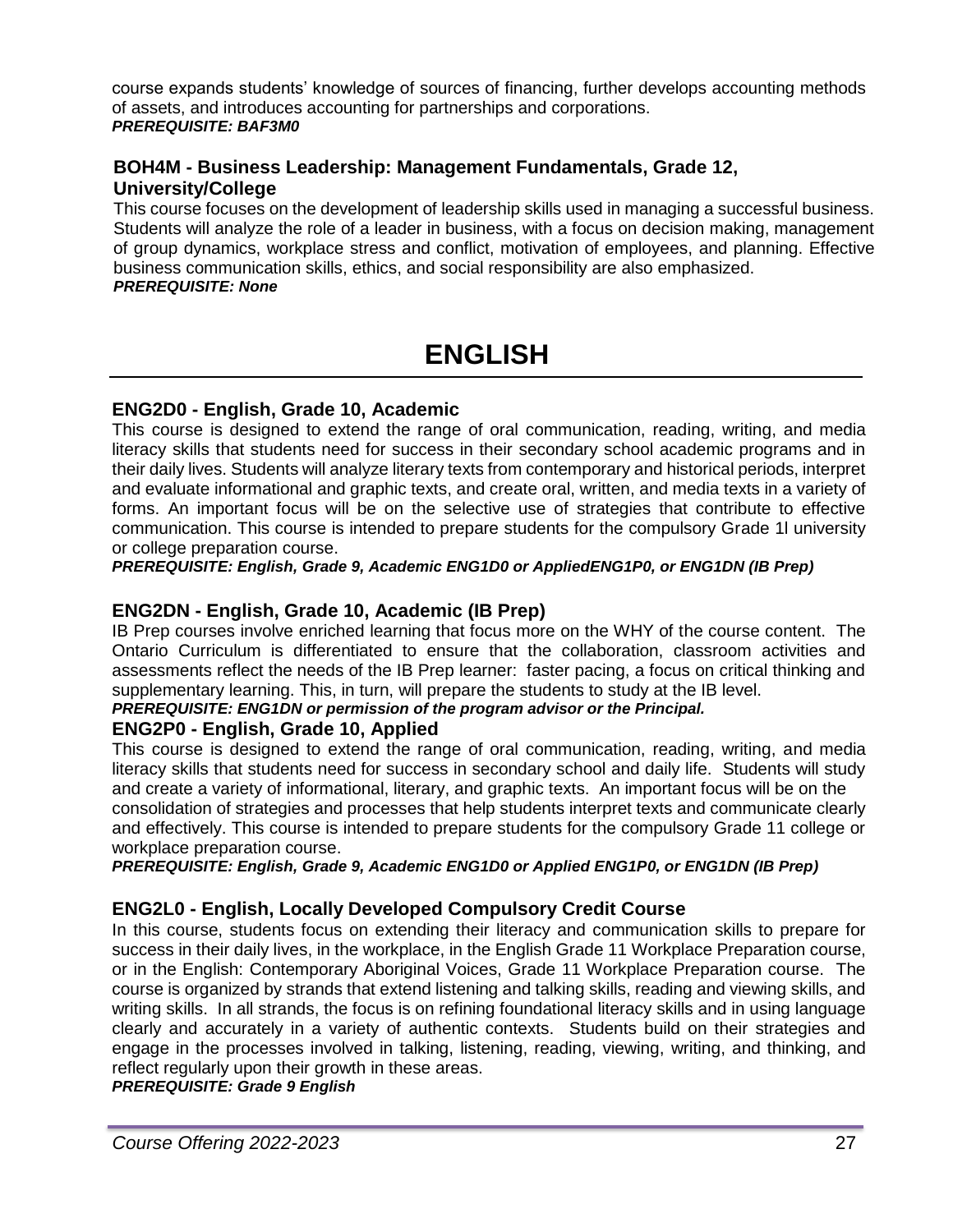# **ENG3U0 - English, Grade 11, University Preparation**

This course emphasizes the development of literacy, communication, and critical and creative thinking skills necessary for success in academic and daily life. Students will analyze challenging literary texts from various periods, countries, and cultures; as well as a range of informational and graphic texts, and create oral, written, and media texts in a variety of forms. An important focus will be on using language with precision and clarity and incorporating stylistic devices appropriately and effectively. The course is intended to prepare students for the compulsory Grade 12 university or college preparation course.

*PREREQUISITE: English, Grade 10, Academic ENG2D0*

#### **ENG3UN - English, Grade 11, University Preparation (IB)**

As above. The curriculum in this course is enriched with topics from the IB syllabus. *PREREQUISITE: ENG2DN*

# **ENG3C0 - English, Grade 11, College Preparation**

This course emphasizes the development of literacy, communication, and critical and creative thinking skills necessary for success in academic and daily life. Students will study the content, form, and style of a variety of informational and graphic texts, as well as literary texts from Canada and other countries, and create oral, written, and media texts in a variety of forms for practical and academic purposes. An important focus will be on using language with precision and clarity. The course is intended to prepare students for the compulsory Grade 12 college preparation course. *PREREQUISITE: English, Grade 10, Applied ENG2P0 or Grade 10, Academic ENG2D0*

#### **ENG3E0 - English, Grade 11, Workplace Preparation**

This course emphasizes the development of literacy, communication, and critical and creative thinking skills necessary for success in the workplace and in daily life. Students will study the content, form, and style of a

variety of contemporary informational, graphic, and literary texts; and create oral, written, and media texts in a variety of forms for practical purposes. An important focus will be on using language clearly and accurately in a variety of formal and informal contexts. The course is intended to prepare students for the compulsory Grade 12 workplace preparation course. *PREREQUISITE: English, Grade 10, Applied ENG2P0 or Grade 10, AcademicENG2D*

# **EMS3O0 (IDC3O0) - Introduction to Film Studies**

This course introduces students to enduring, popular genres in film with focus on classic film and its impact on today's industry. Students will also be introduced to a variety of foreign-language film styles and directors. In all cases students will be expected to make connections and draw deeper conclusions about film and its relevance to our culture and within our society. Regular analysis – both oral and written – will be a key component to the course helping students understand the history of film as an art form and enabling them to understand how the makers of film structure their work to communicate ideas and feelings to an audience. This class is for fans of film, and requires critical thinking skills and formal writing skills.

*PREREQUISITE: ENG2D0, ENG2DN, ENG2P0*

# **NBE3C0 - Contemporary First Nations, Métis, and Inuit Voices, Grade 11, College Preparation**

This course focuses on themes, forms, and styles of literary, informational, and graphic texts of First Nation, Métis, and Inuit authors in Canada. They will study changes in use of text forms by Aboriginal authors over time when expressing themes of identity, relationships, and sovereignty in the 21st century. Students will create oral, written, and media texts to explore their own ideas and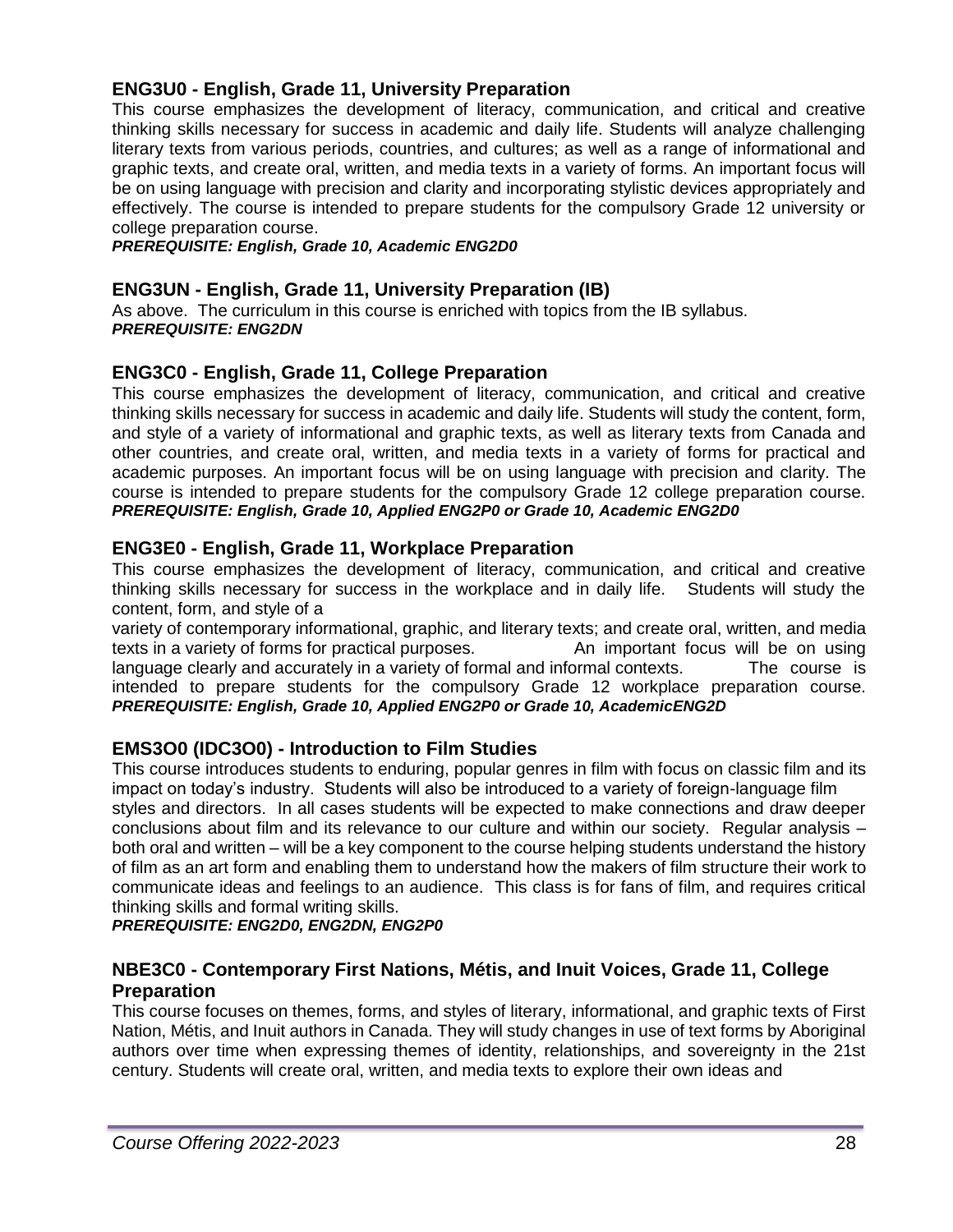understanding focusing on the development of literacy, communication, critical and creative thinking skills necessary for success in practical and academic life. The course is intended to prepare students for the compulsory Grade 12 college preparation course.

# *PREREQUISITE: ENG2P0, ENG2D*

# **ENG4U0 - English, Grade 12, University Preparation**

This course emphasizes the consolidation of the literacy, communication, and critical and creative thinking skills necessary for success in academic and daily life. Students will analyze a range of challenging literary texts from various periods, countries, and cultures; interpret and evaluate informational and graphic texts; and create oral, written, and media texts in a variety of forms. An important focus will be on using academic language coherently and confidently, selecting the reading strategies best suited to particular texts and particular purposes for reading, and developing greater control in writing. The course is intended to prepare students for university, college, or the workplace.

*PREREQUISITE: ENG3U0, ENG3UN*

# **ENG4UN - English, Grade 12, University Preparation (IB)**

As above. The curriculum in this course is enriched with topics from the IB syllabus. *PREREQUISITE: ENG3UN*

# **ENG4C0 - English, Grade 12, College Preparation**

This course emphasizes the consolidation of literacy, communication, and critical and creative thinking skills necessary for success in academic and daily life. Students will analyze a variety of informational and graphic texts, as well as literary texts from various countries and cultures, and create oral, written, and media texts in a variety of forms for practical and academic purposes. An important focus will be on using language with precision and clarity and developing greater control in writing. The course is intended to prepare students for college or the workplace.

*PREREQUISITE: ENG3C0 or ENG3U0*

# **ENG4E0 - English, Grade 12, Workplace Preparation**

This course emphasizes the consolidation of literacy, communication, and critical and creative thinking skills necessary for success in the workplace and in daily life. Students will analyze informational, graphic, and literary texts and create oral, written, and media texts in a variety of forms for workplace-related and practical purposes. An important focus will be on using language accurately and organizing ideas and information coherently. The course is intended to prepare students for the workplace and active citizenship.

#### *PREREQUISITE: ENG3E0*

# **ETS4U0 - Studies in Literature, Grade 12, University Preparation**

This course is for students with a special interest in literature and literary criticism. The course may focus on themes, genres, time periods, or countries. Students will analyze a range of forms and stylistic elements of literary texts and respond personally, critically, and creatively to them. They will also assess critical interpretations, write analytical essays, and complete an independent study project.

#### **PREREQUISITE: ENG3U0**

# **EWC4U0 - The Writer's Craft, Grade 12, University Preparation**

This course emphasizes knowledge and skills related to the craft of writing. Students will analyze models of effective writing; use a workshop approach to produce a range of works; identify and use techniques required for specialized forms of writing; and identify effective ways to improve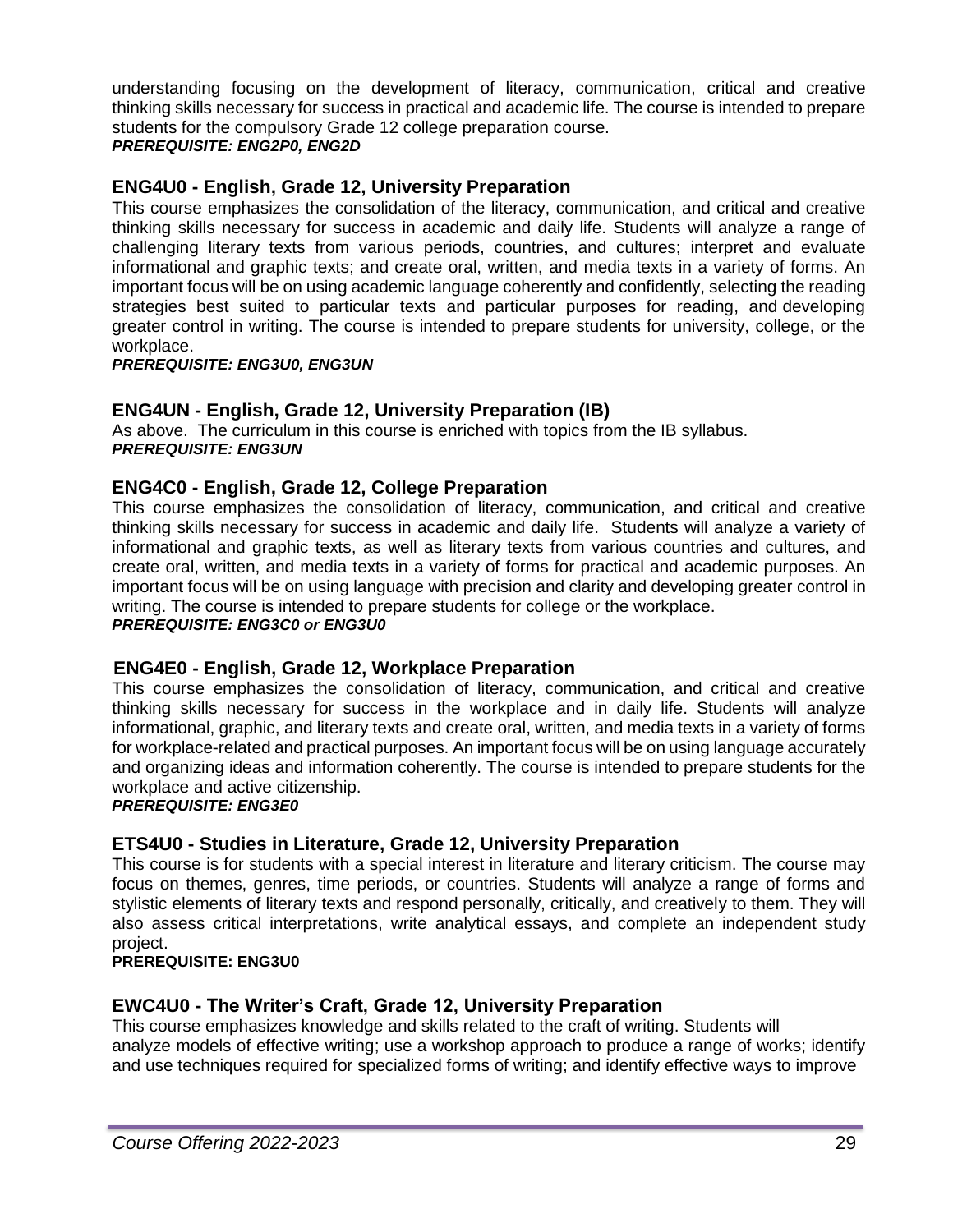the quality of their writing. They will also complete a major paper as part of a creative or analytical independent study project and investigate opportunities for publication and for writing careers. *PREREQUISITE: ENG3U0*

# **OLC4O0 - Ontario Secondary School Literacy Course, Grade 12, Open**

This course is designed to help students acquire and demonstrate the cross-curricular literacy skills that are evaluated by the Ontario Secondary School Literacy Test (OSSLT). Students who complete the course successfully will meet the provincial literacy requirement for graduation. Students will read a variety of forms of writing, including summaries, information paragraphs, opinion pieces, and news reports.

*ELIGIBILITY REQUIREMENT: Students who have been eligible to write the OSSLT at least twice and who have been unsuccessful at least once are eligible to take the course. NOTE: Students who have only had one opportunity to write the test and have been unsuccessful may be eligible to take the course under special circumstances, at the discretion of the Principal.*

# **GUIDANCE**

# **CAREER STUDIES**

# **GLC2O0 - Career Studies, Grade 10, Open**

This course teaches students how to develop and achieve personal goals for future learning, work, and community involvement. Students will assess their interests, skills, and characteristics and investigate current economic and workplace trends, work opportunities, and ways to search for work. The course explores post-secondary learning and career options, prepares students for managing work and life transitions, and helps students focus on their goals through the development of a career plan. This course is worth 0.5 credit.

*PREREQUISITE: None*

# **RCR1O0 - Credit Recovery**

A credit recovery program is available at Lo-Ellen Park Secondary School for students to improve their overall credit accumulation.

*PREREQUISITE: Recommendation from teacher.*

# **LANGUAGES**

# **FSF2D0 - Core French, Grade 10 Academic**

This course provides opportunities for students to communicate in French about personally relevant, familiar, and academic topics in real-life situations with increasing independence. Students will exchange information, ideas, and opinions with others in guided and increasingly spontaneous spoken interactions. Students will continue to develop their language knowledge and skills through the selective use of strategies that contribute to effective communication. They will also increase their understanding and appreciation of diverse French-speaking communities, and will continue to develop the skills necessary to become life-long language learners.

*PREREQUISITE: One of FSF1D0, FSF1P or FIF1DI*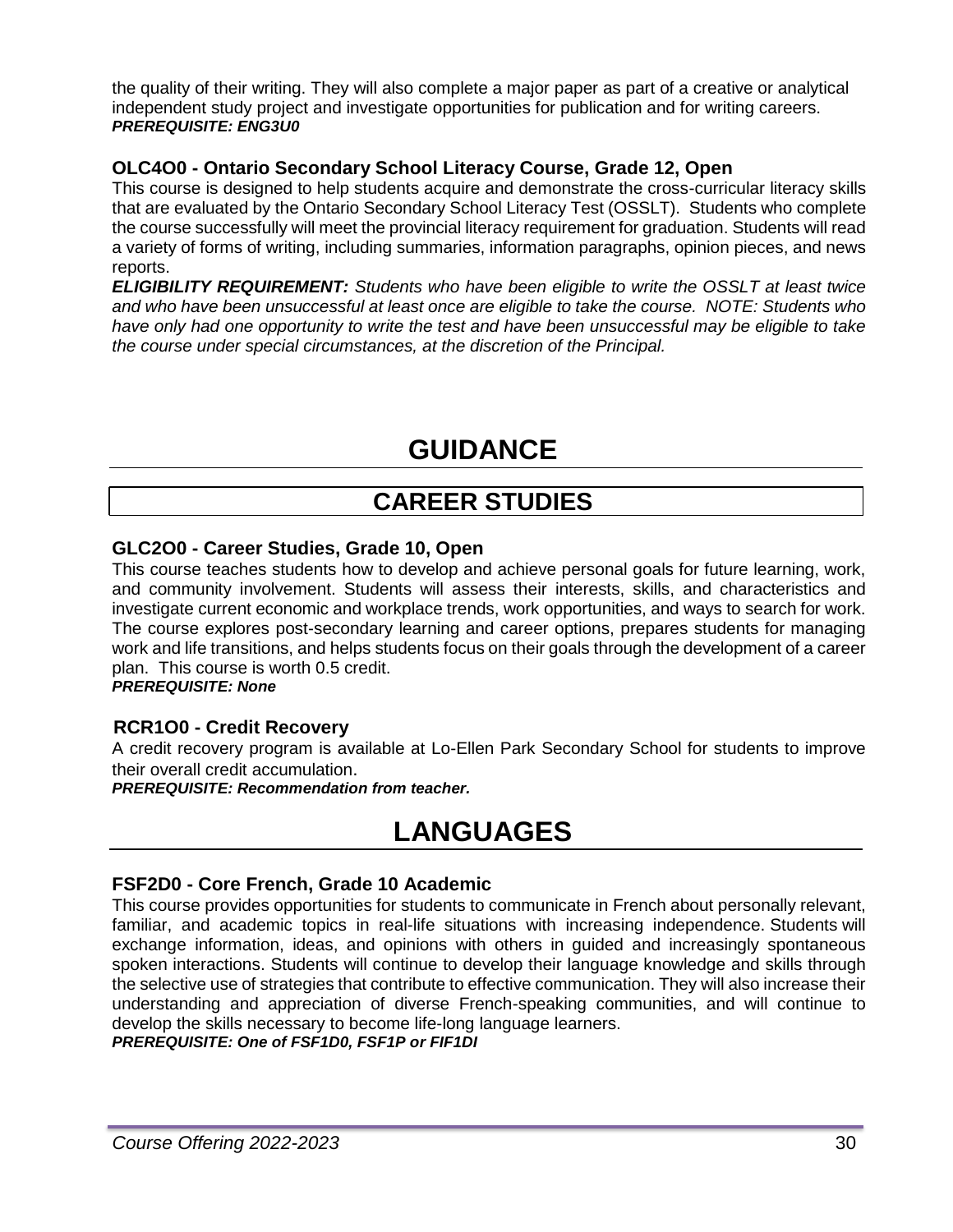# **FSF2DN - French, Grade 10, Academic (IB Prep)**

Same as FSF2D0. IB Prep courses involve enriched learning that focus more on the WHY of the course content. The Ontario Curriculum is differentiated to ensure that the collaboration, classroom activities and assessments reflect the needs of the IB Prep learner: faster pacing, a focus on critical thinking and supplementary learning. This, in turn, will prepare the students to study at the IB level.

The curriculum in this course in enriched. *PREREQUISITE: One of FSF1DN, or FIF1DN*

# **FSF3U0 - Core French, Grade 11 University Preparation**

This course offers students extended opportunities to speak and interact in real-life situations in French with greater independence. Students will develop their creative and critical thinking skills through responding to and exploring a variety of oral and written texts. They will continue to broaden their understanding and appreciation of diverse French-speaking communities and to develop the skills necessary for life-long language learning.

*PREREQUISITE: FSF2D0 or FIF2DI*

#### **FSF3UN - Core French, Grade 11, University Preparation (IB)**

As above. This course is intended for students who are enrolled in the IB program. *PREREQUISITE: FSF2DN or FIF2DN*

#### **FSF4U0 - Core French, Grade 12, University Preparation**

This course provides extensive opportunities for students to speak and interact in French independently. Students will apply language-learning strategies in a wide variety of real-life situations, and will continue to develop their creative and critical thinking skills through responding to and interacting with a variety of oral and written texts. Students will also continue to enrich their understanding and appreciation of diverse French-speaking communities and to develop the skills necessary for life-long language learning.

*PREREQUISITE: FSF3U0*

#### **FSF4UN - Core French, Grade 12, University Preparation (IB)**

As above. The curriculum in this course is enriched with topics from the IB syllabus. *PREREQUISITE: FSF3UN*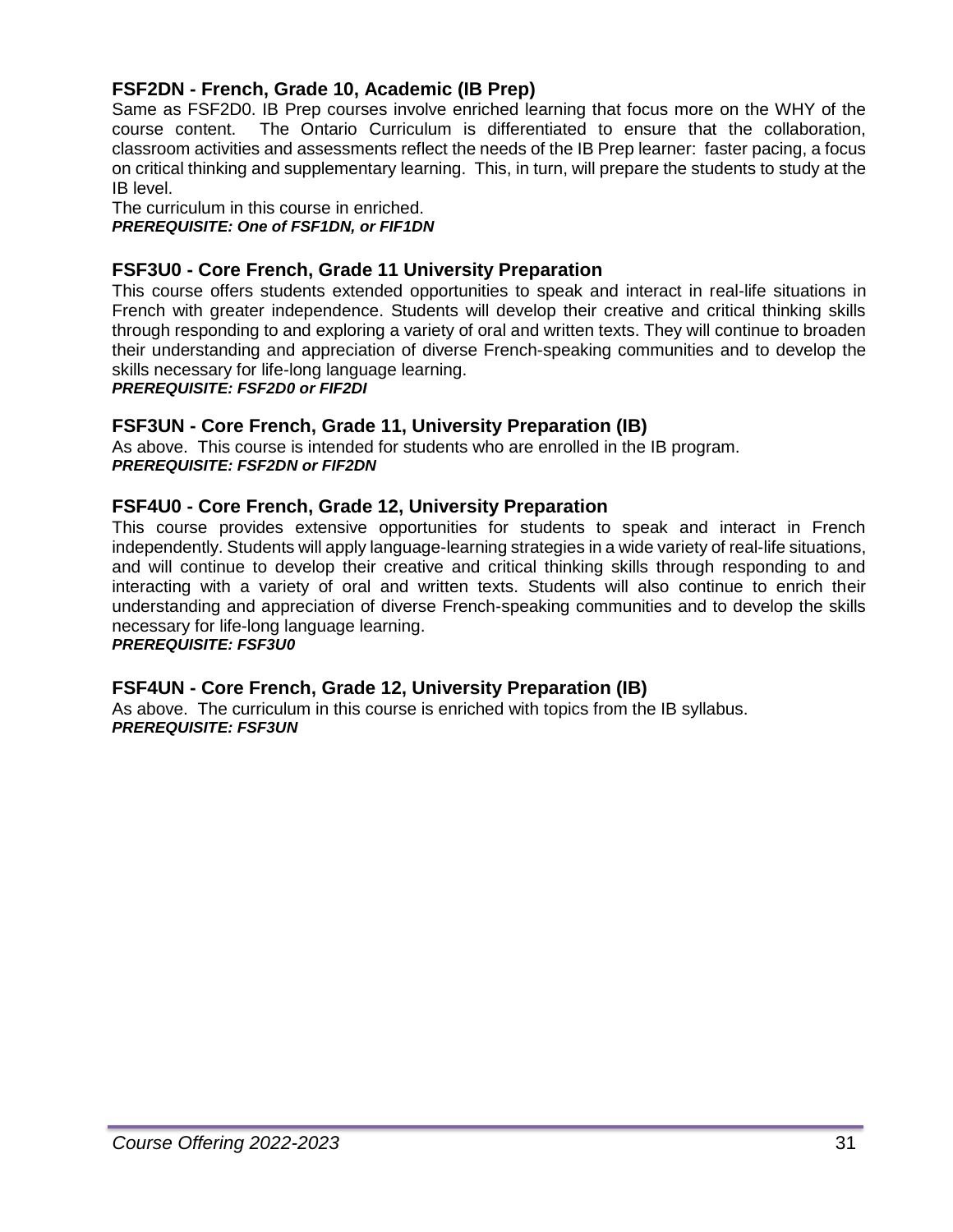# **Mathematics Grade 9 - 12**

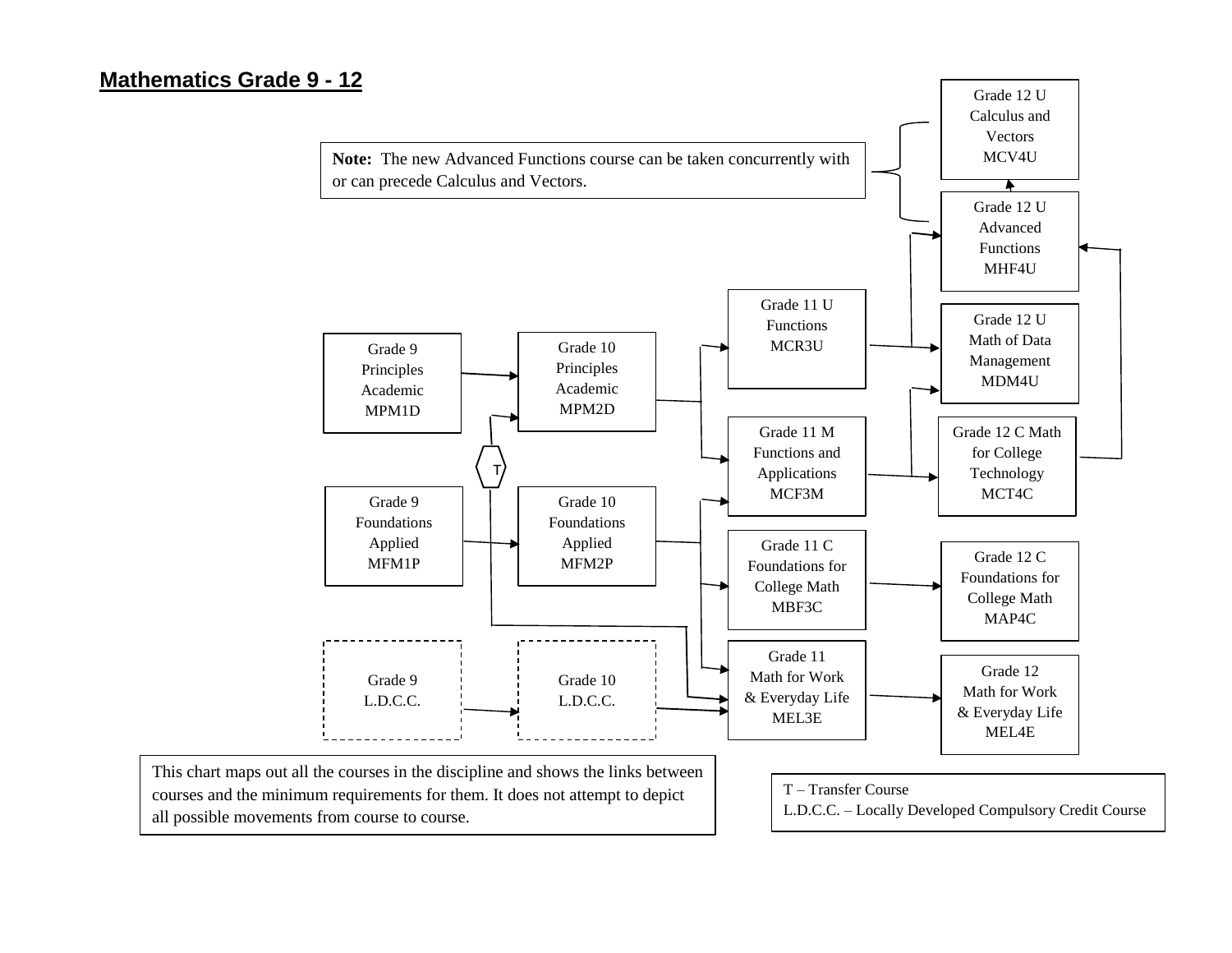# **IB Prep/International Baccalaureate Math Program**

The Enrichment level is designed for the student, who is a high achiever at the Academic level, responds well to a challenge, likes Mathematics and enjoys problem solving. Students studying Mathematics at this level receive an Academic level credit and study the Academic curriculum. However, where time permits, topics are explored at greater depth, optional topics are covered and students prepare for Mathematics competitions during class time. It is emphasized that students who are not comfortable in this class should take the Academic level course. Many good Math students are better served in the Academic level course where they have more time to master important concepts and skills, and develop self-confidence.

Criteria for enrolment at the Enriched level are as follows:

- 1. A keen interest in Mathematics in general and problem solving in particular.
- 2. Over 80% in previous year's Mathematics course or the recommendation of a teacher.
- 3. An interest in preparing for and writing Math contests.
- 4. Results above the national average on the Math contests.

Students who do not satisfy one or more of the above will be considered on an individual basis.

#### **MPM2DN - Principles of Mathematics, Grade 10 (IB Prep)**

This course enables students to broaden their understanding of relationships and extend their problem-solving and algebraic skills through investigation, the effective use of technology, and abstract reasoning. Students will explore quadratic relationships and their applications; solve and apply linear systems; verify properties of geometric figures using analytic geometry; and investigate the trigonometry of right and acute triangles. Students will reason mathematically as they solve multi-step problems and communicate their thinking. The curriculum in this course is enriched with some emphasis placed on contest preparation.

*PREREQUISITE: MPM1DN or approval of the Principal.*

#### **MCR3UN - Functions, Grade 11, University Preparation (IB Prep)**

This course introduces the mathematical concept of the function by extending students' experiences with linear and quadratic relations. Students will investigate properties of discrete and continuous functions, including trigonometric and exponential functions; represent functions numerically, algebraically, and graphically; solve problems involving applications of functions; and develop facility in simplifying polynomial and rational expressions. Students will reason mathematically and communicate their thinking as they solve multi-step problems. The curriculum in this course is enriched with topics from the IB syllabus. *PREREQUISITE: MPM2DN*

# **MHF4UN - Advanced Functions, Grade 12, University Preparation (IB)**

This course extends students' experience with functions. Students will investigate the properties of polynomial, rational, logarithmic, and trigonometric functions; broaden their understanding of rates of change; and develop facility in applying these concepts and skills. Students will also refine their use of the mathematical processes necessary for success in senior mathematics. This course is intended both for students who plan to study mathematics in university and for those wishing to consolidate their understanding of mathematics before proceeding to any one of a variety of university programs. **The curriculum in this course is enriched with topics from the IB syllabus.**

*PREREQUISITE: Functions, Grade 11, University Preparation MCR3UN*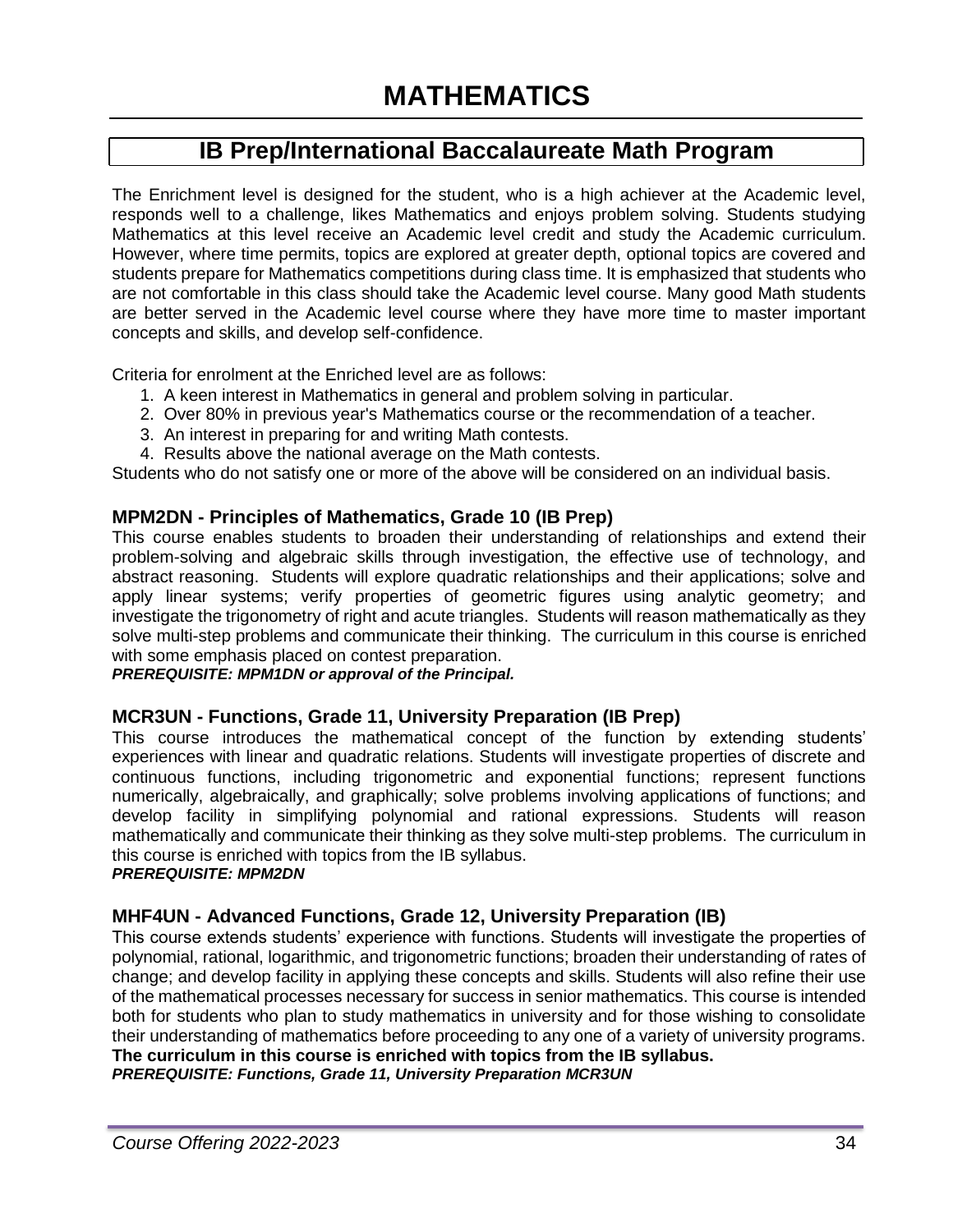# **MCV4UN - Calculus and Vectors, Grade 12, University Preparation (IB)**

This course builds on students' previous experience with functions and their developing understanding of rates of change. Students will solve problems involving geometric and algebraic representations of vectors, and representations of lines and planes in three-dimensional space; broaden their understanding of rates of change to include the derivatives of polynomial, rational, exponential, and sinusoidal functions; and apply these concepts and skills to the modelling of realworld relationships. Students will also refine their use of the mathematical processes necessary for success in senior mathematics. This course is intended for students who plan to study mathematics in university and who may choose to pursue careers in fields such as physics and engineering. **The curriculum in this course is enriched with topics from the IB syllabus**. *PREREQUISITE: MHF4UN*

# **MATHEMATICS**

# **MPM2D0 - Principles of Mathematics, Grade 10, Academic**

This course enables students to broaden their understanding of relationships and extend their problem-solving and algebraic skills through investigation, the effective use of technology, and abstract reasoning. Students will explore quadratic relationships and their applications; solve and apply linear systems; verify properties of geometric figures using analytic geometry; and investigate the trigonometry of right and acute triangles. Students will reason mathematically as they solve multi-step problems and communicate their thinking.

#### *PREREQUISITE: MPM1D0 or MPM1DN*

# **MFM2P0 - Foundations of Mathematics, Grade 10, Applied**

This course enables students to consolidate their understanding of relationships and extend their problem-solving and algebraic skills through investigation, the effective use of technology, and hands-on activities. Students will develop and graph equations in analytic geometry; solve and apply linear systems, using real-life examples; and explore and interpret graphs of quadratic relationships. Students will investigate similar triangles, the trigonometry of right-angled triangles and the measurement of three-dimensional objects. Students will consolidate their mathematical skills as they solve problems and communicate their thinking.

#### *PREREQUISITE: MFM1P0 or MPM1D0*

# **MAT2L1 - Mathematics, Locally Developed Compulsory Credit Course**

This course emphasizes the extension of mathematical knowledge and skills to prepare students for success in their everyday lives, in the workplace, and in the Mathematics Grade 11 and Grade 12 workplace preparation courses. The course is organized by three strands related to money sense, measurement, and proportional reasoning. In all strands, the focus is on strengthening and extending key foundational mathematical concepts and skills by solving authentic, everyday problems. Students have opportunities to extend their mathematical literacy and problem-solving skills and to continue developing their skills in reading, writing, and oral language through relevant and practical math activities.

*PREREQUISITE: MAT1*

# **MCR3U0 - Functions, Grade 11, University Preparation**

This course introduces the mathematical concept of the function by extending students' experiences with linear and quadratic relations. Students will investigate properties of discrete and continuous functions, including trigonometric and exponential functions; represent functions numerically, algebraically, and graphically; solve problems involving applications of functions; investigate inverse functions; and develop facility in determining equivalent algebraic expressions.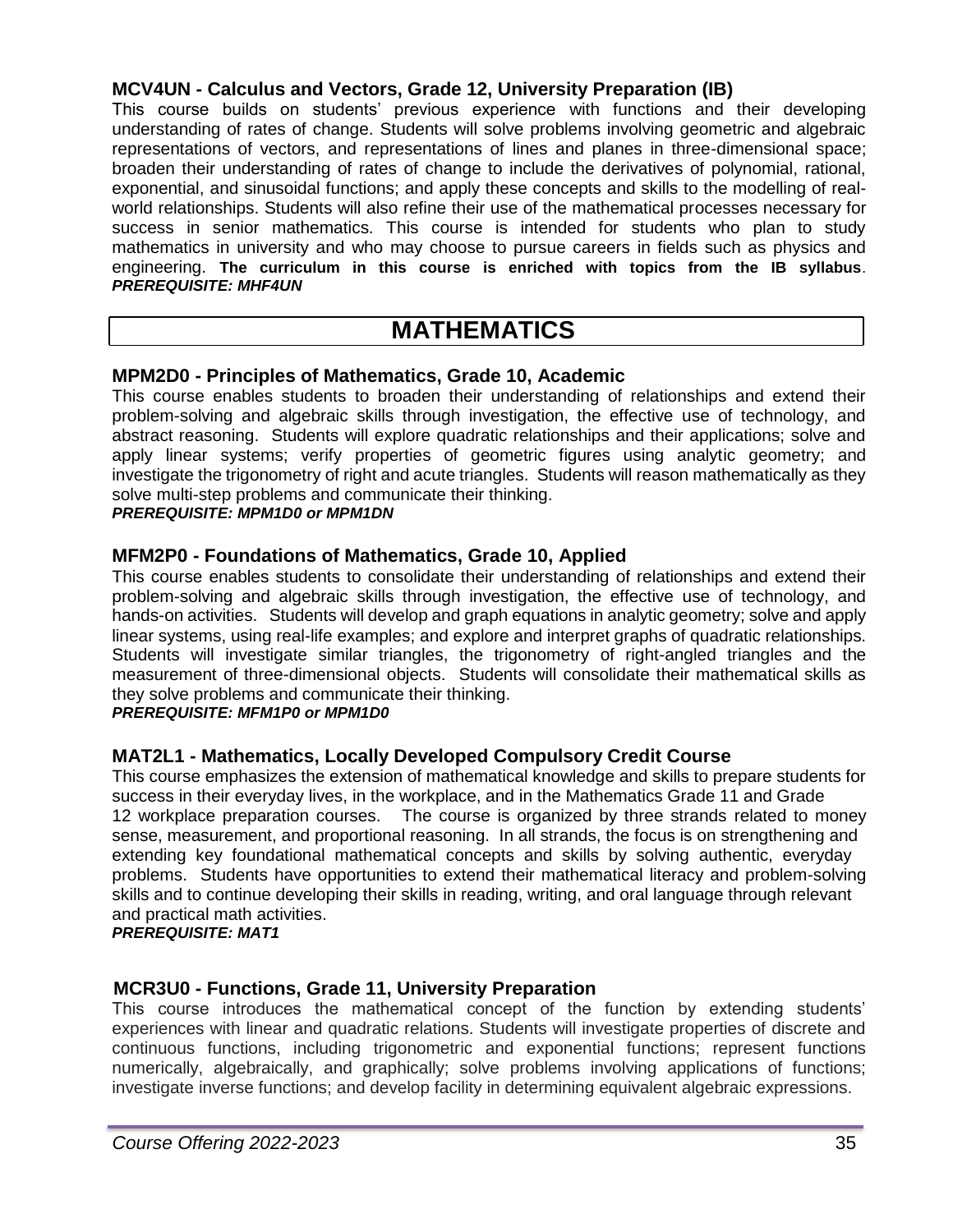Students will reason mathematically and communicate their thinking as they solve multi-step problems.

*Note:* This course is intended for students who enjoy the challenges of math or those who may want to pursue a university program that is math-based such as engineering, science, or commerce. It is the prerequisite for the Grade 12 Advanced Functions MHF4U. *PREREQUISITE: MPM2D0*

# **MCF3M0 - Functions and Applications, Grade 11, University/College Preparation**

This course introduces basic features of the function by extending students' experiences with quadratic relations. It focuses on quadratic, trigonometric, and exponential functions and their use in modeling real-world situations. Students will represent functions numerically, graphically, and algebraically; simplify expressions; solve equations; and solve problems relating to applications. Students will reason mathematically and communicate their thinking as they solve multi-step problems.

**Note:** This course is slightly less challenging than the Functions/university course MCR3U. It is intended for students who will not pursue a highly math-based university program or who intend to go to college in a technology program. This course can also be used as a prerequisite for the following Grade 12 courses: Mathematics of Data Management/University MDM4U, Mathematics for College Technology MCT4C.

#### *PREREQUISITE: MPM2D0 or MFM2P0*

# **MBF3C0 - Foundations for College Mathematics, Grade 11, College Preparation**

This course enables students to broaden their understanding of mathematics as a problem-solving tool in the real world. Students will extend their understanding of quadratic relations, as well as of measurement and geometry; investigate situations involving exponential growth; solve problems involving compound interest; solve financial problems connected with vehicle ownership; and develop their ability to reason by collecting, analyzing, and evaluating data involving one and two variables. Students will consolidate their mathematical skills as they solve problems and communicate their thinking.

#### *PREREQUISITE: MPM2D0 or MFM2P0*

# **MEL3E0 - Mathematics for Work and Everyday Life, Grade 11, Workplace Preparation**

This course enables students to broaden their understanding of mathematics as it is applied in the workplace and daily life. Students will solve problems associated with earning money, paying taxes, and making purchases; apply calculations of simple and compound interest in saving, investing, and borrowing; and calculate the costs of transportation and travel in a variety of situations. Students will consolidate their mathematical skills as they solve problems and communicate their thinking. This course and MEL4E0 will alternate from year to year. *PREREQUISITE:* **MPM1D0 or MFM1P0 or MAT2L0 or MFM2P**

# **MCV4U0 - Calculus and Vectors, Grade 12, University Preparation**

This course builds on students' previous experience with functions and their developing understanding of rates of change. Students will solve problems involving geometric and algebraic representations of vectors, and representations of lines and planes in three-dimensional space; broaden their understanding of rates of change to include the derivatives of polynomial, rational, exponential, and sinusoidal functions; and apply these concepts and skills to the modelling of realworld relationships. Students will also refine their use of the mathematical processes necessary for success in senior mathematics. This course is intended for students who plan to study mathematics in university and who may choose to pursue careers in fields such as physics and engineering.

*PREREQUISITE:* **Advanced Functions, Grade 12***, MHF4U0*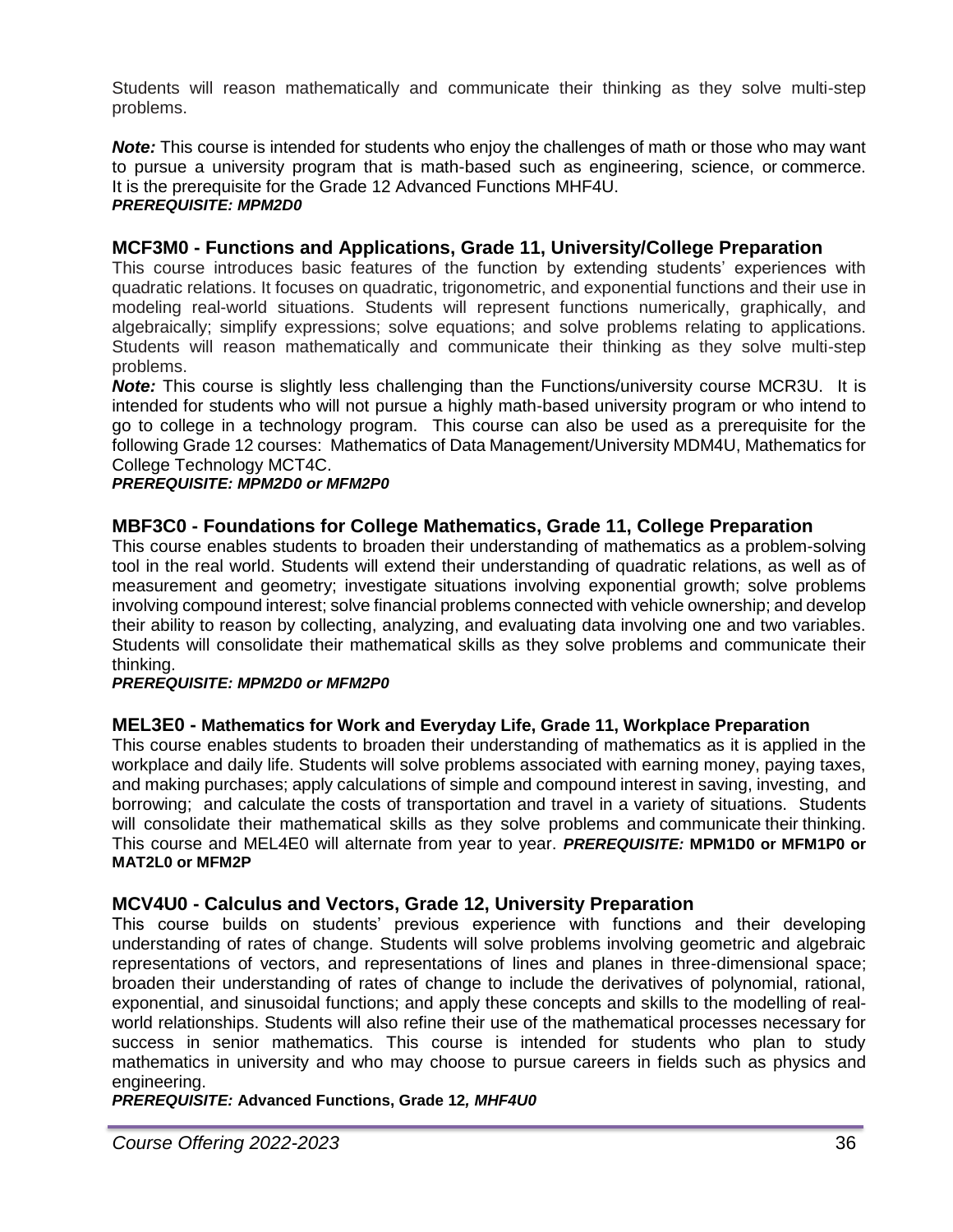*Note: The new Advanced Functions can be taken concurrently with or can precede Calculus and Vectors.*

# **MDM4U0 - Mathematics of Data Management, Grade 12, University Preparation**

This course broadens students' understanding of mathematics as it relates to managing data. Students will apply methods for organizing large amounts of information; solve problems involving probability and statistics; and carry out a culminating project that integrates statistical concepts and skills. Students will also refine their use of the mathematical processes necessary for success in senior mathematics. Students planning to enter university programs in business, the social sciences, and the humanities will find this course of particular interest.

#### *PREREQUISITE: Functions and Applications, Grade 11, University/College Preparation, or Functions, Grade 11, University Preparation MCR3U0 or MCF3M0*

# **MHF4U0 - Advanced Functions, Grade 12, University Preparation**

This course extends students' experience with functions. Students will investigate the properties of polynomial, rational, logarithmic, and trigonometric functions; broaden their understanding of rates of change; and develop facility in applying these concepts and skills. Students will also refine their use of the mathematical processes necessary for success in senior mathematics. This course is intended both for students who plan to study mathematics in university and for those wishing to consolidate their understanding of mathematics before proceeding to any one of a variety of university programs. *PREREQUISITE: Functions, Grade 11, University Preparation MCR3U0 or Mathematics for College Technology, Grade 12, College Preparation MCT4C0*

# **MAP4C0 - Foundations for College Mathematics, Grade 12, College Preparation**

This course enables students to broaden their understanding of real-world applications of mathematics. Students will analyze data using statistical methods; solve problems involving applications of geometry and trigonometry; simplify expressions; and solve equations. Students will reason mathematically and communicate their thinking as they solve multi-step problems. This course prepares students for college programs in areas such as business, health sciences, and human services, and for certain skilled trades.

#### *PREREQUISITE: Foundations for College Mathematics, Grade 11, College Preparation MBF3C0/MCF3M0/MCR3U0*

# **MCT4C0 - Mathematics for College Technology, Grade 12, College Preparation**

This course enables students to extend their knowledge of functions. Students will investigate and apply properties of polynomial, exponential, and trigonometric functions; continue to represent functions numerically, graphically, and algebraically; develop facility in simplifying expressions and solving equations; and solve problems that address applications of algebra, trigonometry, vectors, and geometry. Students will reason mathematically and communicate their thinking as they solve multi-step problems. This course prepares students for a variety of college technology programs. *PREREQUISITE: Functions and Applications, Grade 11, University/College Preparation MCF3M0 or MCR3U*

# **PHYSICAL AND HEALTH EDUCATION**

# **PPL2OF - Healthy Active Living Education (female), Grade 10, Open PPL2OM - Healthy Active Living Education (male), Grade 10, Open**

This course enables students to further develop the knowledge and skills they need to make healthy choices now and lead healthy, active lives in the future. Through participation in a wide range of physical activities, students develop knowledge and skills related to movement competence and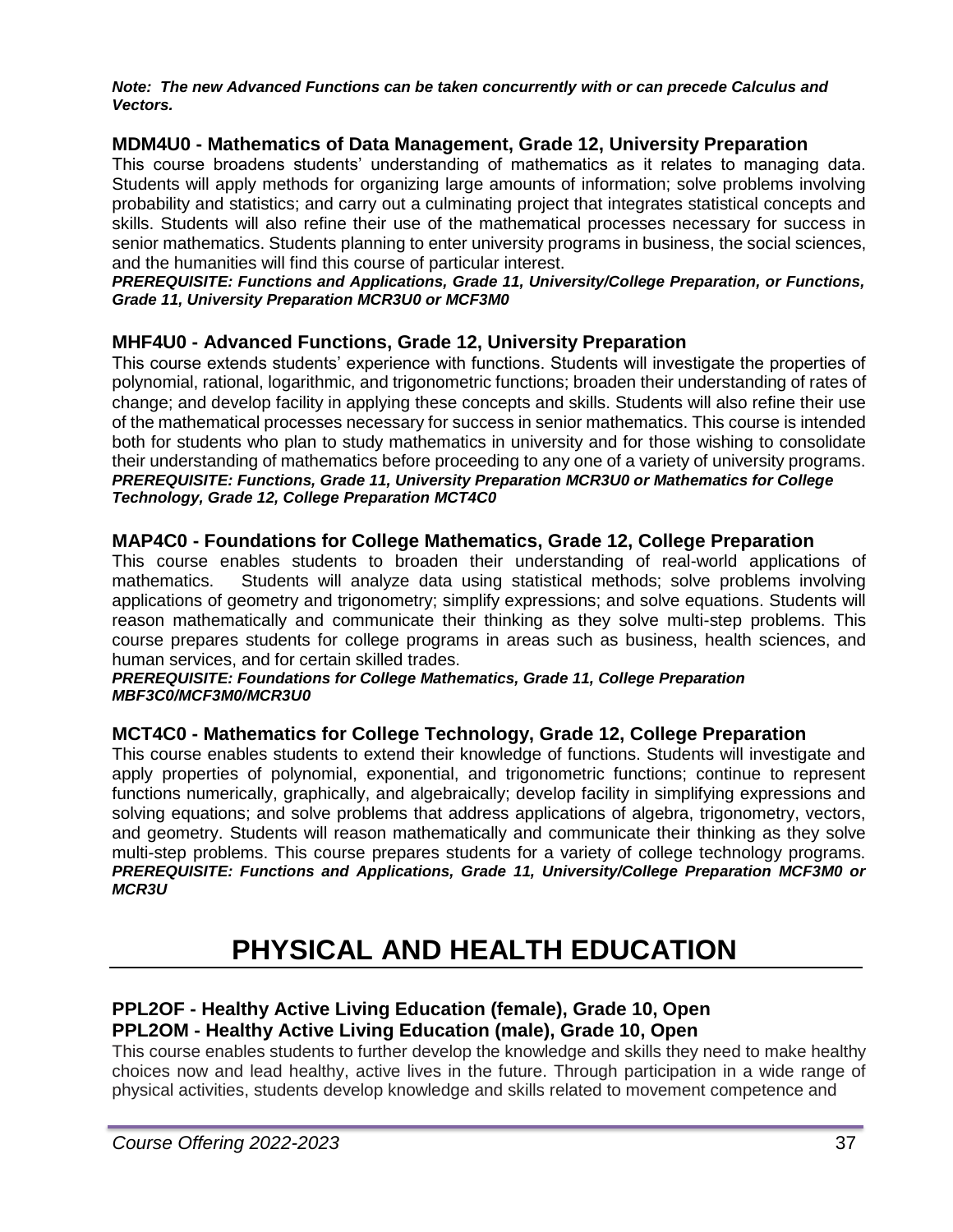personal fitness that provide a foundation for active living. Students also acquire an understanding of the factors and skills that contribute to healthy development and learn how their own well-being is affected by, and affects, the world around them. Students build their sense of self, learn to interact positively with others, and develop their ability to think critically and creatively. *PREREQUISITE: None*

# **PAD3O0 - Healthy Living and Outdoor Activities Open**

The focus of this course is outdoor education. Activities include snowshoeing, skiing, hiking, orienteering, canoeing and tripping. The course will be conducted outside for 80% of the time. Theory sessions cover wilderness first aid, topographical maps, environmental issues and wilderness travel techniques. **Course Fee: \$150.00.**

*PREREQUISITE: Ability to pass a swim test. Interview required.*

# **PAF3O0 - Healthy Living and Personal and Fitness Activities**

This course focuses on the development of a healthy lifestyle and participation in a variety of enjoyable physical activities that have the potential to engage students' interest throughout their lives. Students will be encouraged to develop personal competence in a variety of movement skills and will be given opportunities to practice goal-setting, decision-making, social, and interpersonal skills. Students will also study the components of healthy relationships, reproductive health, mental health, and personal safety. This course focuses on the development of a healthy lifestyle and participation in a personal fitness program and fitness activities, which have the potential to engage students' interest throughout their lives while improving the personal fitness in the areas of endurance, strength, and weight control. This course is for males only.

**Please note: there will be a fee to cover the use of outside resources set by GoodLife Fitness.** *PREREQUISITE: None*

# **PAI3OF - Healthy Living and Individual and Small Group Activities – Yoga (Female) PAI3O0 - Healthy Living and Individual and Small Group Activities – Yoga (Co-Ed)**

Through Yoga movements, students will further develop their physical literacy skills and learn the immediate and long-term benefits of Yoga. Students will leave the course with a mastery in basic postures (asanas), sequences of movements, breathing techniques, etiquette, terminology and various relaxation methods of yoga. Students will learn to relieve built up stress through stretching and breathing exercises. **Course Fee - \$75**. **Course Fee covers various guest instructors and field trips (Arc..etc)**

# **PAL3OP - Basketball, Grade 11, Open**

This course focuses on the development of the personalized approach to healthy active living through participation in basketball-focused activities. Student learning will include the application of movement principles to refine skills to enhance personal competence. Students will develop and implement personal fitness plans. Students will examine issues related to healthy relationships, reproductive health, mental health and personal safety. Students will also be given the opportunity to practice goal setting, decision making, social and interpersonal skills. *PREREQUISITE: None This course will be offered in 2022/2023.*

# **PAL4OP - Volleyball, Grade 11, Open**

This course emphasizes regular participation in a variety of enjoyable physical activities that promote life-long healthy active living. Student learning will include the application of movement principals to refine skills; participation in a variety of activities that enhance personal competence, fitness and health; examination of issues related to healthy sexuality, healthy eating, substance use and abuse; and the use of informed decision-making, conflict resolution, and social skills in making personal choices. The emphasis of this course is on volleyball skill development with 40-

#### 45 sessions of on-court time.

*PREREQUISITE: None This course will be offered in 2023/2024*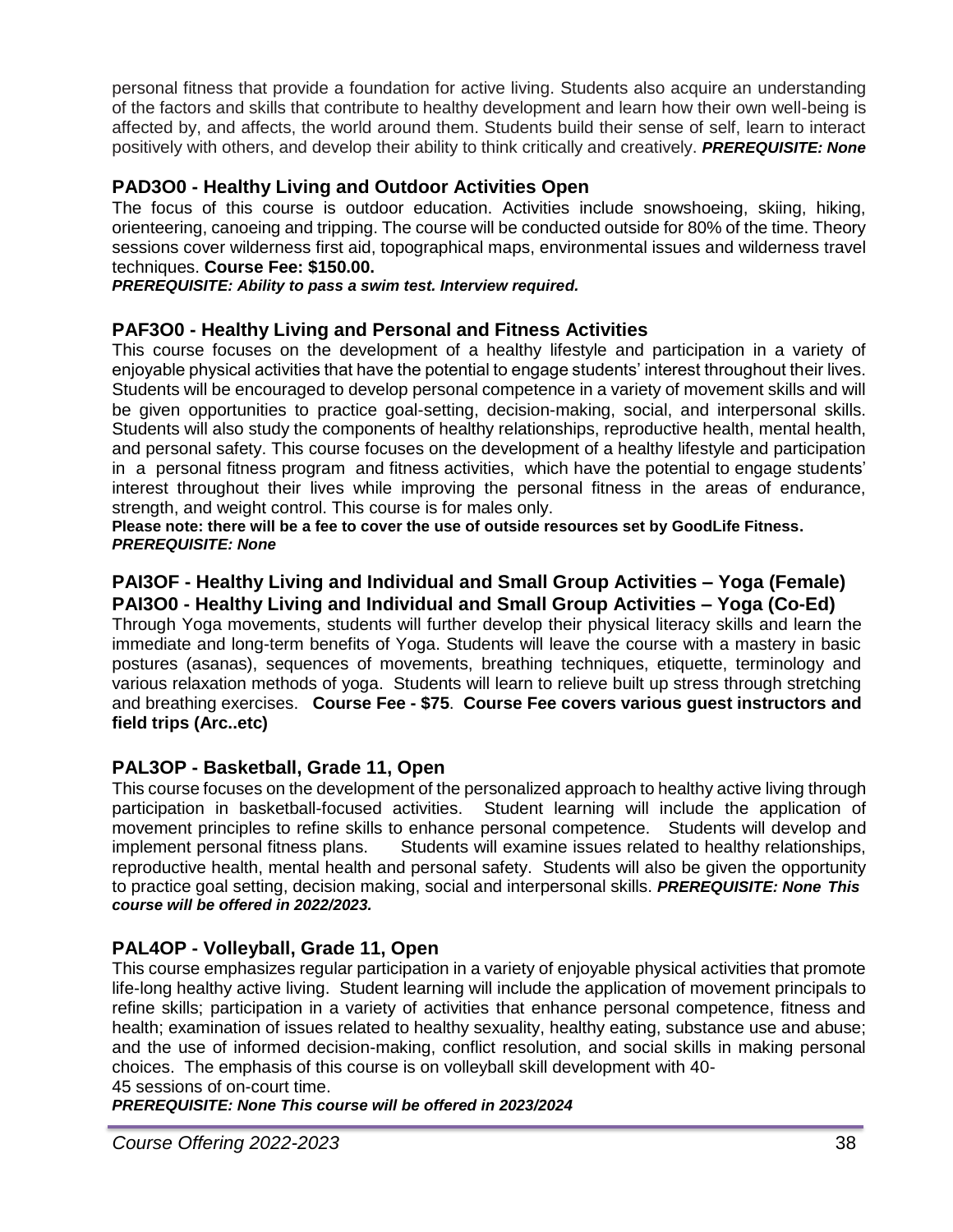# **PPL3OF (female) - Healthy Active Living Education, Grade 11, Open PPL3OM (male) - Healthy Active Living Education, Grade 11, Open**

This course enables students to further develop the knowledge and skills they need to make healthy choices now and lead healthy, active lives in the future. Through participation in a wide range of physical activities and exposure to a broader range of activity settings, students enhance their movement competence, personal fitness, and confidence. Students also acquire an understanding of the factors and skills that contribute to healthy development and learn how their own well-being is affected by, and affects, the world around them. Students build their sense of self, learn to interact positively with others, and develop their ability to think critically and creatively. *PREREQUISITE: None*

# **PAF4O0 - Healthy Living and Personal and Fitness Activities, Grade 12, Open**

This focus course emphasizes how physical activity should be a component of everyone's lifestyle. It allows students to be active without taking the traditional physical education course. Emphasis will be on fitness with methods of improving the cardio respiratory system and muscular fitness. This course will combine theory and practical assessments of the various components of maintaining a healthy active lifestyle.

#### **Please note: there will be a fee to cover the use of outside resources set by GoodLife Fitness.** *PREREQUISITE: PAF3O0*

# **PAI4OF- HealthyLiving and Individual and Small Group Activities - Yoga**

Yoga 12 introduces students to the ancient tradition of Yoga in its various forms and styles. With its vast capacity to bring vibrant health to body, mind and emotion, the intention is for students to develop a lifelong personal practice of yoga. Students will participate in various activities, including the physical practice, personal reflection, partner exercises, meditation group, discussion and classroom theory.

# **PLF4M0 - Recreation and Healthy Active Living Leadership, Grade 12, University/College**

This course enables students to further develop the knowledge and skills they need to make healthy choices. It places special emphasis on how students can maintain the habits of healthy, active living throughout their lives as they make the transition to adulthood and independent living. Through participation in a wide range of physical activities in a variety of settings, students can enhance their movement competence, personal fitness, and confidence. Students also acquire an understanding of the factors and skills that contribute to healthy development and learn how their own well-being is affected by, and affects, the world around them. Students build their sense of self, learn to interact positively with others, and develop their ability to think critically and creatively. *PREREQUISITE: None This course will be offered in 2020/2021*

# **PSK4U0 - Introductory Kinesiology, Grade 12, University Preparation**

This course focuses on the study of human movement and of systems, factors, and principles involved in human development. Students will learn about the effects of physical activity on health and performance, the evolution of physical activity and sport, and the physiological, psychological, and social factors that influence an individual's participation in physical activity and sport. The course prepares students for university programs in physical education and health, kinesiology, health sciences, health studies, recreation, and sports administration.

*PREREQUISITE: Any Grade 11 university or university/college preparation course in science, or any Grade 11 or 12 course in health and physical education.*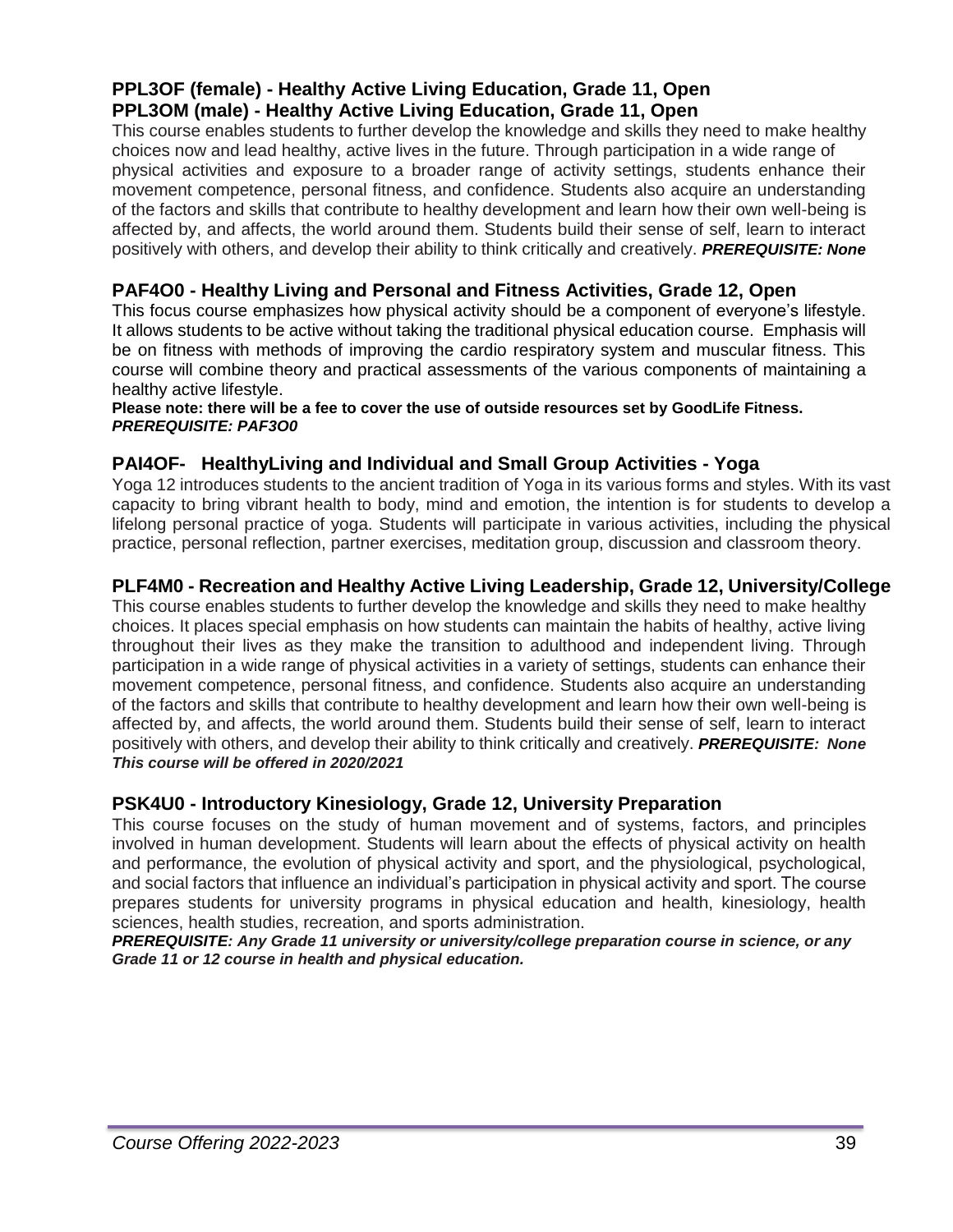

Note: Dotted lines represent locally developed compulsory credit courses (LDCCs), which are not outlined in this curriculum document.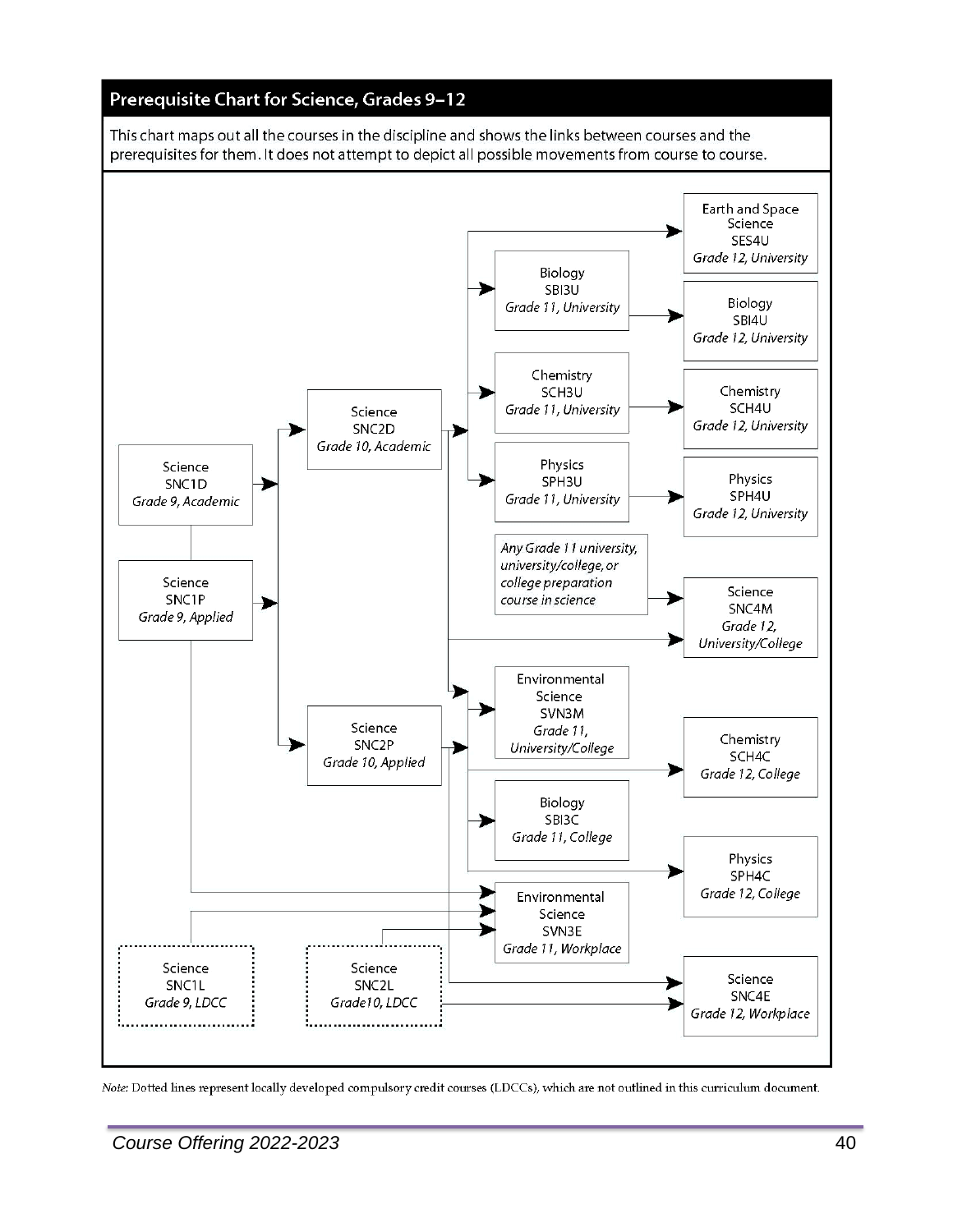#### **SNC2D0 - Science, Grade 10, Academic**

This course enables students to develop a deeper understanding of concepts in biology, chemistry, earth and space science, and physics; to develop further their skills in scientific inquiry; and to understand the interrelationships among science, technology and the environment. Students will conduct investigations and understand scientific theories related to: ecology and the maintenance of ecosystems; chemical reactions, with particular attention to acid-base reactions; factors that influence weather systems; and motion.

#### *PREREQUISITE: One of SNC1D0, SNC1DN or SNC1P0*

#### **SNC2DN - Science, Grade 10, (IB Prep)**

IB Prep courses involve enriched learning that focus more on the WHY of the course content. The Ontario Curriculum is differentiated to ensure that the collaboration, classroom activities and assessments reflect the needs of the IB Prep learner: faster pacing, a focus on critical thinking and supplementary learning. This, in turn, will prepare the students to study at the IB level.

As above. The curriculum in this course is enriched.

*PREREQUISITE: SNC1DN or approval of the Principal*

#### **SNC2P0 - Science, Grade 10, Applied**

This course enables students to develop a deeper understanding of concepts in biology, chemistry, earth and space science, and physics; to develop further their practical skills in scientific investigation; and to apply their knowledge of science to real-world situations. Students will design and conduct investigations into everyday problems and issues related to ecological sustainability, chemical reactions, weather systems, and motion**.**

*PREREQUISITE: One of SNC1P0, SNC1D0, or SNC1DN*

#### **ICS3U0 - Introduction to Computer Science, Grade 11, University**

This course introduces students to computer science. Students will design software independently and as part of a team, using industry-standard programming tools and applying the software development life-cycle model. They will also write and use subprograms within computer programs. Students will develop creative solutions for various types of problems as their understanding of the computing environment grows. They will also explore environmental and ergonomic issues, emerging research in computer science, and global career trends in computer-related fields. *PREREQUISITE: None*

#### **IDC3OB - Interdisciplinary Studies: Neuroscience and Well-being, Grade 11, Open**

This course enables students to examine the factors that influence their own health practices and behaviours as well as those factors that contribute to the development of healthy brain functions. It emphasizes the concept of wellness, in regards to brain function, which addresses all aspects of well-being – physical, cognitive and emotional – and promotes healthy eating, physical activity, and building and maintaining a positive sense of self. Students will develop the skills necessary to make healthy choices and create a better understanding of their brain health. Students will engage in a variety of hands-on exploration activities such as mindfulness practices, meditations, gratitude journaling, biofeedback, hobbies, that will assist them in making decisions that enhance their wellbeing. This course combines the expectations from Interdisciplinary Studies, Grade 11 Open with selected expectations from the following four component courses (Human Development through the Lifespan, Grade 12, University College Preparation) (Health for Life, Grade 11, College Preparation) (Biology, Grade 11, College Preparation) (Biology, Grade 12, University Preparation) *PREREQUISITE: SNC2P0, SNC2D0, SNC2DN*

**IF A STUDENT TOOK ICD3ON (EDIT), THEY CANNOT TAKE THIS COURSE**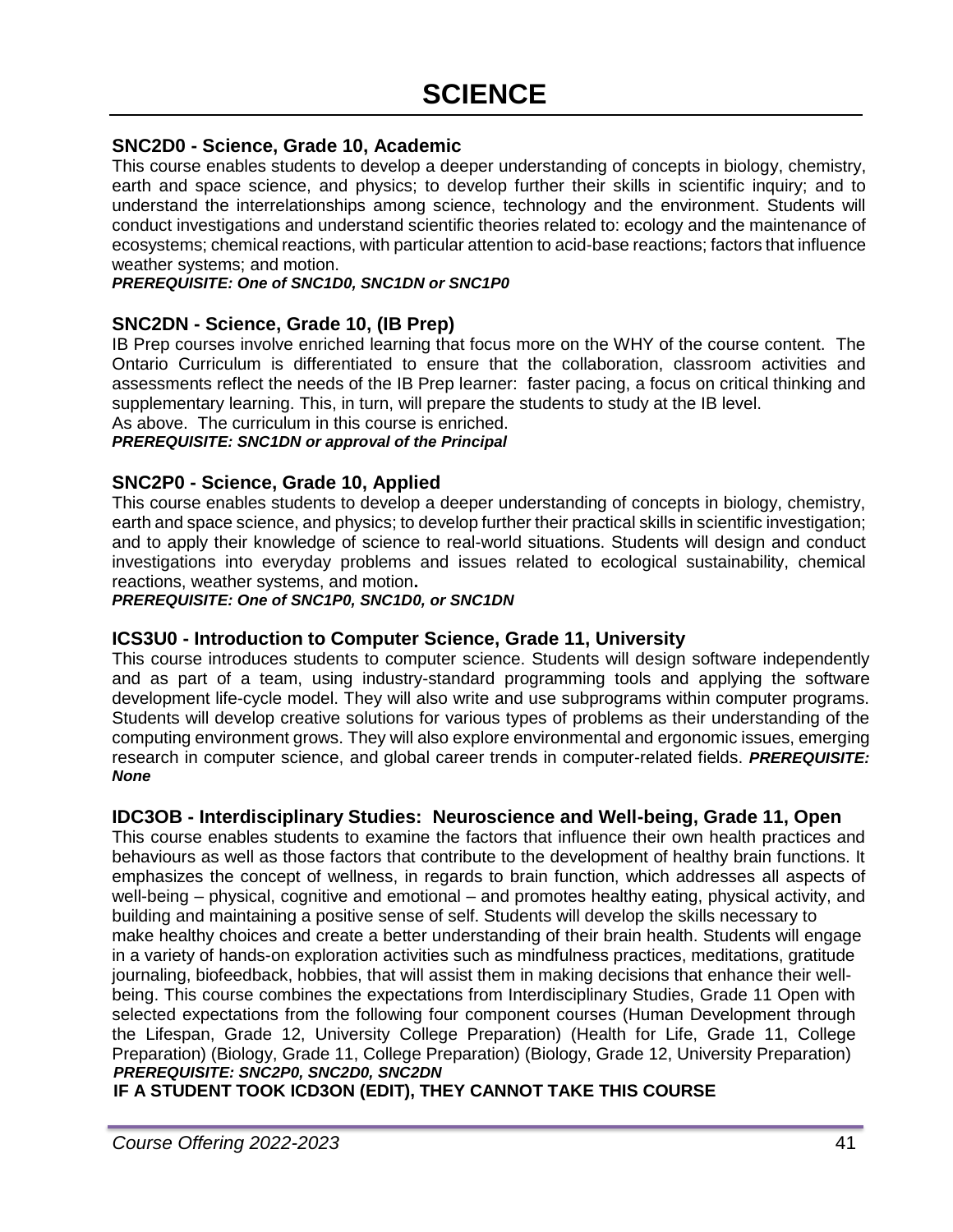# **IDC3ON - EDIT (Engineering, Design + Innovative Technology)**

Through problems that engage and challenge, students will explore project design concepts that foster creativity, innovation and design thinking. With an interdisciplinary, project based STEAM focus (Science, Technology, Engineering, Arts and Mathematics), students will develop skills in:

- The Design Process (3D modelling software, 3D printing and manufacturing)
- Fabrication (woodworking + metalworking, prototyping testing, wiring and circuits)
- Programming and Controls (FIRST Robotics, Arduino microcontrollers)
- Mathematics of Design (Data Analysis & Design Calculations)

As a part of the course, students will participate in the FIRST Robotics Competition. Also, students will have the opportunity to utilize the EDIT (Engineering, Design + Innovative Technology) Lab which encourages collaboration and fosters an innovator mindset, where students gain understanding and skills by talking and tinkering.

#### *PREREQUISITE: MPM1DN (IB Preparatory Math for Grade 9 students), MPM2DN or MPM2D0 for Grade 10 students.*

# **SBI3U0 - Biology, Grade 11, University Program**

This course furthers students' understanding of the processes involved in biological systems. Students will study cellular functions, genetic continuity, internal systems and regulation, the diversity of living things, and the anatomy, growth, and functions of plants. The course focuses on the theoretical aspects of the topics under study, and helps students refine skills related to scientific investigation.

#### *PREREQUISITE: SNC2D*

# **SBI3UN - Biology, Grade 11, University Program (IB)**

As above. The curriculum in this course is enriched with topics from the IB syllabus. *PREREQUISITE: SNC2DN*

# **SBI3C0 - Biology, Grade 11, College Preparation**

This course focuses on the processes involved in biological systems. Students will learn concepts and theories as they conduct investigations in the areas of cellular biology, microbiology, animal anatomy and physiology, plant structure and physiology, and environmental science. Emphasis will be placed on the practical application of concepts and skills needed for further study in the various branches of life sciences and related fields.

*PREREQUISITE: SNC2P0 or SNC2D0*

# **SCH3U0 - Chemistry, Grade 11, University Preparation**

This course focuses on the concepts and theories that form the basis of modern chemistry. Students will study the behaviours of solids, liquids, gases, and solutions; investigate changes and relationships in chemical systems; and explore how chemistry is used in developing new products and processes that affect our lives and our environment. Emphasis will also be placed on the importance of chemistry in other branches of science. *PREREQUISITE: SNC2D0*

# **SCH3UN - Chemistry, Grade 11, University Preparation (IB)**

As above. The curriculum in this course is enriched with topics from the IB syllabus. *PREREQUISITE: SNC2DN*

# **SPH3U0 - Physics, Grade 11, University Preparation**

This course develops students' understanding of the basic concepts of physics. Students will study the laws of dynamics and explore different kinds of forces, the quantification and forms of energy (mechanical, sound, light, thermal, and electrical), and the way energy is transformed and transmitted. They will develop scientific-inquiry skills as they verify accepted laws and solve both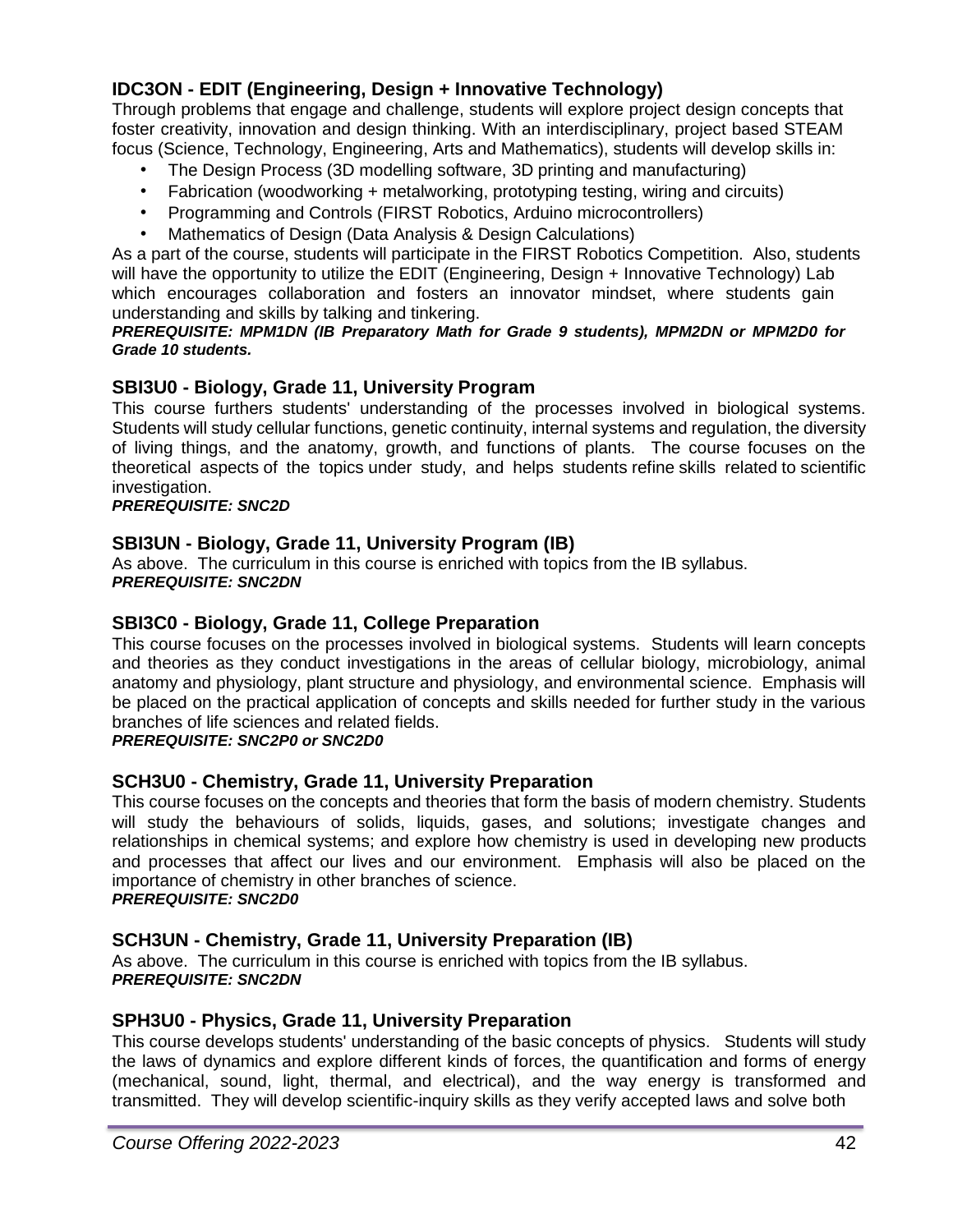assigned problems and those emerging from their investigations. Students will also analyze the interrelationships between physics and technology, and consider the impact of technological applications of physics on society and the environment.

#### *PREREQUISITE: SNC2D*

# **SVN3M0 - Environmental Science, Grade 11, University/College**

This course provides students with the fundamental knowledge of and skills relating to environmental science that will help them succeed in life after secondary school. Students will explore a range of topics, including the role of science in addressing contemporary environmental challenges; the impact of the environment on human health; sustainable agriculture and forestry; the reduction and management of waste; and the conservation of energy. Students will increase their scientific and environmental literacy and examine the interrelationships between science, the environment, and society in a variety of areas.

#### *PREREQUISITE: Grade 10 Science*

# **ICS4U0 - Computer Science, Grade 12 University**

This course enables students to further develop knowledge and skills in computer science. Students will use modular design principles to create complex and fully documented programs, according to industry standards. Student teams will manage a large software development project, from planning through to project review. Students will also analyze algorithms for effectiveness. They will investigate ethnical issues in computing and further explore environmental issues, emerging technologies, areas of research in computer science, and careers in the field.

*Prerequisite: Introduction to Computer Science, Grade 11, University Preparation*

#### **IDC4U0 - Interdisciplinary Studies: Engineering, Design & Innovation: Robotics Grade 12, University Preparation**

Through problems that engage and challenge, students will explore a broad range of engineering topics, including mechanisms and motion, control systems, machining processes, prototyping and the design process. Students will develop skills in problem solving, research, and design while learning strategies for design process documentation, collaboration and presentation. As part of the course, students will develop design concepts and ideas in relation to FIRST Robotics. Design ideas and projects will culminate in the FRC competition kickoff in January. Student will be required to design build functional prototypes as a part of their culminating activity. *PREREQUISITE: MCR3U0 & MCR3UN*

# **SBI4U0 - Biology, Grade 12, University Preparation**

This course provides students with the opportunity for in-depth study of the concepts and processes associated with biological systems. Students will study theory and conduct investigations in the areas of metabolic processes, molecular genetics, homeostasis, evolution, and population dynamics. An emphasis will be made on achievement of the detailed knowledge and refined skills needed for further study in the various branches of life sciences and related fields. *PREREQUISITE: SBI3U0*

#### **SBI4UN - Biology, Grade 12, University Preparation (IB)**

As above. The curriculum in this course is enriched with topics from the IB syllabus. *PREREQUISITE: SBI3UN*

#### **SCH4U0 - Chemistry, Grade 12, University Preparation**

This course enables students to deepen their understanding of chemistry through the study of organic chemistry, energy changes and rates of reaction, chemical equilibrium, atomic and molecular structure, and electrochemistry. Students will further develop problem-solving and laboratory skills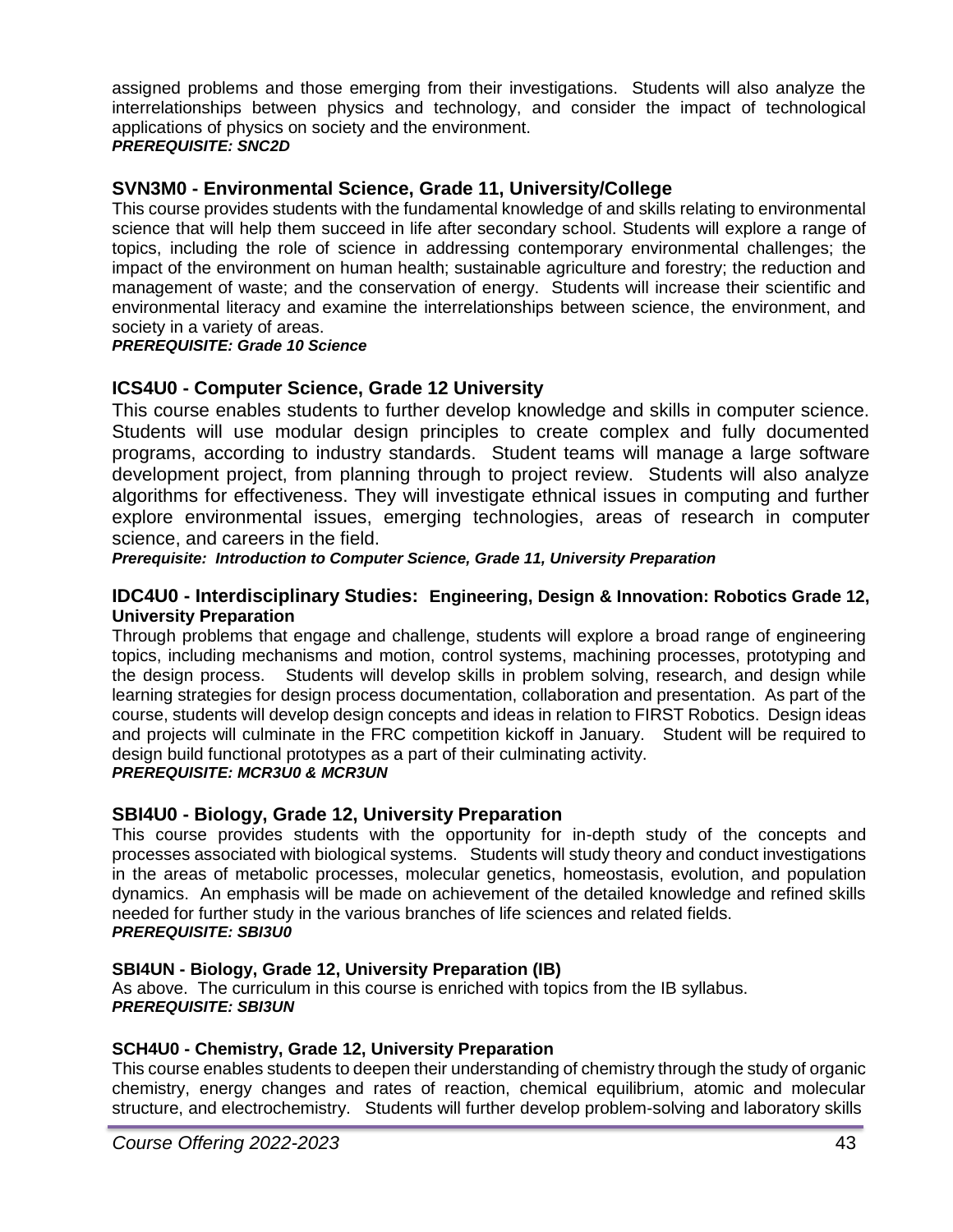as they investigate chemical processes, at the same time refining their ability to communicate scientific information. Emphasis will be placed on the importance of chemistry in daily life, and on evaluating the impact of chemical technology on the environment. *PREREQUISITE: SCH3U0*

# **SCH4UN - Chemistry, Grade 12, University Preparation (IB)**

As above. The curriculum in this course is enriched with topics from the IB syllabus. *PREREQUISITE: SCH3UN*

# **SCH4C0 - Chemistry, Grade 12, College Preparation**

This course introduces students to the concepts that form the basis of modern chemistry. Students will study qualitative analysis, quantitative relationships in chemical reactions, organic chemistry and electrochemistry, and chemistry as it relates to the quality of the environment. Students will employ a variety of laboratory techniques, develop skills of data collection and scientific analysis, and communicate scientific information using appropriate terminology. Emphasis will be placed on the role of chemistry in daily life and in the development of new technologies and products. *PREREQUISITE: SNC2D0 or SNC2P0*

# **SPH4U0 - Physics, Grade 12, University Preparation**

This course enables students to deepen their understanding of the concepts and theories of physics. Students will explore further the laws of dynamics and energy transformations, and will investigate electrical, gravitational, and magnetic fields; electromagnetic radiation; and the interface between energy and matter. They will further develop inquiry skills, learning, for example, how the interpretation of experimental data can provide indirect evidence to support the development of a scientific model. Students will also consider the impact on society and the environment of technological applications of physics.

#### *PREREQUISITE: SPH3U0*

# **SOCIAL SCIENCES AND HUMANITIES**

# **CIVICS**

# **CHV2O0 - Civics and Citizenship, Grade 10, Open**

This course explores rights and responsibilities associated with being an active citizen in a democratic society. Students will explore issues of civic importance such as healthy schools, community planning, environmental responsibility, and the influence of social media, while developing their understanding of the role of civic engagement and of political processes in the local, national, and/or global community. Students will apply the concepts of political thinking and the political inquiry process to investigate, and express informed opinions about, a range of political issues and developments that are both of significance in today's world and of personal interest to them. This course is worth 0.5 credit.

#### *PREREQUISITE: None*

# **GEOGRAPHY**

# **CGW4U0 -World Issues: A Geographic Analysis, Grade 12 University Preparation**

In this course, students will address the challenge of creating a more sustainable and equitable world. They will explore issues involving a wide range of topics, including economic disparities,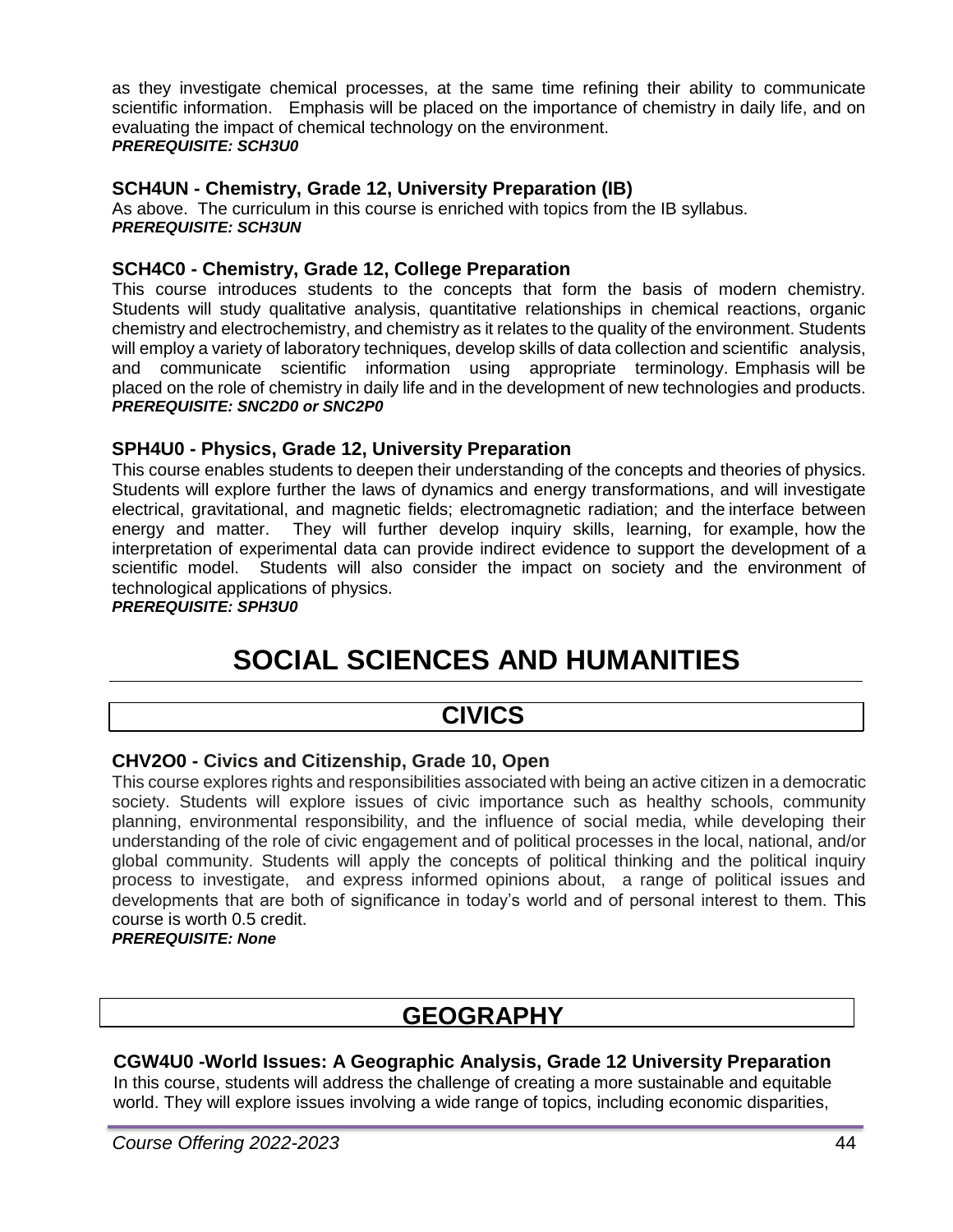threats to the environment, globalization, human rights, and quality of life, and analyse government policies, international agreements, and individual responsibilities relating to them. Students will apply the concepts of geographic thinking and the geographic inquiry process, including the use of spatial technologies, to investigate these complex issues and their impacts on natural and human communities around the world.

*PREREQUISITE: Any university or university/college preparation course in Canadian and world studies, English, or social sciences and humanities.*

# **HISTORY**

# **CHC2D0 - Canadian History since World War I, Grade 10 Academic**

This course explores social, economic, and political developments and events and their impact on the lives of different groups in Canada since 1914. Students will examine the role of conflict and cooperation in Canadian society, Canada's evolving role within the global community, and the impact of various individuals, organizations, and events on Canadian identity, citizenship, and heritage. They will develop their ability to apply the concepts of historical thinking and the historical inquiry process, including the interpretation and analysis of evidence, when investigating key issues and events in Canadian history since 1914.

#### *PREREQUISITE: None*

# **CHC2DN - Canadian History since World War I, Grade 10 (IB Prep)**

As above. The curriculum in this course is enriched. *PREREQUISITE: None*

#### **CHC2P0 - Canadian History since World War I, Grade 10 Applied**

This course focuses on the social context of historical developments and events and how they have affected the lives of people in Canada since 1914. Students will explore interactions between various communities in Canada as well as contributions of individuals and groups to Canadian heritage and identity. Students will develop their ability to apply the concepts of historical thinking and the historical inquiry process, including the interpretation and analysis of evidence, when investigating the continuing relevance of historical developments and how they have helped shape communities in present-day Canada.

#### *PREREQUISITE: None*

# **CHA3UN - American History, Grade 11, University Preparation (IB)**

This course traces the social, economic, and political development of the United States from colonial times to the present. Students will explore the historical context of key developments that shaped the United States, its identity and culture, and its role in the global community. They will extend their ability to apply the concepts of historical thinking and the historical inquiry process, including the interpretation and analysis of evidence, when investigating forces in American history. The curriculum in this course is enriched with topics from the IB syllabus. *PREREQUISITE: CHC2DN*

# **CHW3M0 - World History to the End of the Fifteenth Century, Grade 11, University/ College Preparation**

This course explores the history of various societies and civilizations around the world, from earliest times to around 1500 CE. Students will investigate a range of factors that contributed to the rise, success, and decline of various ancient and pre-modern societies throughout the world and will examine life in and the cultural and political legacy of these societies. Students will extend their ability to apply the concepts of historical thinking and the historical inquiry process, including the interpretation and analysis of evidence, when investigating social, political, and economic structures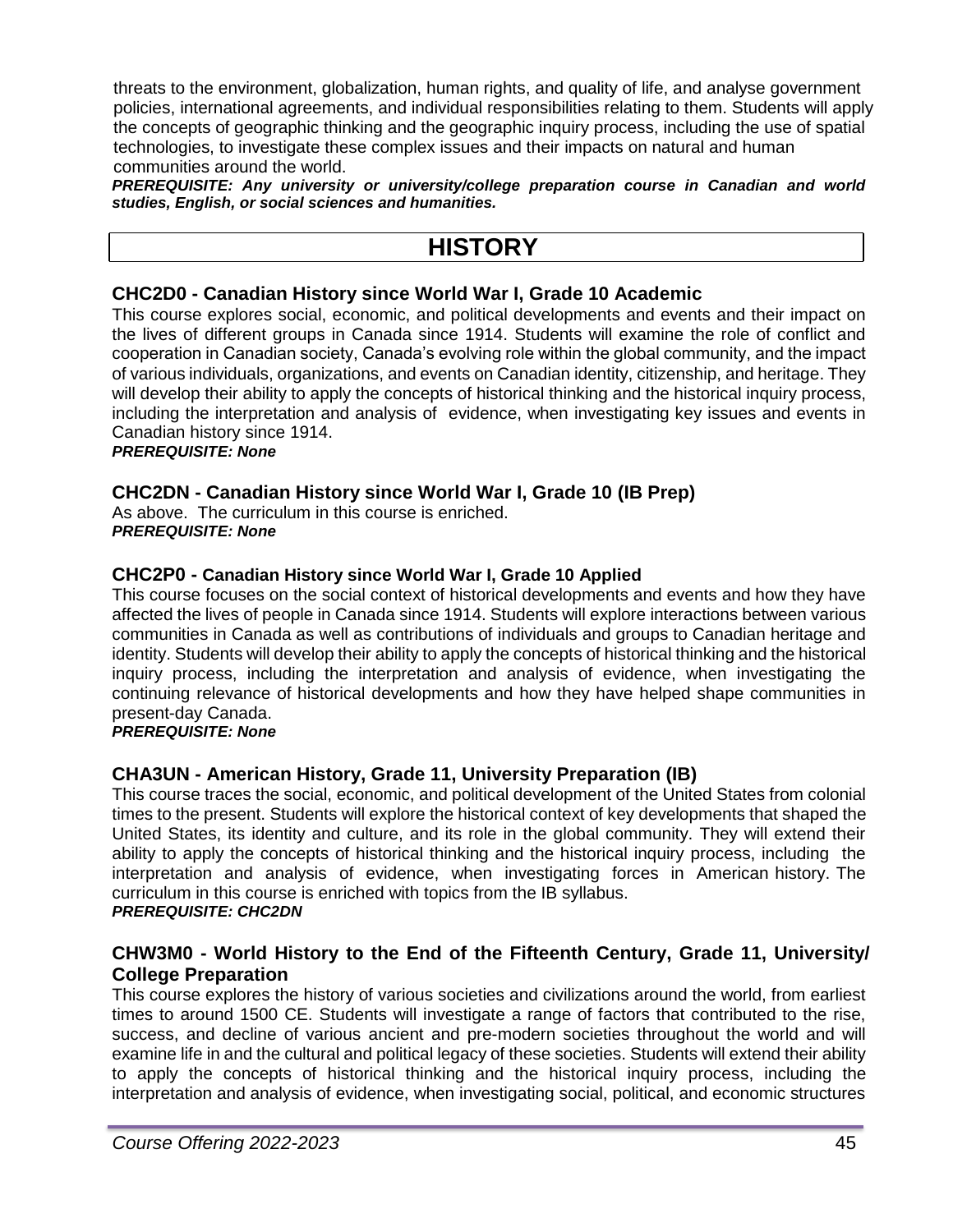and historical forces at work in various societies and in different historical eras. *PREREQUISITE***:**  *CHC2D0 or CHC2P0*

#### **CHY4U0 - World History since the Fifteenth Century, Grade 12, University Preparation**

This course traces major developments and events in world history since approximately 1450. Students will explore social, economic, and political changes, the historical roots of contemporary issues, and the role of conflict and cooperation in global interrelationships. They will extend their ability to apply the concepts of historical thinking and the historical inquiry process, including the interpretation and analysis of evidence, as they investigate key issues and assess societal progress or decline in world history.

*PREREQUISITE: Any university or university/college preparation course in Canadian and world studies, English, or social sciences and humanities.*

**CHI4UN - Canada: History Identity and Culture, Grade 12, University Preparation (IB)**

The curriculum in this course is enriched with topics from the IB syllabus. *PREREQUISITE: CHA3UN*

#### **CHY4C0 - World History since the Fifteenth Century, Grade 12, College Preparation**

This course explores key developments and events in world history since approximately 1450, with a focus on interactions within and between various regions. Students will examine social, economic, and political developments and how they have affected different peoples. Students will extend their ability to apply the concepts of historical thinking and the historical inquiry process, including the interpretation and analysis of evidence, when investigating key turning points in world history and historical forces that have shaped our world.

*PREREQUISITE: Any university, university/college, or college preparation course in Canadian and world studies, English, or social sciences and humanities*

# **LAW**

#### **CLU3M0 - Understanding Canadian Law, Grade 11 University/College Preparation**

This course explores Canadian law, with a focus on legal issues that are relevant to the lives of people in Canada. Students will gain an understanding of rights and freedoms in Canada, our legal system, and family, contract, employment, tort, and criminal law. Students will use case studies and apply the concepts of legal thinking and the legal inquiry process to develop legal reasoning skills and to formulate and communicate informed interpretations of legal issues, and they will develop the ability to advocate for new laws.

#### *PREREQUISITE: CHC2D0 or CHC2P0*

#### **CLN4U0 - Canadian and International Law, Grade 12 University Preparation**

This course explores a range of contemporary legal issues and how they are addressed in both Canadian and international law. Students will develop their understanding of the principles of Canadian and international law when exploring rights and freedoms within the context of topics such as religion, security, cyberspace, immigration, crimes against humanity, and environmental protection. Students will apply the concepts of legal thinking and the legal inquiry process when investigating these issues in both Canadian and international contexts, and they will develop legal reasoning skills and an understanding of conflict resolution in the area of international law. *PREREQUISITE: Any university or university/college preparation course in Canadian and world studies, English, or social sciences and humanities*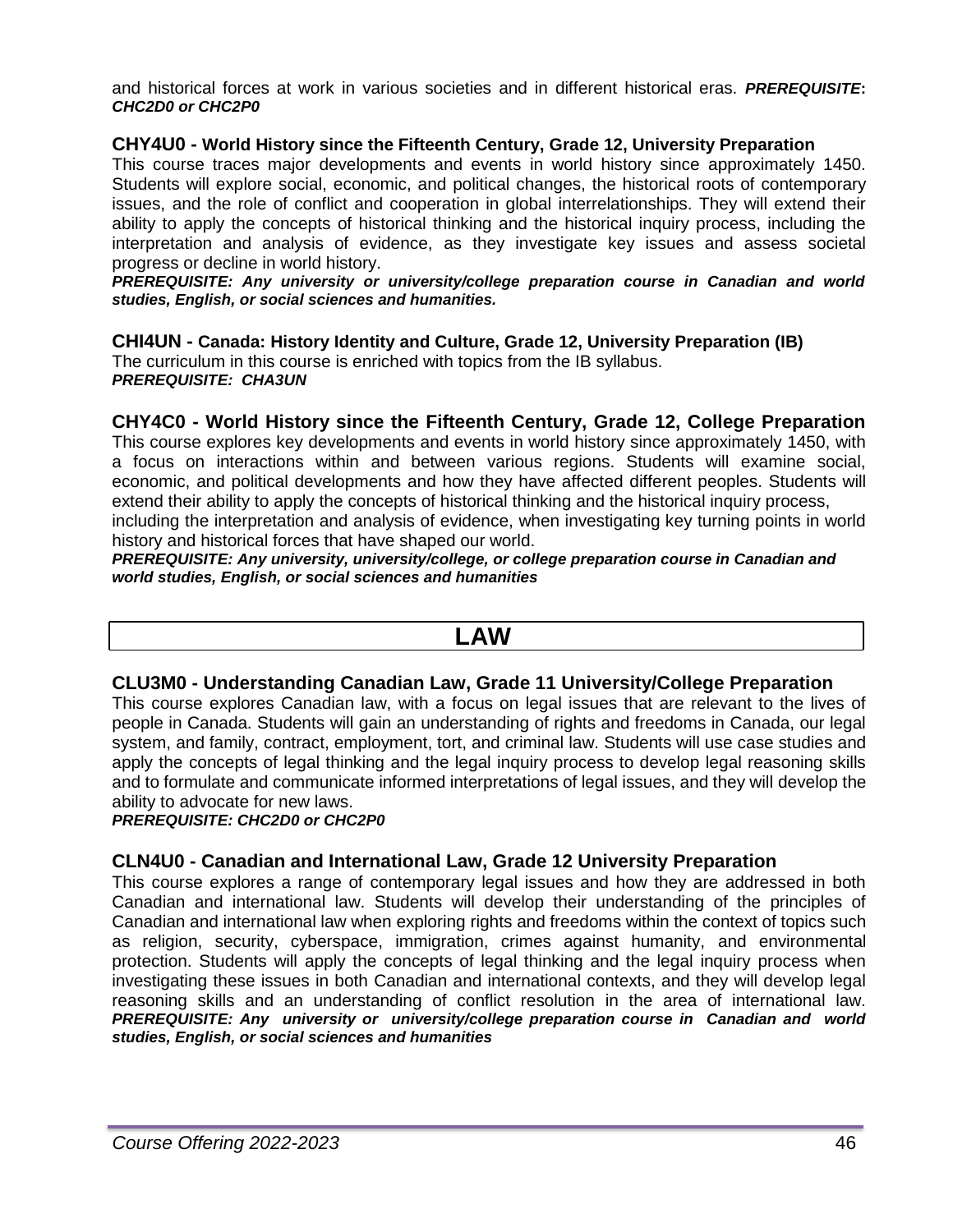# **NAC2O0 - Aboriginal Peoples in Canada**

This course emphasizes historical and contemporary issues that affect the relationship between Aboriginal peoples and Canadian governments. Students will examine legal, political, social, and economic issues; key aspects of the Indian Act and its revisions that have an impact on the daily lives of Aboriginal persons; the different types of relationships that Aboriginal peoples have established with other nations throughout history; and the methodology of historical inquiry. *PREREQUISITE: None*

# **NDA3M0 - Current Aboriginal Issues in Canada**

This course focuses on existing and emerging issues of importance to Aboriginal peoples in Canada. Students will investigate issues related to identity, relationships among Aboriginal peoples and between Aboriginal peoples and other Canadians, sovereignty principles as presented by Aboriginal peoples, and the contemporary challenges posed by these issues. Students will also examine such topics as language preservation, the responsibilities of Aboriginal women and

men, and the need for dialogue between Aboriginal and non-Aboriginal peoples. *PREREQUISITE: Grade 10 Aboriginal Peoples in Canada, Open, or Grade 10 Canadian History Since World War I, Academic or Applied*

# **PHILOSOPHY / SOCIOLOGY**

#### **HSG3M0 - Gender Studies, Grade 11 University/College Preparation**

This course enables students to explore the social construction of gender. Students will learn about the dynamic nature of gender roles and norms; sexism and power relations; and the impact of representations of women and men in the media, popular culture, and the arts. Students will analyse a range of gender equity issues, including gender-based violence and workplace equity, in both Canadian and global contexts. Students will develop and apply research skills and will design and implement a social action initiative relating to gender equity. *PREREQUISITE: None*

# **HZB3M0 - Philosophy: The Big Questions, Grade 11 University/College Preparation**

This course encourages exploration of philosophy's big questions, such as: What is a meaningful life? What separates right from wrong? What constitutes knowledge? What makes something beautiful? What is a just society? Students will develop critical thinking and philosophical reasoning skills as they identify and analyse the responses of philosophers to the big questions and formulate their own response to them. Students will explore the relevance of philosophical questions to society and to their everyday life. They will develop research and inquiry skills as they investigate various topics in philosophy.

#### *PREREQUISITE: None*

# **HHS4U0 - Families in Canada, Grade 12 University Preparation**

This course enables students to draw on sociological, psychological, and anthropological theories and research to analyse the development of individuals, intimate relationships, and family and parentchild relationships. Students will focus on issues and challenges facing individuals and families in Canada's diverse society. They will develop analytical tools that enable them to assess various factors affecting families and to consider policies and practices intended to support families in Canada. They will develop the investigative skills required to conduct and communicate the results of research on individuals, intimate relationships, and parent-child relationships. *PREREQUISITE: Any university or university/college preparation course in social sciences and humanities, English, or Canadian and world studies.*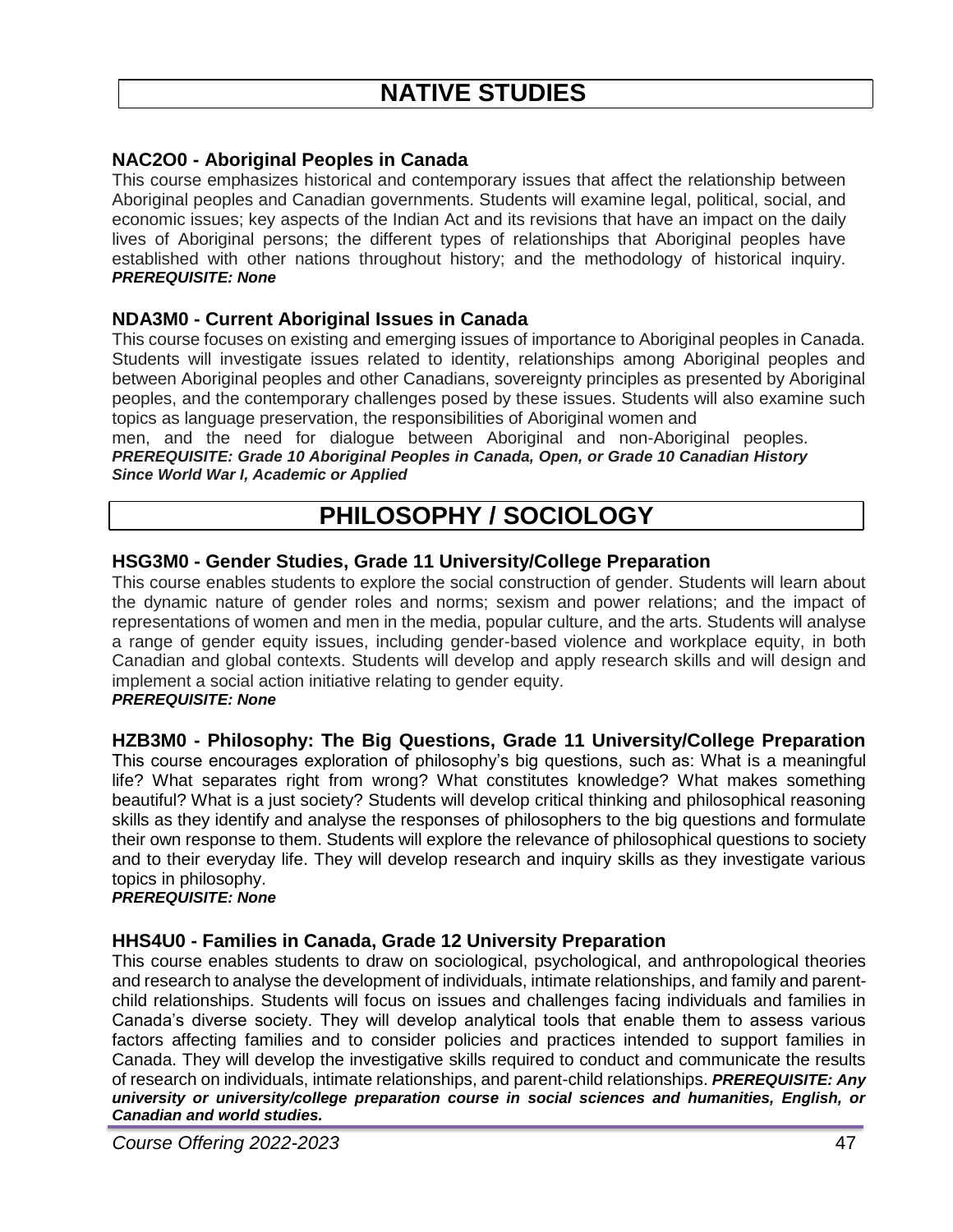# **HHS4C0 - Families in Canada, Grade 12 College Preparation**

This course enables students to develop an understanding of social science theories as they apply to individual development, the development of intimate relationships, and family and parent-child relationships. Students will explore a range of issues relating to the development of individuals and families in contemporary Canadian society as well as in other cultures and historical periods. They will develop the investigative skills required to conduct research on individuals, intimate relationships, and parent-child roles and relationships in Canada.

*PREREQUISITE: Any university, college, or university/college preparation course in social sciences and humanities, English, or Canadian and world studies.*

# **HSB4U0 - Challenge and Change in Society, Grade 12 University Preparation**

This course focuses on the use of social science theories, perspectives, and methodologies to investigate and explain shifts in knowledge, attitudes, beliefs, and behaviour and their impact on society. Students will critically analyze how and why cultural, social, and behavioural patterns change over time. They will explore the ideas of social theorists and use those ideas to analyze causes of and responses to challenges such as technological change, deviance, and global inequalities. Students will explore ways in which social science research methods can be used to study social change.

*PREREQUISITE: Any university or university/college preparation course in social sciences and humanities, English, or Canadian and world studies.*

# **TECHNOLOGICAL STUDIES**

Technological studies programs offer a unique learning experience for all students to explore. Whether students are interested in obtaining a valuable base of technological knowledge, or in developing generic skills and employability skills; whether students are going to university, college, or the world of work; a technological education background can be an important asset for any future endeavour.

# **COMMUNICATION TECHNOLOGY**

# **TGJ2O0 - Communication Technology, Grade 10, Open**

This course introduces students to communications technology from a media perspective. Students will work in the areas of TV/video and movie production, radio and audio production, print and graphic communications, photography, and interactive new media and animation. Student projects may include computer-based activities such as creating videos, editing photos, working with audio, cartooning, developing animations, and designing web pages. Students will also develop an awareness of environmental and societal issues related to communications technology, and will explore secondary and postsecondary education and training pathways and career opportunities in the various communications technology fields.

#### *PREREQUISITE: None*

# **TGJ3M0 - Communication Technology, Grade 11, University/College Preparation**

This course examines communications technology from a media perspective. Students will develop knowledge and skills as they design and produce media projects in the areas of live, recorded, and graphic communications. These areas may include TV, video, and movie production; radio and audio production; print and graphic communications; photography; digital imaging; broadcast journalism; and interactive new media. Students will also develop an awareness of related environmental and societal issues, and will explore college and university programs and career opportunities in the various communications technology fields

#### *PREREQUISITE: None*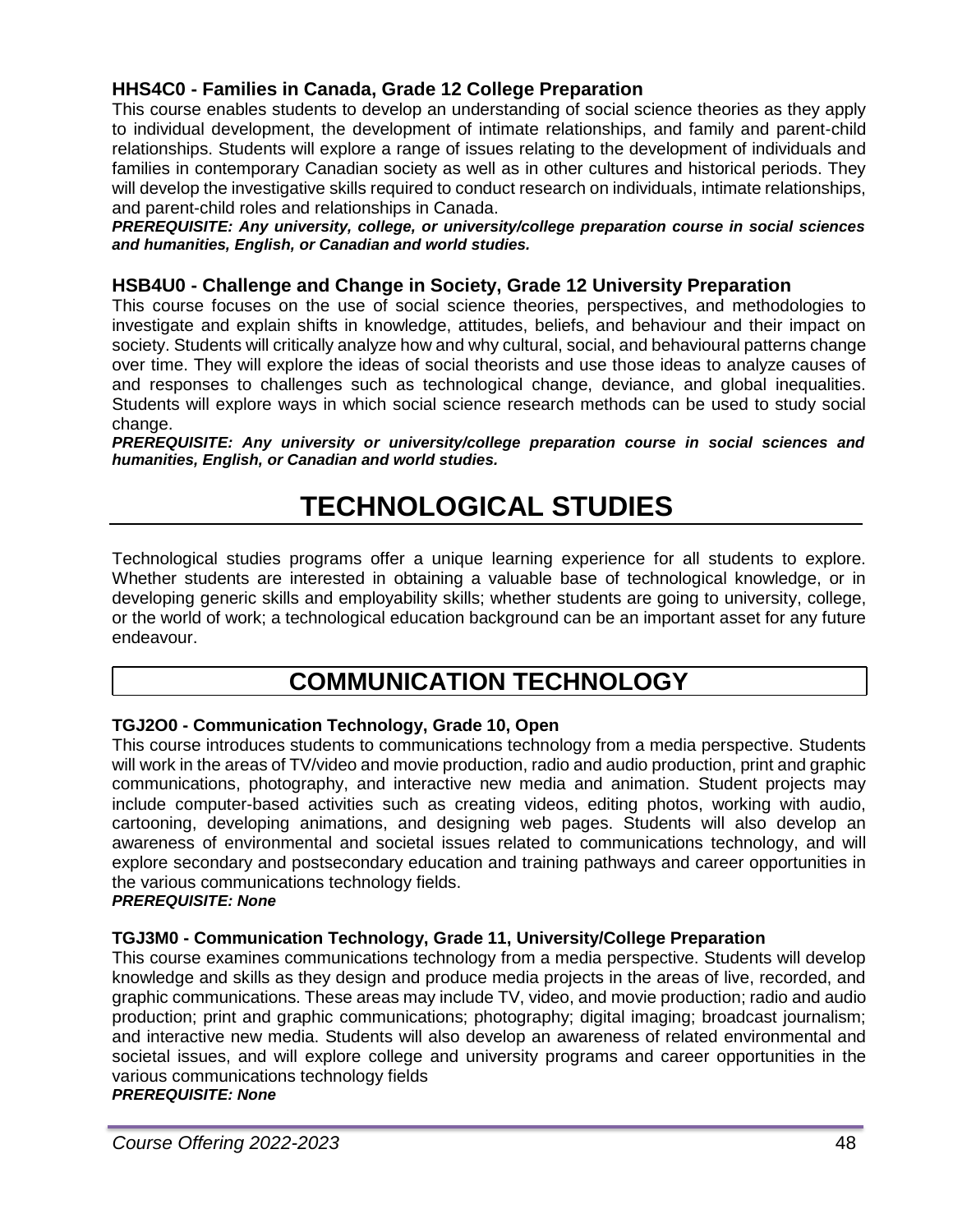# **CONSTRUCTION TECHNOLOGY**

# **TCJ2O0 - Construction Technology, Grade 10, Open**

This course requires students to design, build, and evaluate projects using design instruments and machine and hand tools. Students will solve technological problems through a variety of media; identify and describe building materials and other resources needed to construct, maintain, and service buildings; identify support systems and components; apply safety rules related to materials, processes, and equipment; identify common architectural styles; and identify careers related to construction technology. In Part 1 emphasis will be placed on the systems used in modern conventional residential construction.

#### *PREREQUISITE: None*

# **TCJ3C0 - Construction Technology, Grade 11, College Preparation**

This course focuses on residential, commercial, industrial, and/or recreational construction. Students will learn about the tools, materials, equipment, and methods used in the light construction industry; structural analysis and design; presentation and working drawings; and mechanical systems. They will also estimate materials and labour costs, and study industry standards and building codes, health and safety issues, energy conservation, careers, and the impact of construction technology on society and the environment.

# *PREREQUISITE: None*

#### **TCJ3E0 - Construction Technology, Grade 11, Workplace Preparation**

This course focuses on residential, commercial, industrial, and/or recreational construction, emphasizing practical workplace applications, the development of generic employment skills, and preparation for apprenticeship and training programs. Students will learn about and gain practical experience with various types of materials, processes, labour, tools, and equipment used in the construction industry; technical drawings; and mechanical systems. They will also study industry standards and building codes, consider health and safety issues, and explore careers, the importance of lifelong learning, and the impact of construction technology on society and the environment. *PREREQUISITE: None*

#### **TWJ3E - Custom Woodworking**, **Grade 11, Workplace Preparation**

This course enables students to develop knowledge and skills related to cabinet making and furniture making. Students will gain practical experience using a variety of the materials, tools, equipment, and joinery techniques associated with custom woodworking. Students will learn to create and interpret technical drawings and will plan, design, and fabricate projects. They will also develop an awareness of environmental and societal issues related to the woodworking industry, and will explore apprenticeships, post-secondary

training, and career opportunities in the field that may be pursued directly after graduation. *PREREQUISITE: None*

# **TCJ4C0 - Construction Technology, Grade 12, College Preparation**

This course focuses on residential, commercial, industrial, and/or recreational construction. Students will learn about the tools, materials, equipment, and methods used in the light and heavy construction industries; structural analysis and design; presentation and working drawings; and mechanical systems. They will also estimate materials and labour costs, study industry standards and building codes, consider health and safety issues, and explore energy conservation, careers, and the impact of construction technology on s\ociety and the environment.

#### *PREREQUISITE: TCJ3C0*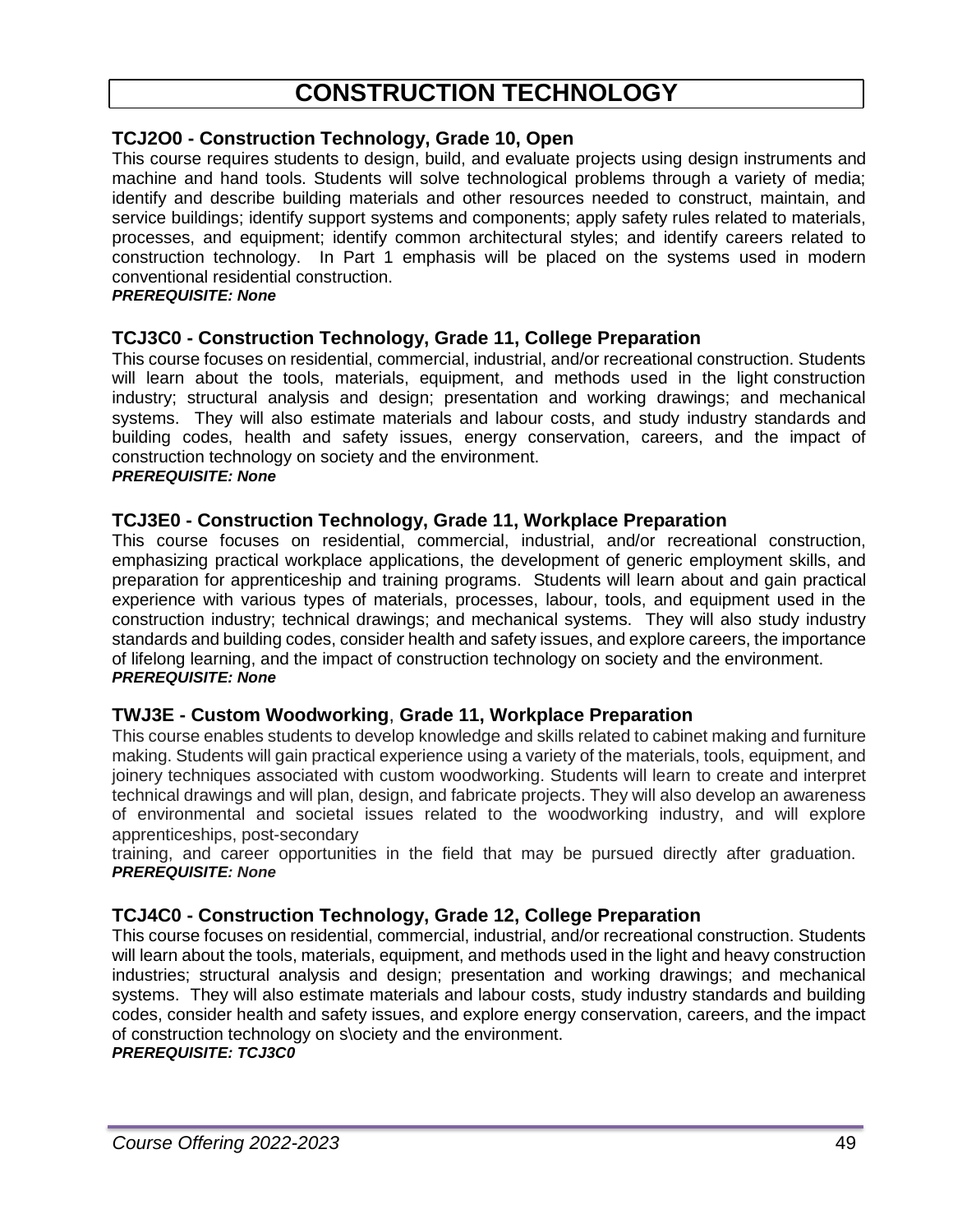# **TCJ4E0 - Construction Technology, Grade 12, Workplace Preparation**

This course focuses on residential and heavy construction, emphasizing advanced practical workplace applications and the development of generic employment skills and independent learning skills. Students will examine the materials, processes, labour, tools, and equipment used in the construction industry; technical drawings; mechanical systems; and landscaping. They will also study industry standards and building codes, consider health and safety issues, and explore careers, lifelong learning opportunities, and the impact of construction technology on society and the environment.

#### *PREREQUISITE: TCJ3E0*

# **DESIGN TECHNOLOGY**

#### **TDJ2O0 - Design Technology, Grade 10, Open**

This course provides students with opportunities to apply a design process to meet a variety of technological challenges. Students will research projects, create designs, build models and/or prototypes, and assess products and/or processes using appropriate tools, techniques, and strategies. Student projects may include designs for homes, vehicles, bridges, robotic arms, clothing, or other products. Students will develop an awareness of environmental and societal issues related to technological design, and will learn about secondary and post-secondary education and training leading to careers in the field.

#### *PREREQUISITE: None*

#### **TDJ3M0 - Technological Design, Grade 11, University/College Preparation**

This course examines how technological design is influenced by human, environmental, financial, and material requirements and resources. Students will research, design, build, and assess solutions that meet specific human needs, using working drawings and other communication methods to present their design ideas. They will develop an awareness of environmental, societal, and cultural issues related to technological design, and will explore career opportunities in the field, as well as the college and/or university program requirements for them. *PREREQUISITE: None*

#### **TDJ4M0 - Technological Design, Grade 11, University/College Preparation**

This course introduces students to the fundamentals of design advocacy and marketing, while building on their design skills and their knowledge of professional design practices. Students will apply a systematic design process to research, design, build, and assess solutions that meet specific human needs, using illustrations, presentation drawings, and other communication methods to present their designs. Students will enhance their problem-solving and communication skills, and will explore career opportunities and the post-secondary education and training requirements for them. *PREREQUISITE: Technological Design, Grade 11, University/College Preparation*

# **GREEN INDUSTRIES**

#### **THJ2O0 - Green Industries, Grade 10, Open**

This course introduces students to the various sectors of the green industries - agriculture, forestry, horticulture, floristry, and landscaping. Using materials, processes, and techniques commonly employed in these industries, students will participate in a number of hands-on projects that may include plant or animal propagation; production, maintenance, and harvesting activities; the development of floral or landscaping designs; and/or related construction activities. Students will also develop an awareness of environmental and societal issues related to green industry activities, learn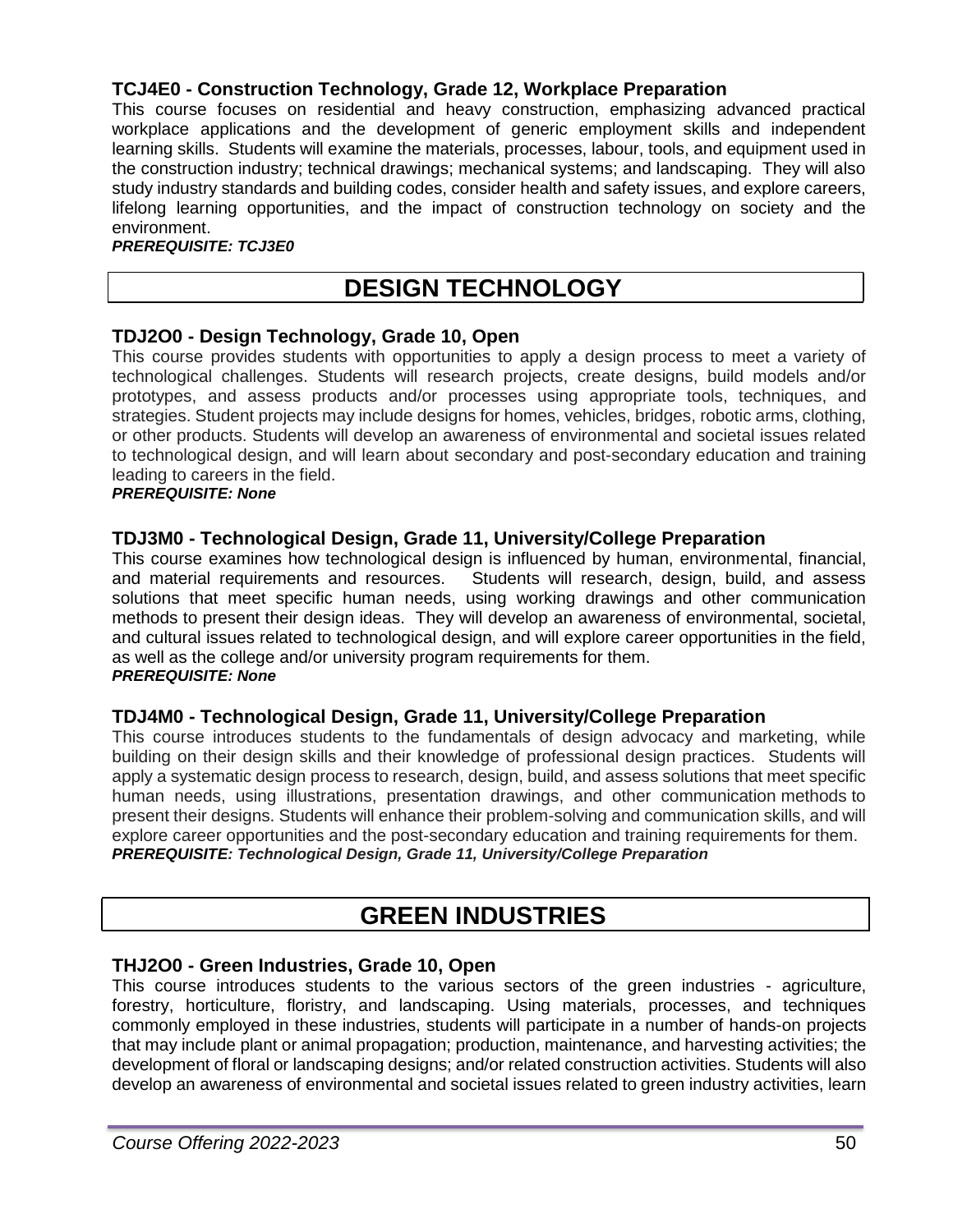about safe and healthy working practices, and explore secondary and post- secondary education and training pathways and career opportunities in the various industry sectors. *PREREQUISITE: None*

# **THJ3M0 - Green Industries, Grade 11, University/College Preparation**

This course enables students to develop knowledge and skills related to agriculture, forestry, horticulture, and landscaping. Students will study the identification, growth, and management of plants and animals and develop process, design, and management skills required in the green industries. Students will also examine social and economic issues related to the green industries; learn about safe and healthy working practices,

study industry standards and codes, and will explore post-secondary education programs and career opportunities.*PREREQUISITE: None*

# **MANUFACTURING TECHNOLOGY**

Courses in manufacturing technology will include the study of the following three major areas: Physical Products, Human Processes, and Environmental Systems. Within these major areas, programs will include the study of product design, process and production planning, manufacturing processes and quality control.

Manufacturing technology is an activity based, project driven, student centered program that emphasizes problem solving techniques and transferable skills while working as individuals or as part of a team on a specific project. Manufacturing courses offer students a comprehensive overview of manufacturing as a system. A planned series of practical tasks and related learning experiences provide students with insight into typical applications of manufacturing technology in business and industrial enterprises. Ontario Apprenticeship System, Ontario Youth Apprenticeship Program and technological co-op credit program requirements will be explored throughout this program.

# **TMJ3C0 - Manufacturing Engineering Technology, Grade 11, College Preparation**

This course focuses on design principles; electronic, pneumatic, and hydraulic control systems; and traditional and advanced manufacturing processes. Students will solve problems and make the critical decisions necessary to develop efficient production systems. They will also study the broad range of career opportunities available in the manufacturing sector and their educational requirements, and will research the scope of the manufacturing industry and the impact of its products on individuals, society, and the environment.

#### *PREREQUISITE: None*

# **TMJ3E0 - Manufacturing Technology, Grade 11, Workplace Preparation**

This course helps clarify for young people the broad range of career opportunities available within the manufacturing sector. Students will acquire design and fabrication skills using a variety of materials, tools, equipment, and processes, and will construct products that adhere to design

specifications and meet quality control standards. In addition to developing employability and technical skills, students will develop an understanding of the impact of the manufacturing sector on consumers, society, and the environment. *PREREQUISITE: None*

# **TMR3M0 - Manufacturing Engineering Technology, Robotics & Control Systems**

# **(University/College Preparation)**

Mechanical engineering systems are taught through the use of Mechanical CAD systems. The focus will be on the design process, CNC robotics, flexible manufacturing and general engineering concepts. Students explore machining, CNC machining, forming, welding,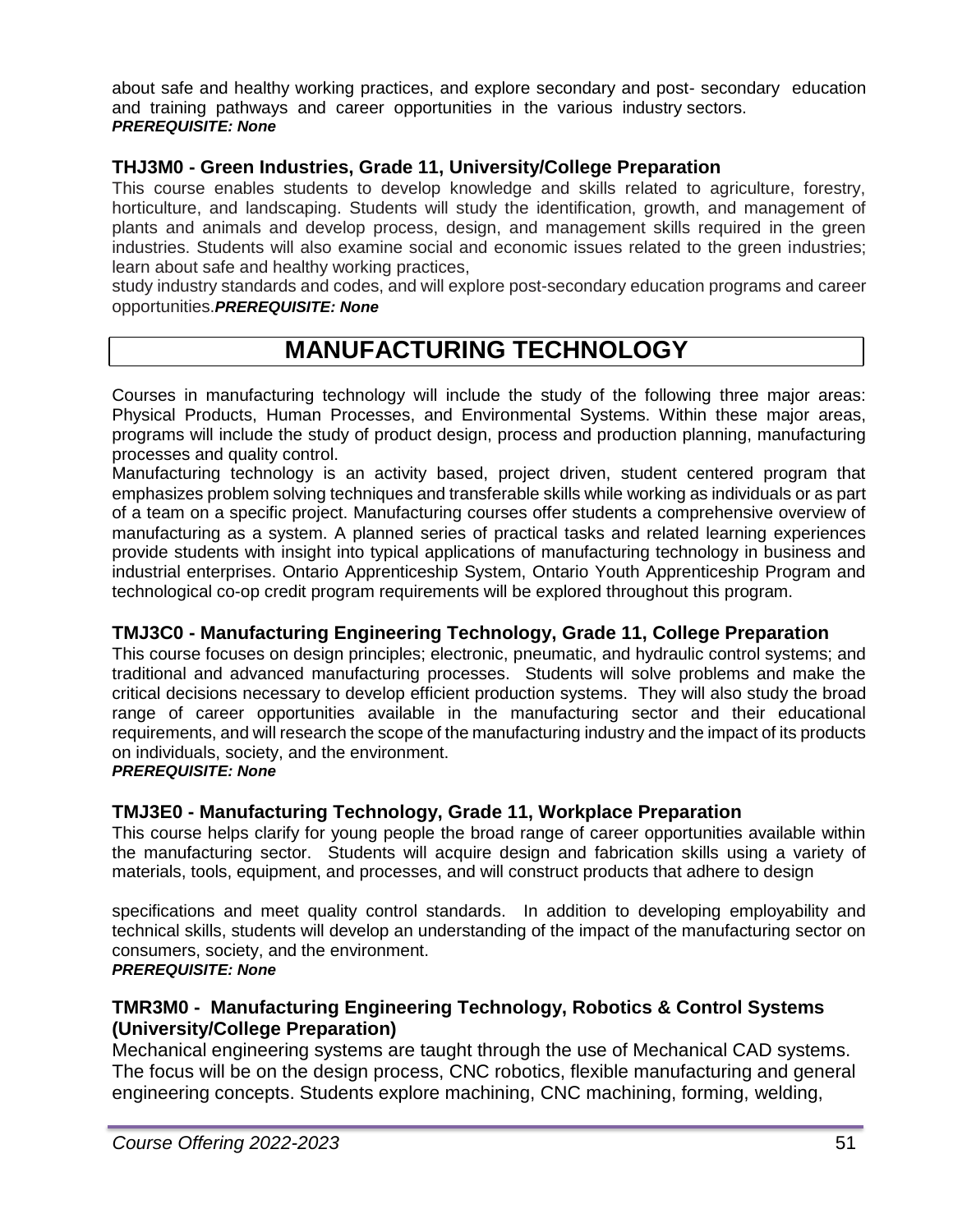design techniques and assembly processes. Students learn about automation and fluid power (hydraulics) and they design, model, build and test various sub-components used in large systems. They will experience a broad range of Mechanical Engineering systems and study the career pathways available in the manufacturing sector. Students will recognize the impact of this specialization on individuals, society and the environment. This course is designed to prepare students for a University Pathway destination in Mechanical Engineering. There may be an optional course enhancement fee. *PREREQUISITE: NONE*

# **TMR4M0, Manufacturing Engineering Technology: Robotics & Control Systems, Grade 12,**

University/College Preparation This course enables students to further develop knowledge and skills related to design, process planning, control systems, project management, quality assurance, and business operations. Students will use a broad range of tools and equipment, enhance their skills in computer-aided design, and collaborate in managing a project. Students will critically analyse and solve complex problems involved in manufacturing products. Students will expand their awareness of environmental and societal issues, and of career opportunities in the manufacturing industry while continuing to use design machines such as the Arduino, Raspberry, Pi and VEX Microcontrollers. Prerequisite: TMR3M0

# **TMJ4C0 - Manufacturing Engineering Technology, Grade 12, College Preparation**

This course focuses on advanced manufacturing and engineering and provides students with an opportunity to develop specialized knowledge and skills used in sophisticated production processes. Students will solve problems, make the decisions necessary to develop a product for manufacture, and examine production methods, quality control systems, and environmental and societal impacts.

*PREREQUISITE: TMJ3C0*

#### **TMJ4E0 - Manufacturing Engineering Technology, Grade 12, Workplace Preparation**  This course focuses on drafting and design, machining, welding, computer numerical control

(CNC), computer-assisted machining (CAM), motor control, hydraulic control, pneumatic control, and computer control. Students will use sophisticated design and manufacturing systems to design and fabricate tooling, to program CNC equipment, and to design and build solutions to technological challenges in manufacturing. *PREREQUISITE: TMJ3EO*

# **TRANSPORTATION TECHNOLOGY**

The programs in transportation technology encompass four major areas of study: a) land, b) water, c) air, and d) space. Through activity based, student centered, hands-on experiences, students will develop and build meaningful subject-integrated projects or complete student/teacher chosen, problem solving work assignments. A generic approach to learning is emphasized within each broadbased transportation technology course that will provide students with important transferable work skills required for other technological areas of study, as well as many academic subject areas. Each course, encompassing the four major areas of study within the transportation field, provides a sound background for those interested in continuing their education through concentration in a particular sector or areas of study as well as those interested solely in a life skills personal use agenda. Both knowledge and activity based personal safety, career exploration, group dynamics, organization, hand skills, service and repair procedures, efficient work habits and life-long learning techniques will be stressed throughout each course. Ontario Apprenticeship System, Ontario Youth